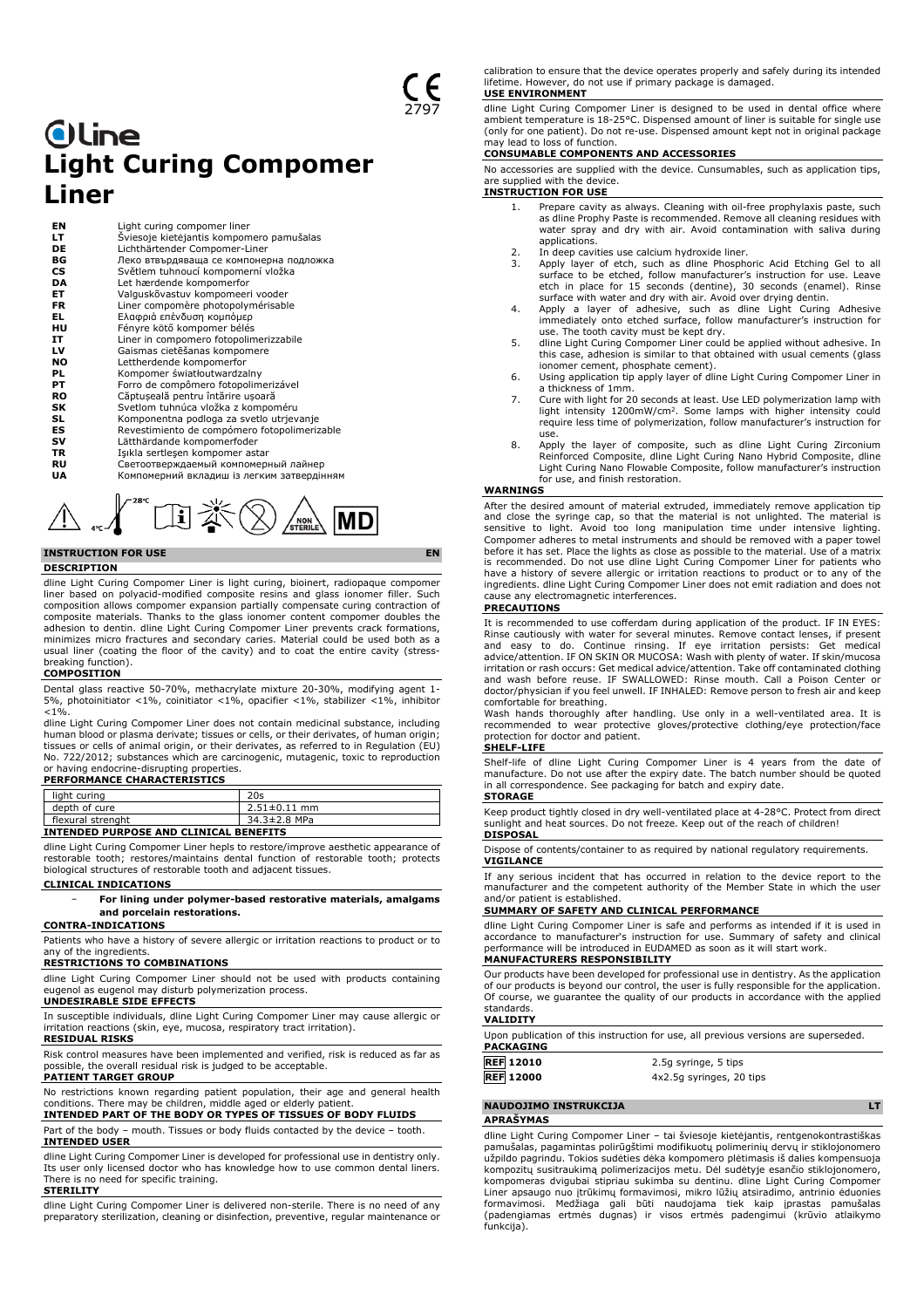#### **SUDĖTIS**

Odontologinis stiklas 50-70%, metakrilatų mišinys 20-30%, modifikuojantis agentas 1-5%, fotoiniciatorius <1%, koiniciatorius <1%, opakinė medžiaga <1%, stabilizatorius <1%, inhibitorius <1%.

dline Light Curing Compomer Liner sudėtyje nėra vaistinių medžiagų, įskaitant žmogaus kraują ar plazmos darinį; žmogaus kilmės audinių ar ląstelių arba jų darinių; gyvūninės kilmės audinių ar ląstelių arba jų darinių, nurodytų Reglamente (ES) Nr.<br>722/2012; medžiagų, kurios yra kancerogeninės, mutageninės, toksiškos<br>reprodukcijai ar turinčių endokrininę sistemą ardančių savybių.

# **VEIKSMINGUMO CHARAKTERISTIKOS**

| kietinimas šviesa                          | 20s                |
|--------------------------------------------|--------------------|
| kietėjimo gylis                            | $2.51 \pm 0.11$ mm |
| stipris lenkiant                           | 34.3±2.8 MPa       |
| MUIMATVTA DACI/IDTIC ID I/I INII/INÉ MAUDA |                    |

# **NUMATYTA PASKIRTIS IR KLINIKINĖ NAUDA**

dline Light Curing Compomer Liner padeda atkurti/pagerinti restauruojamo danties estetinę išvaizdą; padeda atkurti/palaikyti atkuriamo danties dantų funkciją; padeda apsaugoti atkuriamų dantų ir gretimų audinių biologines struktūras.

## **KLINIKINĖS INDIKACIJOS**

#### − **Naudojamas kaip pamušalinė medžiaga po polimerinėmis restauravimo medžiagomis, amalgamomis, porceliano restauracijomis.**

### **KONTRAINDIKACIJOS**

Pacientai, kuriems anksčiau yra buvę sunkių alerginių ar dirginimo reakcijų produktui ar bet kuriai iš sudėtinių dalių.

#### **APRIBOJIMAI DERINIAMS**

dline Light Curing Compomer Liner neturėtų būti naudojamas su produktais, kurių<br>sudėtyje yra eugenolio nes eugenolis gali sutrikdyti polimerizacijos procesą. .<br>nes eugenolis gali sutrikdyti polimerizacijos procesą. **NEPAGEIDAUJAMAS ŠALUTINIS POVEIKIS**

Jautriems žmonėms dline Light Curing Compomer Liner gali sukelti dirginimą ar alergines reakcijas (odos, akių, gleivinės, kvėpavimo takų). **LIEKAMOJI RIZIKA**

Rizikos kontrolės priemonės buvo įgyvendintos ir patikrintos, rizika kiek įmanoma sumažinta, bendra likutinė rizika laikoma priimtina.

# **TIKSLINĖ PACIENTŲ GRUPĖ**

Nėra jokių apribojimų, susijusių su pacientų populiacija, jų amžiumi ir bendra sveikatos bukle. Gali būti vaikų, vidutinio ar senyvo amžiaus pacient

**NUMATOMA KŪNO DALIS AR AUDINIŲ TIPAS AR KŪNO SKYSČIAI** Kūno dalis – burna. Audiniai ar kūno skysčiai su kuriais priemonė kontaktuoja –

#### dantis. **NUMATYTAS NAUDOTOJAS**

dline Light Curing Compomer Liner yra sukurtas tik profesionaliam naudojimui odontologijoje. Naudotojas, tik licencijuotas gydytojas, kuris turi žinių kaip naudoti įprastus odontologinius kompozitus. Specialių mokymų nereikia.

### **STERILUMAS**

dline Light Curing Compomer Liner tiekiamas nesterilus. Norint užtikrinti, kad<br>prietaisas tinkamai ir saugiai veiktų per numatytą tarnavimo laiką, nereikia jokio<br>paruošiamojo sterilizavimo, valymo ar dezinfekavimo, prevenc priežiūros ar kalibravimo. Tačiau nenaudokite, jei pažeista pirminė pakuotė.

#### **NAUDOJIMO APLINKA**

dline Light Curing Compomer Liner suprojektuotas naudoti odontologijo kabinete, kur aplinkos temperatūra 18-25°C. Išspaustas pamušalo kiekis tinka vienam naudojimui (tik vienam pacientui). Nenaudokite pakartotinai. Išspaustas kiekis, laikomas ne

# originalioje pakuotėje, gali prarasti atliekamą funkciją. **SUNAUDOJAMIEJI KOMPONENTAI IR AKSESUARAI**

Su priemone priedai netiekiami. Sunaudojamieji komponentai, tokie kaip aplikavimo antgaliai, tiekiami kartu su priemone.

# **NAUDOJIMO INSTRUKCIJA**

- 1. Paruoškite ertmę kaip įprasta. Paviršių rekomenduojame nuvalyti alyvos neturinčia profilaktine pasta, tokia kaip dline Prophy Paste. Pašalinkite pastos liekanas vandens srove ir nusausinkite oru. Darbo metu venkite užteršimo seilėmis.
- 2. Giliose ertmėse naudokite kalcio hidroksido pamušalą.<br>3. Užtepkite ploną ėsdintojo, tokio kaip dline Phosphori
- 3. Užtepkite ploną ėsdintojo, tokio kaip dline Phosphoric Acid Etching Gel sluoksnį ant numatomo ėsdinti paviršiaus (vadovaukitės ėsdintojo naudojimo instrukcija). Palaikykite ėsdintoją 15 sekundžių (dentinas), 30 sekundžių (emalė). Nuplaukite paviršių vandeniu ir nudžiovinkite oru.
- Venkite dentino išsausinimo. 4. Ant išėsdinto paviršiaus nedelsdami užtepkite ploną surišėjo, tokio kaip dline Light Curing Adhesive sluoksnį, vadovaukitės gamintojo naudojimo
- instrukcija. Danties ertmės paviršius turi būti sausas.<br>5. dline Light Curing Compomer Liner gali būti naudojamas be surišėjo.<br>Tokiu atveju sukibimas yra panašus kaip naudojant įprastus cementus<br>(stiklo jonomerinį cemen
- 6. Naudodami aplikavimo antgalį, užtepkite 1mm storio dline Light Curing Compomer Liner sluoksnį. 7. Kietinkite šviesa mažiausiai 20 sekundžių. Naudokite LED polimerizacijos
- lempą, kurios šviesos intensyvumas 1200mW/cm<sup>2</sup> pilnu režimu<br>(nenaudokite didėjančio ar impulsinio režimo). Lempos, kurių<br>intensyvumas didesnis, gali reikalauti trumpesnio polimerizacijos laiko,
- vadovaukites gamintojo naudojimo instrukcija. 8. Plombuokite kompozicinėmis plombomis, tokiomis kaip dline Light Curing Zirconium Reinforced Composite, dline Light Curing Nano Hybrid Composite, dline Light Curing Nano Flowable Composite. Užbaikite restauraciją.

# **ĮSPĖJIMAI**

Panaudoję reikiamą produkto kiekį, nedelsiant nuimkite aplikavimo antgalį ir uždenkite švirkštą dangteliu, kad medžiaga nebūtų apšviesta. Medžiaga yra jautri šviesai. Venkite per ilgo manipuliavimo esant intensyviam apšvietimui. Kompomeras prilimpa prie metalinių instrumentų, todėl instrumentus būtina nuvalyti popierine<br>servetėle, kol nesukietėjo. Šviesos šaltinį laikykite kiek galima arčiau medžiagos.<br>Rekomenduojama naudoti matricą. Nenaudokite dline Light pacientams, kuriems anksčiau yra buvę sunkių alerginių ar dirginimo reakcijų produktui ar bet kuriai iš sudėtinių dalių. dline Light Curing Compomer Liner neskleidžia radiacijos ir nesukelia jokių elektromagnetinių trukdžių. **ATSARGUMO PRIEMONĖS**

Produkto aplikavimo metu rekomenduojama naudoti koferdamą. PATEKUS Į AKIS: Kelias minutes atsargiai plauti vandeniu. Išimti kontaktinius lęšius, jeigu jie yra ir

jeigu lengvai galima tai padaryti. Toliau plauti akis. Kaip galima greičiau kreiptis į gydytoją. PATEKUS ANT ODOS AR GLEIVINES: plauti dideliu vandens kiekiu. Jeigu<br>sudirginama oda/gleivinė arba ją išberia: kreiptis į gydytoją. Nusivilkti užterštus<br>drabužius ir išskalbti prieš vėl apsivelkant. PRARIJUS: išsk blogai, skambinti į APSINUODIJIMŲ KONTROLĖS IR INFORMACIJOS BIURĄ/ kreiptis į gydytoją. ĮKVĖPUS: išnešti nukentėjusįjį į gryną orą; jam būtina patogi padėtis, leidžianti laisvai kvėpuoti. Po naudojimo kruopščiai nusiplauti rankas. Naudoti tik gerai vėdinamoje patalpoje. Rekomenduojame mūvėti apsaugines pirštines, dėvėti apsauginius drabužius, naudoti akių (veido) apsaugos priemones gydytojui ir pacientui.

# **GALIOJIMO LAIKAS**

dline Light Curing Compomer Liner galiojimo laikas yra 4 metai nuo pagaminimo datos. Nenaudoti produkto pasibaigus jo galiojimo terminui. Partijos numeris turėtų būti nurodytas visoje korespondencijoje. Galiojimo terminą, partijos numeį žr. ant pakuotės.

# **LAIKYMAS**

Laikyti produktą sandariai uždarytą, sausoje, gerai vėdinamoje vietoje esant 4-28°C temperatūrai. Saugoti nuo tiesioginių saulės spindulių, uždegimo šaltinių. Produkto neužšaldyti. Laikyti vaikams nepasiekiamoje vietoje! **ŠALINIMAS**

Turinį/talpyklą išpilti (išmesti) pagal nacionalinius reikalavimus. **BUDRUMAS**

Jei įvyko kokių nors rimtų incidentų, susijusių su priemone, praneškite gamintojui ir tos valstybės narės, kurioje naudotojas ir (arba) pacientas yra įsisteigęs / įsikūręs, kompetentingai institucijai.

# **SAUGOS IR KLINIKINIO VEIKSMINGUMO SANTRAUKA**

dline Light Curing Compomer Liner yra saugus ir veikia taip, kaip numatyta jei yra naudojamas pagal gamintojo naudojimo instrukciją. Saugos ir klinikinio veiksmingumo atasakitą bus galima rasti EUDAMED duomenų bazėje kai tik ji pradės veikti

# **GAMINTOJO ATSAKOMYBĖ**

Mūsų produktai sukurti profesionaliam naudojimui. Mes negalime kontroliuoti kaip mūsų produktai naudojami, todėl už tinkamą jų panaudojimą atsako vartotojas. Žinoma, mes užtikriname, produktų kokybės atitiktį galiojantiems standartams. **GALIOJIMAS**

| Paskelbus naują instrukcijos versiją, prieš tai buvusios versijos nebegalioja.<br>PAKUOTĖ |                      |  |
|-------------------------------------------------------------------------------------------|----------------------|--|
| ——— <i>.</i>                                                                              | -- - - - - - - - - - |  |

| <b>REF 12010</b> | 2.5g švirkštas, 5 antgaliai   |
|------------------|-------------------------------|
| <b>REF 12000</b> | 4x2.5g švirkštai, 20 antgalių |
|                  |                               |

#### **ANLEITUNG ZUR VERWENDUNG DE BESCHREIBUNG**

dline Light Curing Compomer Liner ist ein lichthärtender, bioinerter, röntgenopaker Compomer-Liner auf der Basis von polyacid-modifizierten Composite-Harzen und Glasionomer-Füllstoff. Eine solche Zusammensetzung ermöglicht die Expansion des Kompomers, um die Kontraktion des Kompositmaterials beim Aushärten teilweise zu kompensieren. Dank des Glasionomeranteils verdoppelt Compomer die Haftung am Dentin. dline Light Curing Compomer Liner verhindert Rissbildungen, minimiert Mikrofrakturen und Sekundärkaries. Das Material kann sowohl als gewöhnlicher Liner (Beschichtung des Bodens der Kavität) als auch zur Beschichtung der gesamten Kavität (spannungsbrechende Funktion) verwendet werden.

#### **ZUSAMMENSETZUNG**

Dentalglas reaktiv 50-70%, Methacrylatmischung 20-30%, Modifizierungsmittel 1- 5%, Photoinitiator <1%, Coinitiator <1%, Trübungsmittel <1%, Stabilisator <1%, Inhibitor <1%.

dline Light Curing Compomer Liner enthält keine medizinische Substanz, einschließlich Derivate aus menschlichem Blut oder Plasma; Gewebe oder Zellen oder deren Derivate menschlichen Ursprungs; Gewebe oder Zellen tierischen Ursprungs oder deren Derivate gemäß der Verordnung (EU) Nr. 722/2012; Stoffe, die krebserregend, erbgutverändernd, fortpflanzungsgefährdend oder mit endokrinen Eigenschaften behaftet sind.

#### **LEISTUNGSMERKMALE**

| lichthärtung                                  | 20s                |
|-----------------------------------------------|--------------------|
| tiefe der Aushärtung                          | $2.51 \pm 0.11$ mm |
| biegebruchfestigkeit                          | 34.3±2.8 MPa       |
| <b>VERWENDUNGSZWECK UND KLINISCHER NUTZEN</b> |                    |

dline Light Curing Compomer Liner hilft bei der Wiederherstellung/Verbesserung des ästhetischen Aussehens des restaurierbaren Zahns; hilft bei der ästhetischen Aussehens des restaurierbaren Zahns; hilft bei der Wiederherstellung/Erhaltung der Zahnfunktion des restaurierbaren Zahns; hilft beim Schutz der biologischen Strukturen des restaurierbaren Zahns und des angrenzenden Gewebes.

### **KLINISCHE INDIKATIONEN**

| $\overline{\phantom{a}}$ | Zum              | Unterfüttern              | von |         | polymerbasierten |
|--------------------------|------------------|---------------------------|-----|---------|------------------|
|                          |                  | Restaurationsmaterialien, |     | Amalgam | und              |
|                          |                  | Porzellanrestaurationen.  |     |         |                  |
|                          | NTRAINDIKATIONEN |                           |     |         |                  |

# **KO**

Patienten, die in der Vergangenheit schwerwiegende allergische Reaktionen oder Irritationen auf das Produkt oder einen der Inhaltsstoffe gezeigt haben. **BESCHRÄNKUNGEN FÜR KOMBINATIONEN**

dline Light Curing Compomer Liner sollte nicht mit eugenolhaltigen Produkten verwendet werden, da Eugenol den Polymerisationsprozess stören kann. **UNERWÜNSCHTE NEBENEFFEKTE**

Bei empfindlichen Personen kann das Produkt allergische oder reizende Reaktionen hervorrufen (Haut, Auge, Schleimhäute, Atemwege).

## **VERBLEIBENDE RISIKEN**

Risikokontrollmaßnahmen wurden implementiert und verifiziert, das Risiko ist so weit wie möglich reduziert, das Gesamtrestrisiko wird als akzeptabel beurteilt. **PATIENTEN-ZIELGRUPPE**

Keine Einschränkungen hinsichtlich der Patientenpopulation, ihres Alters und ihres allgemeinen Gesundheitszustands bekannt. Es können Kinder, Patienten mittleren

# Alters oder ältere Menschen sein. **VORGESEHENE KÖRPERTEILE ODER GEWEBETYPEN VON KÖRPERFLÜSSIGKEITEN**

Teil des Körpers - Mund. Gewebe oder Körperflüssigkeiten, die mit dem Gerät in Berührung kommen - Zahn.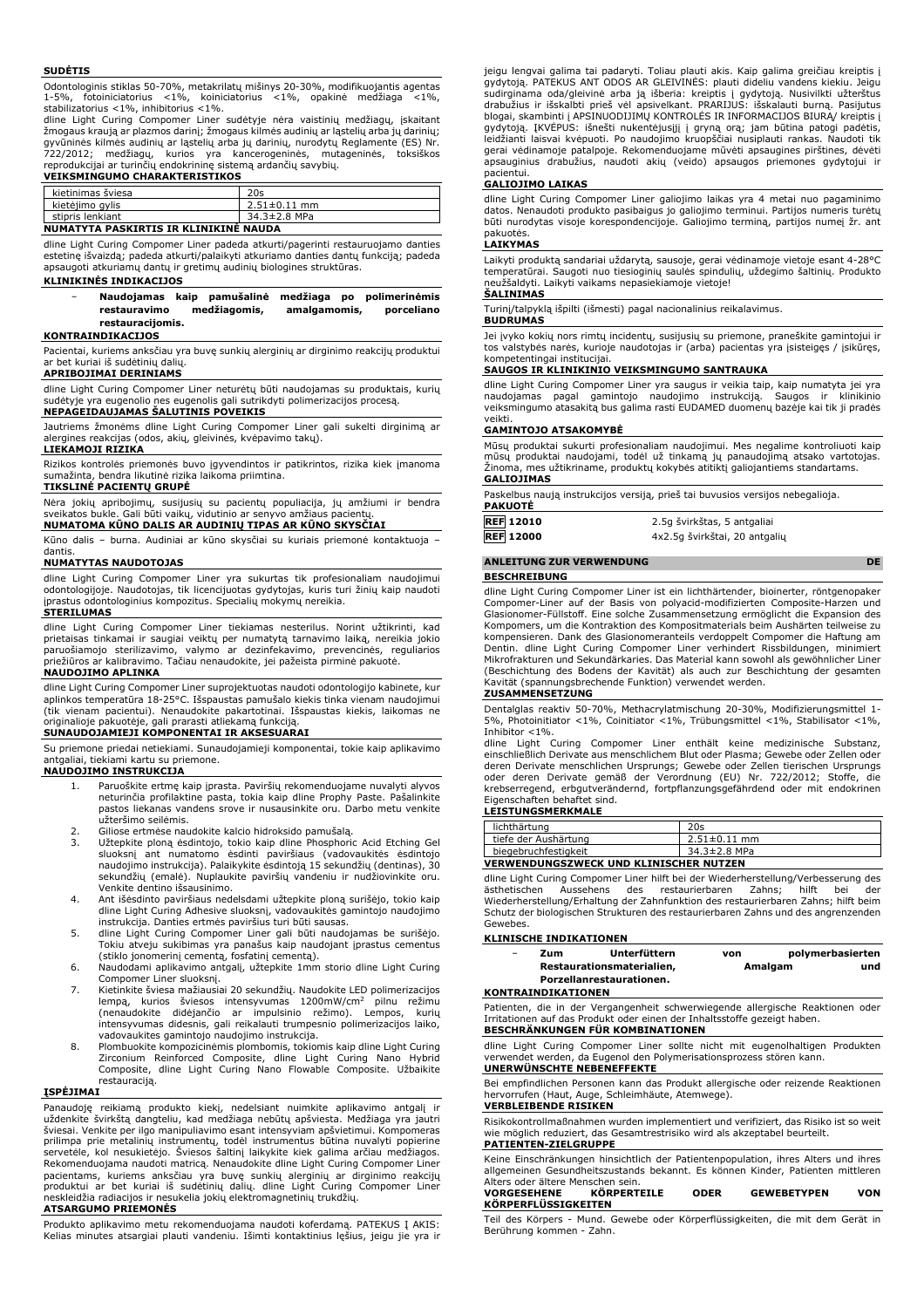#### **BEABSICHTIGTER BENUTZER**

dline Light Curing Compomer Liner ist nur für den professionellen Einsatz in der Zahnmedizin entwickelt worden. Der Anwender ist nur ein lizenzierter Arzt, der weiß, wie man gängige Liner verwendet. Es besteht keine Notwendigkeit für eine spezielle Schulung.

### **STERILITÄT**

dline Light Curing Compomer Liner wird unsteril geliefert. Es ist keine vorbereitende Sterilisation, Reinigung oder Desinfektion, keine vorbeugende, regelmäßige Wartung oder Kalibrierung erforderlich, um sicherzustellen, dass das Gerät während seiner<br>vorgesehenen Lebensdauer ordnungsgemäß und sicher funktioniert. Verwenden Sie<br>es jedoch nicht, wenn die Primärverpackung beschädigt ist.

#### **UMGEBUNG VERWENDEN**

dline Light Curing Compomer Liner ist für die Verwendung in der Zahnarztpraxis bei einer Umgebungstemperatur von 18-25 °C vorgesehen. Die abgegebene Menge an Liner ist für den einmaligen Gebrauch geeignet (nur für einen Patienten). Nicht wiederverwenden. Nicht in der Originalverpackung aufbewahrte Dosiermenge kann

# zu Funktionsverlusten führen. **VERBRAUCHSKOMPONENTEN UND ZUBEHÖR**

Im Lieferumfang des Geräts ist kein Zubehör enthalten. Verbrauchsmaterialien, wie z. B. Applikationsspitzen, werden mit dem Gerät geliefert.

# **ANLEITUNG ZUR VERWENDUNG**

- 1. Bereiten Sie den Hohlraum wie immer vor. Die Reinigung mit ölfreier Prophylaxe-Paste, wie z.B. dline Prophy Paste, wird empfohlen. Entfernen Sie alle Reinigungsrückstände mit Wasserspray und trocknen Sie mit Luft. Vermeiden Sie die Kontamination mit Speichel während der Anwendung.
- 2. Bei tiefen Kavernen verwenden Sie Calciumhydroxid-Liner.<br>3. Tragen Sie eine Schicht Ätzmittel, wie z. B. dline Phosphoric Acid Etching<br>Gel, auf alle zu ätzenden Oberflächen auf und befolgen Sie die<br>Gebrauc (Dentin), 30 Sekunden (Schmelz) einwirken. Spülen Sie die Oberfläche mit Wasser ab und trocknen Sie sie mit Luft. Vermeiden Sie eine Übertrocknung des Dentins.
- 4. Tragen Sie eine Schicht Klebstoff, wie z. B. dline Light Curing Adhesive, sofort auf die geätzte Oberfläche auf und befolgen Sie die Gebrauchsanweisung des Herstellers. Die Zahnhöhle muss trocken gehalten werden.
- 5. dline Light Curing Compomer Liner kann ohne Klebstoff aufgebracht werden. In diesem Fall ist die Haftung ähnlich wie bei üblichen Zementen (Glasionomerzement, Phosphatzement).
- 6. Tragen Sie mit der Applikationsspitze eine Schicht dline Light Curing Compomer Liner in einer Dicke von 1 mm auf.
- 7. Härten Sie mit Licht für mindestens 20 Sekunden aus. Verwenden Sie<br>eine LED-Polymerisationslampe mit einer Lichtintensität von<br>1200mW/cm<sup>2</sup>. Einige Lampen mit höherer Intensität könnten eine<br>kürzere Polymerisationszeit Gebrauchsanweisung des Herstellers.
- 8. Tragen Sie die Schicht des Komposits auf, wie z.B. dline Light Curing Zirconium Reinforced Composite, dline Light Curing Nano Hybrid Composite, dline Light Curing Nano Flowable Composite, folgen Sie der Gebrauchsanweisung des Herstellers und beenden Sie die Restaurierung.

#### **WARNUNGEN**

Nachdem die gewünschte Materialmenge extrudiert wurde, entfernen Sie sofort die Applikationsspitze und schließen Sie die Spritzenkappe, damit das Material nicht unbeleuchtet bleibt. Das Material ist lichtempfindlich. Vermeiden Sie zu lange<br>Manipulationszeiten unter intensiver Beleuchtung. Compomer haftet an<br>Metallinstrumenten und sollte mit einem Papiertuch entfernt werden, bevor oder Reizungen auf das Produkt oder einen der Inhaltsstoffe gekommen ist. dline Light Curing Compomer Liner sendet keine Strahlung aus und verursacht keine elektromagnetischen Störungen.

#### **VORSICHTSMAßNAHMEN**

Es wird empfohlen, während der Anwendung des Produkts einen Kofferdamm zu verwenden. WENN IM AUGE: Spülen Sie einige Minuten lang vorsichtig mit Wasser. Entfernen Sie die Kontaktlinsen, falls vorhanden und leicht zu bewerkstelligen. Spülen Sie weiter. Wenn die Augenreizung anhält: Ärztlichen Rat einholen/ärztliche Hilfe in Anspruch nehmen. WENN AUF HAUT ODER SCHLEIMHAUT: Waschen Sie mit reichlich<br>Wasser. Wenn Haut-/Schleimhautreizungen oder Ausschlag auftreten: Holen Sie sich<br>ärztlichen Rat/ärztliche Hilfe. Kontaminierte Kleidung auszie Sie eine Giftnotrufzentrale oder einen Arzt an, wenn Sie sich unwohl fühlen. WENN INHALIERT: Bringen Sie die Person an die frische Luft und halten Sie sie zum Atmen bequem.

Waschen Sie sich nach der Handhabung gründlich die Hände. Nur in einem gut belüfteten Bereich verwenden. Es wird empfohlen, Schutzhandschuhe /Schutzkleidung /Augenschutz /Gesichtsschutz für Arzt und Patient zu tragen.

#### **HALTBARKEITSDAUER**

Die Lagerfähigkeit des Produkts beträgt 4 Jahre ab dem Herstellungsdatum. Verwenden Sie es nicht nach Ablauf des Verfallsdatums. Die Chargennummer sollte in jeder Korrespondenz angegeben werden. Siehe Verpackung für Charge und .<br>fallsdatum.

#### **LAGERUNG**

Bewahren Sie das Produkt dicht verschlossen an einem trockenen, gut belüfteten Ort bei 4-28°C auf. Schützen Sie das Produkt vor direkter Sonneneinstrahlung und Wärmequellen. Nicht einfrieren. Außerhalb der Reichweite von Kindern aufbewahren! **ENTSORGUNG**

Entsorgen Sie den Inhalt/Behälter gemäß den nationalen behördlichen Vorschriften. **WACHSAMKEIT**

Wenn ein schwerwiegender Zwischenfall im Zusammenhang mit dem Produkt aufgetreten ist, melden Sie dies dem Hersteller und der zuständigen Behörde des Mitgliedstaats, in dem der Anwender und/oder Patient niedergelassen ist. **ZUSAMMENFASSUNG DER SICHERHEIT UND KLINISCHEN LEISTUNG**

dline Light Curing Compomer Liner ist sicher und verhält sich wie vorgesehen, wenn es gemäß der Gebrauchsanweisung des Herstellers verwendet wird. Die Zusammenfassung der Sicherheit und der klinischen Leistung wird in EUDAMED eingeführt, sobald es seine Arbeit aufnimmt.

**VERANTWORTUNG DES HERSTELLERS**

Unsere Produkte sind für den professionellen Einsatz in der Zahnmedizin entwickelt worden. Da die Anwendung unserer Produkte außerhalb unserer Kontrolle liegt, ist der Anwender für die Anwendung voll verantwortlich. Selbstverständlich garantieren wir die Qualität unserer Produkte gemäß den angewandten Normen. **GÜLTIGKEIT**

Mit Erscheinen dieser Gebrauchsanweisung werden alle vorherigen Versionen ungültig. **VERPACKUNG**

**REF** 12010 2.5g Spritze, 5 Spitzen<br> **REF** 12000 4x2.5g-Spritzen, 20 Spit **REF 12000** 4x2.5g-Spritzen, 20 Spitzen

# **ИНСТРУКЦИЯ ЗА УПОТРЕБА BG**

#### **ОПИСАНИЕ**

dline Light Curing Compomer Liner е втвърдяваща светлина, биоинертна, рентгеноконтрастна композитна подложка на базата на модифицирани с поликиселини композитни смоли и стъкленойономерен пълнител. Такъв състав позволява разширяване на компамера частично да компенсира втвърдяващото свиване на композитни материали. Благодарение на съдържанието на стъклени йономери, удвоява адхезията към дентина. dline Light Curing Compomer Liner предотвратява образуването на пукнатини, минимизира микро фрактурите и вторичния кариес. Материалът може да се използва както като обичайна облицовка (покриване на пода на кухината), така и за покриване на цялата кухина (функция за прекъсване на стреса). **СЪСТАВ**

Зъбно стъкло реактивно 50-70%, метакрилатна смес 20-30%, модифициращ агент 1-5%, фотоинициатор <1%, съвпадение <1%, замъгляване <1%,

стабилизатор <1%, инхибитор <1%. dline Light Curing Compomer Liner не съдържа лекарствено вещество, включително производни на човешка кръв или плазма; тъкани или клетки, или техни производни от човешки произход; тъкани или клетки от животински произход или техни производни, както е посочено в Регламент (ЕС) № 722/2012; вещества, които са канцерогенни, мутагенни, токсични за възпроизводство или са с разрушаващи ендокринната система свойства.

#### **XАРАКТЕРИСТИКИ НА РАБОТА**

| Втвърдяване със светлина        | 20s                |
|---------------------------------|--------------------|
| Дълбочина на втвърдяване        | $2.51 \pm 0.11$ mm |
| Сила на огъване                 | 34.3±2.8 MPa       |
| ПРЕДНАЗНАЧЕНИЕ И КЛИНИЧНИ ПОЛЗИ |                    |

dline Light Curing Compomer Liner помага реставрацията / подобряването на естетическия вид на възстановявания зъб; помага за реставрацията поддържането на зъбната функция на възстановявания зъб; помага за защита на биологичните структури на възстановявания зъб и тъканите около него.

#### **КЛИНИЧНИ ПОКАЗАНИЯ**

− **За подплата под възстановителни материали на полимерна основа, амалгами и порцеланови възстановявания.**

#### **ПРОТИВОПОКАЗАНИЯ**

Пациенти, които имат история на тежки алергични или възпалителни реакции към продукта или към някоя от съставките му. **ОГРАНИЧЕНИЯ ЗА КОМБИНАЦИИ**

dline Light Curing Compomer Liner не трябва да се използва с продукти, съдържащи евгенол, защото евгенолът може да наруши процеса на полимеризация.

#### **НЕЖЕЛАНИ СТРАНИЧНИ ЕФЕКТИ**

При чувствителни лица продуктът може да причини алергични или възпалителни реакции (на кожата, очите, лигавицата, дихателните пътища).

# **ОСТАТЪЧНИ РИСКОВЕ**

Мерките за контрол на риска са приложени и проверени, рискът е намален, колкото е възможно, цялостният остатъчен риск се счита за допустим. **ЦЕЛЕВА ГРУПА НА ПАЦИЕНТИТЕ**

Не са известни ограничения по отношение на нациалността на пациентите, тяхната възраст и общо здравословно състояние. Те могат да са деца, пациенти на средна възраст или пациенти на възраст.

#### **ПРЕДВИДЕНА ЧАСТ НА ТЯЛОТО ИЛИ ВИДОВЕ ТЪКАНИ ИЛИ ТЕЛЕСНИ ТЕЧНОСТИ**

Част от тялото - уста. Тъкани или телесни течности, влизащи в контакт с устройството - зъб.

# **ЦЕЛЕВИ ПОТРЕБИТЕЛ**

dline Light Curing Compomer Liner е разработен единствено за професионална употреба в стоматологията. Неговият потребител е лицензиран лекар, който има знания как да използва обичайни стоматологични облицовки. Няма нужда от специално обучение.

#### **СТЕРИЛИТЕТ**

dline Light Curing Compomer Liner се доставя нестерилен. Няма нужда от предварителна стерилизация, почистване или дезинфекция, а от превантивна, редовна поддръжка или калибриране, за да се гарантира, че устройството работи правилно и безопасно през определения му живот. Не използвайте , ако първичната опаковка е повредена.

#### **СРЕДА НА ИЗПОЛЗВАНЕ**

dline Light Curing Compomer Liner е предназначен за използване в стоматологичен кабинет, където температурата на околната среда е 18-25 ° C. Разпределеното количество облицовка е подходящо за еднократна употреба (само за един пациент). Не използвайте повторно. Излишното количество, съхранявано в оригинална опаковка, може да доведе до загуба на функцията му. **КОНСУМАТИВИ И АКСЕСОАРИ**

Към устройството не се предоставят аксесоари. Към устройството се доставят консумативи, като накрайници за нанасяне.

# **ИНСТРУКЦИЯ ЗА УПОТРЕБА**

- 1. Подгответе кухината както винаги. Препоръчва се почистване с безмаслена профилактична паста, като dline Prophy Paste. Отстранете всички остатъци от почистване с воден спрей и изсушете с въздух. Избягвайте замърсяване със слюнка по време на нанасяне.
- 2. В дълбоки дупки използвайте калциев хидроксид.
- 3. Нанесете слой ецване, като dline Phosphoric Acid Etching Gel, върху цялата повърхност, която трябва да се ецва, следвайте инструкциите на производителя за употреба. Оставете ецването на място за 15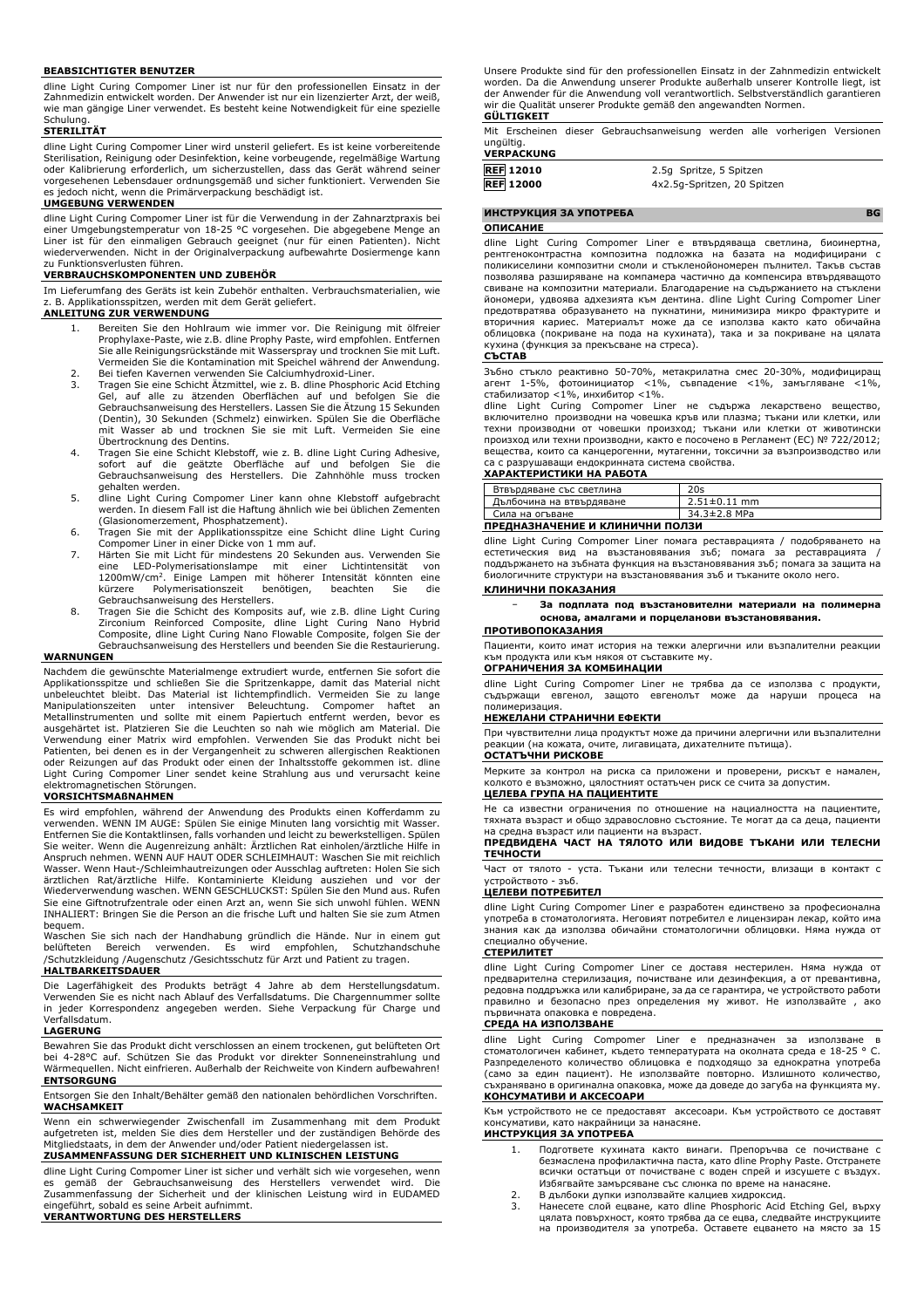секунди (дентин), 30 секунди (емайл). Изплакнете повърхността с

- вода и подсушете с въздух. Избягвайте пресъхването на дентина. 4. Нанесете слой лепило, като dline Light Curing Adhesive, веднага върху гравирана повърхност, следвайте инструкциите на производителя за употреба. Зъбната кухина трябва да се поддържа суха.
- 5. dline Light Curing Compomer Liner може да се прилага без лепило. В този случай адхезията е подобна на адхезията, получена при обичайните цименти (стъклойономерен цимент, фосфатен цимент).
- 6. С помощта на върха за нанасяне нанесете слой dline Light Curing
- Compomer Liner с дебелина 1 мм. 7. Втвърдете с помощта на светлина за поне 20 секунди. Използвайте LED полимеризационна лампа с интензитет на светлината 1200mW / cm<sup>2</sup> . Някои лампи с по-висока интензивност могат да изискват по-малко време на полимеризация, затова ,моля,следвайте инструкциите на производителя за употреба.
- 8. Нанесете слоя от композит, като dline Light Curing Zirconium Reinforced Composite, dline Light Curing Nano Hybrid Composite, dline Light Curing Nano Flowable Composite, следвайте инструкциите на производителя за употреба и завършете възстановяването.

#### **ПРЕДУПРЕЖДЕНИЯ**

След пресоване на желаното количество материал, отстранете веднага накрайника за нанасяне и затворете капачката на спринцовката, така че материалът да не бъде осветен. Материалът е чувствителен към светлина. Избягвайте твърде дълго време за манипулация при силно осветление. Компомерът се придържа към метални инструменти и трябва да се отстрани с<br>хартиена кърпа, преди материала да стегне. Поставете светлините възможно<br>най-близо до материала. Препоръчва се използване на матрица. Не използвайте продукта за пациенти, които имат история с тежки алергични или възпалителни реакции към продукта или към някоя от съставките на продукта. dline Light Curing Compomer Liner не излъчва радиация и не води до електромагнитни смущения. **ПРЕДПАЗНИ МЕРКИ**

Препоръчва се използването на кофердам пи нанасянето на продукта. ПРИ ПОПАДАНЕ В ОЧИТЕ: Изплакнете внимателно с вода в продължение на няколко минути. Махнете си контактните лещи, ако имате такива и е лесно да го<br>направите. Продължете да изплаквате. Ако раздразнението на очите<br>продължава: Потърсете медицински съвет / помощ. ПРИ ПОПАДАНЕ ВЪРХУ КОЖАТА ИЛИ ЛИГАВИЦАТА: Измийте обилно с вода. Ако се появи дразнене на кожата / лигавицата или обрив: Потърсете медицински съвет / помощ. Свалете замърсеното облекло и изперете преди следващата употреба. ПРИ ПОГЛЪЩАНЕ: Изплакнете устата. Обадете се на Центъра по отрови или на лекар / терапевт, ако се чувствате зле. ПРИ ВДИШВАНЕ: Изведете лицето на чист въздух и го подпомагайте при дишане. Измийте добре ръцете след работа. Използвайте само на добре проветриво място. Препоръчано носенето на защитни ръкавици / защитно облекло / предпазни средства за очи / защита на лицето за лекаря и

# пациента. **СРОК НА ГОДНОСТ**

Срок на годност на продукта е 4 години от датата на производство. Не използвайте след срока на годност. Партидният номер трябва да бъде цитиран при всяка кореспонденция. Погледнете опаковката за партиден номер и срок на годност.

## **СЪХРАНЕНИЕ**

Съхранявайте продукта добре затворен на сухо и добре проветриво място при 4- 28 ° C. Дръжте далеч от пряка слънчева светлина и източници на топлина. Не замразявайте. Да се пази от деца!

# **ИЗХВЪРЛЯНЕ**

Изхвърлете съдържанието / контейнера според националните нормативни изисквания.

# **БДИТЕЛНОСТ**

Ако възникне сериозен инцидент във връзка с устройството, съобщете това на производителя и на компетентния орган на държавата-членка, в която се намира потребителят и / или пациентът.

#### **РЕЗЮМЕ НА БЕЗОПАСНОСТТА И КЛИНИЧНИТЕ РЕЗУЛТАТИ**

dline Light Curing Compomer Liner е безопасен и работи по предназначение, ако се използва в съответствие с инструкциите за употреба на производителя. Резюме на безопасността и клиничните показатели ще бъде представено в EUDAMED в момента, щом започне работа.

## **ОТГОВОРНОСТ НА ПРОИЗВОДИТЕЛИТЕ**

Продуктите ни са разработени за професионална употреба в стоматологията. Понеже приложението на нашите продукти е извън наш контрол, потребителят носи пълна отговорност за приложението на продукта. Разбира се, ние гарантираме за качеството на продуктите си в съответствие с приложимите стандарти.

#### **ВАЛИДНОСТ**

След публикуването на тази инструкция за употреба всички предишни версии се отменят.

| 2.5 дспринцовка, 5 накрайника    |
|----------------------------------|
| Спринцовки 4x2.5g, 20 накрайника |
|                                  |

# **NÁVOD K POUŽITÍ CS**

# **POPIS**

dline Light Curing Compomer Liner je světlem tuhnoucí, bioinertní, rentgenkontrastní kompomerní vložka na bázi kompozitních pryskyřic modifikovaných polykyselinami a<br>skleněného ionomerního plniva. Takové složení umožňuje expanzi kompomeru<br>částečně kompenzovat vytvrzovací kontrakci kompozitních mater skelného ionomeru kompomer zdvojnásobuje adhezi k dentinu, dline Light Curing Compomer Liner zabraňuje tvorbě trhlin, minimalizuje mikrotrhliny a sekundární kaz. Materiál by mohl být použit jak jako obvyklá vložka (potažení dna dutiny), tak pro potažení celé dutiny (funkce rozrušování napětí).

# **SLOŽENÍ**

Reaktivní zubní sklo 50-70 %, methakrylátová směs 20-30 %, modifikující látka 1-5 %, fotoiniciátor < 1 %, koiniciátor < 1 %, kalitel < 1 %, stabilizátor < 1 %, inhibitor  $< 1 \%$ .

dline Light Curing Compomer Liner neobsahuje léčivé látky, včetně derivátů lidské krve nebo plazmy; tkáně nebo buňky nebo jejich deriváty lidského původu; tkáně nebo buňky živočišného původu nebo jejich deriváty podle Nařízení (EU) č. 722/2012; látky, které jsou karcinogenní, mutagenní, toxické pro reprodukci nebo mají vlastnosti narušující endokrinní systém.

# **VÝKONOVÉ CHARAKTERISTIKY**

| vytvrzování světlem              | 20s                |  |
|----------------------------------|--------------------|--|
| hloubka léčby                    | $2.51 \pm 0.11$ mm |  |
| peynost y ohybu                  | 34.3±2.8 MPa       |  |
| ZAMYŚLENY UCEL A KLINICKE VYHODY |                    |  |

dline Light Curing Compomer Liner pomáhá obnovit/zlepšit estetický vzhled<br>obnovitelného zubu; pomáhá obnovit/udržovat zubní funkci obnovitelného zubu;<br>pomáhá-chránit-biologické-struktury-obnovitelného-zubu-a-sousedních-tká

# **KLINICKÉ INDIKACE**

| $\overline{\phantom{a}}$ | Pro obložení pod výplňové materiály na bázi polymerů, amalgámy |
|--------------------------|----------------------------------------------------------------|
|                          | a porcelánové výplně.                                          |

## **KONTRAINDIKACE**

Pacienti, kteří mají v anamnéze závažné alergické nebo podrážděné reakce na produkt nebo na kteroukoli složku přípravku. **OMEZENÍ KOMBINACÍ**

dline Light Curing Compomer Liner by neměl být používán s produkty obsahujícími eugenol, protože eugenol může narušit proces polymerace. **NEŽÁDOUCÍ VEDLEJŠÍ ÚČINKY**

U citlivých jedinců může produkt způsobit alergické nebo dráždivé reakce (kůže, oči, sliznice, dýchací cesty).

# **ZBYTKOVÁ RIZIKA**

Byla implementována a ověřena opatření ke kontrole rizik, riziko je co nejvíce sníženo, celkové zbytkové riziko je považováno za přijatelné. **CÍLOVÁ SKUPINA PACIENTŮ**

Nejsou známa žádná omezení týkající se populace pacientů, jejich věku a celkového zdravotního stavu. Mohou to být i děti, pacienti středního věku nebo starší pacienti. **ZAMÝŠLENÁ ČÁST TĚLA NEBO TYPY TKÁNÍ TĚLESNÝCH TEKUTIN**

#### Část těla - ústa. Tkáně nebo tělesné tekutiny v kontaktu s přístrojem - zub. **ZAMÝŠLENÝ UŽIVATEL**

dline Light Curing Compomer Liner je vyvinut pouze pro profesionální použití ve stomatologii. Použít jej může pouze lékař s licencí, který má znalosti o používání běžných dentálních vložek. Není potřeba zvláštního školení.

#### **STERILITA**

dline Light Curing Compomer Liner je dodáván nesterilní. Není třeba provádět žádnou přípravnou sterilizaci, čištění nebo dezinfekci, preventivní, pravidelnou údržbu nebo kalibraci, aby bylo zajištěno, že zařízení pracuje správně a bezpečně po celou dobu jeho životnosti. Nepoužívejte však, pokud je primární balíček poškozený. **PROSTŘEDÍ POUŽITÍ**

dline Light Curing Compomer Liner je určen k použití v zubní ordinaci, kde je okolní teplota 18-25 °C. Vydané množství vložky je vhodné pro jednorázové použití (pouze pro jednoho pacienta). Nepoužívejte znovu. Vydané množství, které není v původním obalu, může vést ke ztrátě funkce.

# **SPOTŘEBNÍ SOUČÁSTI A PŘÍSLUŠENSTVÍ**

K zařízení není dodáváno žádné příslušenství. Spotřební materiál, jako jsou aplikační hroty, se dodává se zařízením. **NÁVOD K POUŽITÍ**

- 1. Připravte dutinu jako vždy. Doporučuje se čištění profylaktickou pastou bez oleje, jako je dline Prophy Paste. Odstraňte všechny zbytky po čištění proudem vody a osušte vzduchem. Během aplikací se kontaminaci slinami.
- 2. V hlubokých dutinách použijte hydroxid vápenatý.<br>3. Naneste Jentací vrstvu, jako je dline Phosphoric
- 3. Naneste leptací vrstvu, jako je dline Phosphoric Acid Etching Gel, na<br>veškerý leptaný povrch, postupujte podle pokynů výrobce. Nechte leptat<br>na místě po dobu 15 sekund (dentin), 30 sekund (sklovina). Opláchněte<br>povrch v .<br>dentinu.
- 4. Na leptaný povrch okamžitě naneste vrstvu lepidla, jako je dline Light Curing Adhesive, postupujte podle pokynů výrobce. Dutina zubu musí být udržována suchá.
- 5. dline Light Curing Compomer Liner lze nanášet bez lepidla. V tomto případě je adheze podobná adhezi dosažené obvyklými cementy (skloionomerní cement, fosfátový cement).
- 6. Pomocí aplikačního hrotu naneste vrstvu dline Light Curing Compomer
- Liner v tloušťce 1 mm. 7. Vytvrzujte světlem po dobu nejméně 20 sekund. Použijte LED polymerační lampu s intenzitou světla 1200 mW/cm<sup>2</sup> . Některé žárovky s vyšší intenzitou mohou vyžadovat kratší dobu polymerace, postupujte
- podle pokynů výrobce. 8. Naneste vrstvu kompozitu, jako je dline Light Curing Zirconium Reinforced Composite, dline Light Curing Nano Hybrid Composite, dline Light Curing Nano Flowable Composite, postupujte podle pokynů výrobce a dokončete restaurování.<br>**VAROVÁNÍ**

Po vytlačení požadovaného množství materiálu okamžitě odstraňte aplikační hrot a zavřete víčko stříkačky, aby materiál nebyl na světle. Materiál je citlivý na světlo. Vyvarujte se příliš dlouhé doby manipulace při intenzivním osvětlení. Kompomer ulpívá na kovových nástrojích a měl by být odstraněn papírovou utěrkou, než ztuhne. Umístěte světla co nejblíže k materiálu. Doporučuje se použití matice. Nepoužívejte přípravek u pacientů, kteří v minulosti měli závažné alergické nebo podrážděné reakce na produkt nebo na kteroukoli ze složek. dline Light Curing Compomer Liner nevyzařuje záření a nezpůsobuje žádné elektromagnetické rušení.

#### **OPATŘENÍ**

Během aplikace produktu se doporučuje používat kofferdam. PRI ZASAZENI OCI:<br>Několik minut opatrně vyplachujte vodou. Vyjměte kontaktní čočky, jsou-li nasazeny<br>a je-li to snadné. Pokračujte ve vyplachování. Pokud podráždění Vyhledejte lékařskou pomoc/ošetření. Kontaminovaný oděv svlékněte a před<br>opětovným použitím vyperte. PŘI POŽITÍ: Vypláchněte ústa. Pokud se necítíte dobře,<br>volejte toxikologické středisko nebo lékaře. PŘI VDECHNUTÍ: Přenes

očí/ochranu obličeje.

#### **SKLADOVATELNOST**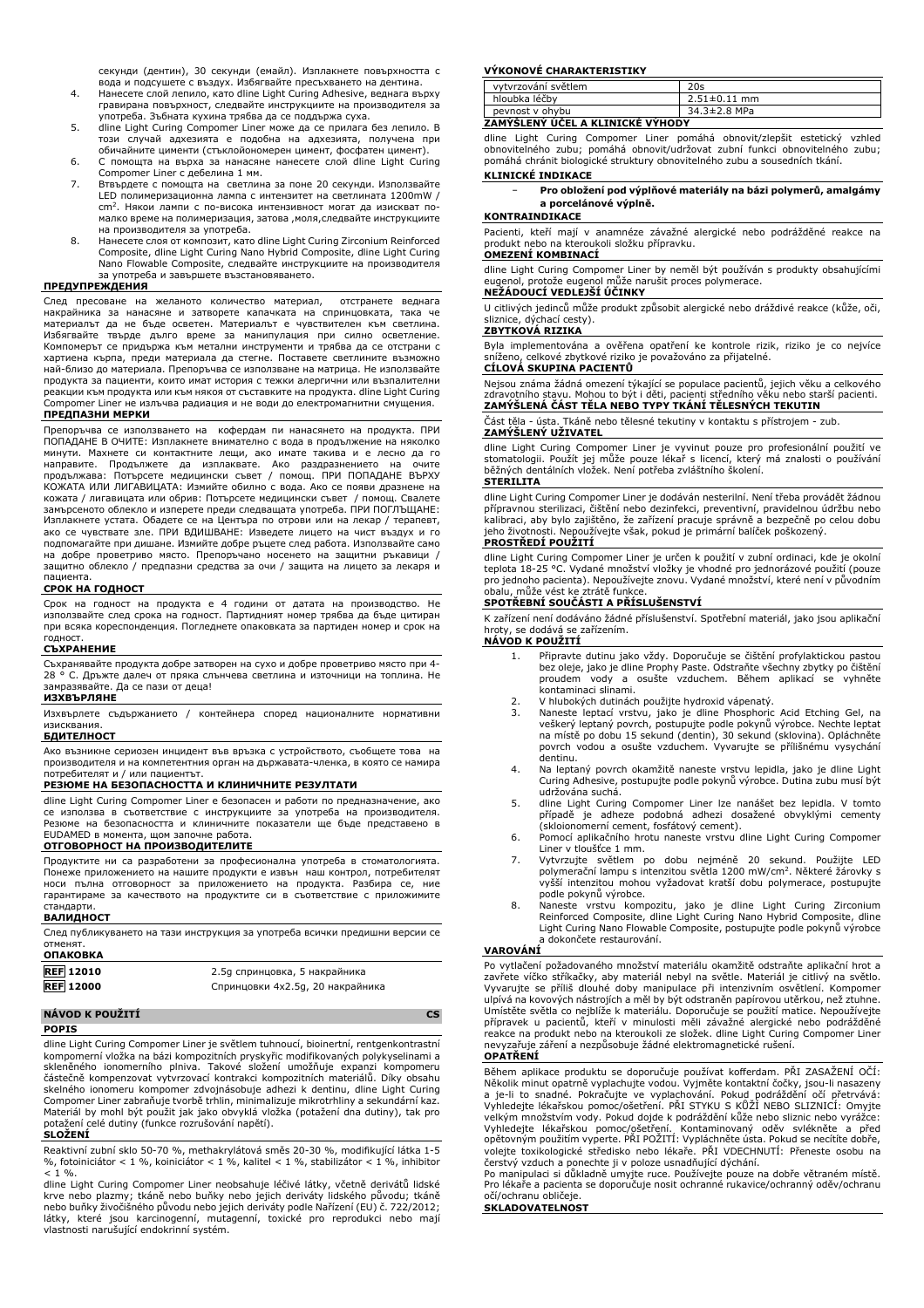Doba použitelnosti produktu je 4 roky od data výroby. Nepoužívejte po uplynutí doby použitelnosti. Ve všech korespondencích by mělo být uvedeno číslo šarže. Šarže a datum spotřeby viz balení.

# **SKLADOVÁNÍ**

Uchovávejte produkt těsně uzavřený na suchém, dobře větraném místě při teplotě 4-28 °C. Chraňte před přímým slunečním zářením a zdroji tepla. Chraňte před mrazem. Udržujte mimo dosah dětí!

#### **LIKVIDACE**

Obsah/obal zlikvidujte v souladu s požadavky národních předpisů.

#### **BDĚLOST**

Pokud se stane jakýkoli závažný incident, ke kterému došlo v souvislosti se zařízením, hlásí se to výrobci a příslušnému orgánu členského státu, ve kterém se uživatel nebo pacient nachází.

# **SOUHRN BEZPEČNOSTI A KLINICKÉHO VÝKONU**

dline Light Curing Compomer Liner je bezpečný a funguje tak, jak bylo zamýšleno,<br>pokud je používán v souladu s pokyny výrobce k použití. Souhrn bezpečnosti a<br>klinického výkonu bude do EUDAMED zaveden, jakmile začne pracova **ODPOVĚDNOST VÝROBCŮ**

Naše výrobky byly vyvinuty pro profesionální použití ve stomatologii. Protože aplikace<br>našich produktů je mimo naši kontrolu, je za aplikaci plně odpovědný uživatel.<br>Samozřejmě garantujeme kvalitu naších produkt **DOBA PLATNOSTI**

Po zveřejnění tohoto návodu k použití jsou nahrazeny všechny předchozí verze. **OBAL**

| <b>REF 12010</b> | 2.5g stříkačka, 5 hroty    |
|------------------|----------------------------|
| <b>REF 12000</b> | Stříkačky 4x2.5g, 20 hrotů |

# **BRUGSANVISNING DA**

**BESKRIVELSE**

dline Light Curing Compomer Liner er let hærdning, bioinert, radiopaque compomer liner baseret på polyacid-modificerede komposit harpikser og glas ionomer fyldstof. En sådan sammensætning gør det muligt for compomer at ekspandere og delvist kompensere hærdnings sammentrækning af kompositmaterialer. Takket være glas ionomer bliver indholds compomer fordoblet ved vedhæftning til dentin. dline Light Curing Compomer Liner forhindrer revneformationer, minimerer mikrobrud og sekundær karies. Materialet kan bruges både som en sædvanlig liner (belægning af hulrums gulvet) og til liner for hele hulrummet (stress-breaking funktion).

#### **SAMMENSÆTNING**

Dental glas reaktiv 50-70%, methacrylat blanding 20-30%, modificerende middel 1- 5%, fotoinitiator <1%, coinitiator <1%, opacifier <1%, stabilisator <1%, hæmmer <1%.

dline Light Curing Compomer Liner indeholder ikke medicinske stoffer, herunder blod eller plasmaafledning fra mennesker; væv eller celler eller deres afledning af<br>menneskelig oprindelse væv eller celler af animalsk oprindelse eller deres afledning<br>som omhandlet i forordning (EU) nr. kræftfremkaldende, mut

### **EGENSKABER FOR YDEEVNE**

| lys hærdning                                                                                                                                                                                                                                                                                                                                  | 20s                |  |
|-----------------------------------------------------------------------------------------------------------------------------------------------------------------------------------------------------------------------------------------------------------------------------------------------------------------------------------------------|--------------------|--|
| dybde af restauration                                                                                                                                                                                                                                                                                                                         | $2.51 \pm 0.11$ mm |  |
| flexural styrke                                                                                                                                                                                                                                                                                                                               | 34.3±2.8 MPa       |  |
| $\overline{a}$ , a correct radial as $\overline{a}$ , $\overline{a}$ , $\overline{a}$ , $\overline{a}$ , $\overline{a}$ , $\overline{a}$ , $\overline{a}$ , $\overline{a}$ , $\overline{a}$ , $\overline{a}$ , $\overline{a}$ , $\overline{a}$ , $\overline{a}$ , $\overline{a}$ , $\overline{a}$ , $\overline{a}$ , $\overline{a}$ , $\over$ |                    |  |

# **TILSIGTEDE FORMÅL OG KLINISKE FORDELE**

dline Light Curing Compomer Liner hjælper med at genoprette / forbedre æstetisk<br>udseende af genoprettelig tand; hjælper med at genoprette/vedligeholde<br>tandfunktionen af genoprettelig tand; hjælper med at beskytte b af genoprettelige tænder og tilstødende væv.

# **KLINISKE INDIKATIONER**

#### − **Til liner under polymerbaserede genoprettende materialer, amalgamer og porcelæns restaurationer.**

### **KONTRAINDIKATIONER**

Patienter, der tidligere har haft alvorlige allergiske eller irritationsreaktioner på produktet eller på nogen af ingredienserne.

#### **BEGRÆNSNINGER FOR KOMBINATIONER**

dline Light Curing Compomer Liner bør ikke anvendes sammen med produkter, der indeholder eugenol, da eugenol kan forstyrre polymeriseringsprocessen. **UØNSKEDE BIVIRKNINGER**

Hos modtagelige personer kan produktet forårsage allergiske eller irritationsreaktioner (hud, øje, slimhinde, luftveje). **RESTERENDE RISICI**

Risikokontrolforanstaltninger er blevet gennemført og verificeret, risikoen er reduceret mest muligt, den samlede restrisiko anses for at være acceptabel.

#### **MÅLGRUPPE FOR PATIENT**

Ingen begrænsninger kendt med hensyn til patientpopulation, deres alder og generelle sundhedsmæssige forhold. Der kan være børn, midaldrende eller ældre patienter.

# **PÅTÆNKT DEL AF KROPPEN ELLER TYPER AF VÆV AF KROPSVÆSKER**

En del af kroppen – munden. Væv eller kropsvæsker kontaktet af enheden – tand. **TILSIGTET BRUGER**

dline Light Curing Compomer Liner er udviklet til professionel brug i tandplejen alene. Må kun bruges af licenseret læge, der har viden om, hvordan du bruger fælles dental liners. Der er ikke behov for specifik uddannelse.

### **STERILITET**

dline Light Curing Compomer Liner leveres ikke-sterilt. Der er ikke behov for nogen forberedende sterilisering, rengøring eller desinfektion, forebyggende, regelmæssig vedligeholdelse eller kalibrering for at sikre, at enheden fungerer korrekt og sikkert i løbet af den tilsigtede levetid. Brug dog ikke, hvis den primære pakke er beskadiget. **BRUG MILJØ**

dline Light Curing Compomer Liner er designet til at blive brugt på tandklinik, hvor<br>omgivelsestemperaturen er 18-25°C. Dispenseret mængde liner er egnet til<br>engangsbrug (kun til én patient). Må likke genb

#### **FORBRUGSVARER KOMPONENTER OG TILBEHØR**

Der følger ikke tilbehør med enheden. Tilbehør, såsom applikationstips, leveres med enheden.

### **BRUGSANVISNING**

- 1. Forbered hulrum som altid. Rengøring med oliefri profylaksepasta, såsom dline Prophy Paste, anbefales. Fjern alle rengøringsrester med vandspray og tør med luft. Undgå kontaminering med spyt under applikationer.
- 2. I dybe hulrum anvendes calciumhydroxidforing.
- 3. Päfør ætselag, f.eks. dline Phosphoric Acid Etching Gel, på alle overflader,<br>der skal ætses, følg producentens brugsanvisning. Lad ætset være på<br>plads i 15 sekunder (dentin), 30 sekunder (emalje). Skyl overfladen med<br>va
- ætset overflade, følg producentens brugsanvisning. Tand hulrummet skal holdes tørt.
- 5. dline Light Curing Compomer Liner kan påføres uden klæbemiddel. I dette tilfælde svarer vedhæftningen til det, der opnås med sædvanlig cement (glasionomercement, fosfatcement).
- 6. Brug applikationshætte anvend et lag af dline Light Curing Compomer Liner i en tykkelse på 1mm.
- 7. Hærdes med lys i mindst 20 sekunder. Brug LED polymeriseringslampe med lysintensitet 1200mW/cm<sup>2</sup> . Nogle lamper med højere intensitet kan kræve mindre polymeriseringstid, følg producentens brugsanvisning.
- 8. Påfør laget af komposit, såsom dline Light Curing Zirconium Reinforced Composite, dline Light Curing Nano Hybrid Composite, dline Light Curing Nano Flowable Composite, følg producentens anvisninger til brug, og færdiggør restaurering.

### **ADVARSLER**

Efter den ønskede mængde materiale ekstruderet, skal du straks fjerne<br>påføringsspidsen og lukke sprøjtehaetten, så materialet ikke er uoplyst. Materialet er følsomt over for lys. Undgå for lang manipulationstid under inten Curing Compomer Liner udsender ikke stråling og forårsager ingen elektromagnetisk interferens.

#### **FORHOLDSREGLER**

Det anbefales at bruge cofferdam under påføring af produktet. HVIS I ØJNENE: Skyl forsigtigt med vand i flere minutter. Fjern kontaktlinser, hvis de er til stede og nemme at tage af. Hvis øjenirritationen fortsætter: Få lægehjælp/tjek. HVIS PÅ HUDEN ELLER SLIMHINDEN: Vask rigeligt med vand. Hvis hud/slimhindeirritation eller udslæt<br>opstår: Få lægelig rådgivning/opmærksomhed. Tag forurenet tøj af og vask før<br>genbrug. HVIS SLUGT: Skyl munden. Ring til et giftcenter eller læge føler dig utilpas. VED INDANDING: Fjern personen til frisk luft og hold dig komfortabel<br>til vejrtrækning. Vask hænderne grundigt efter håndtering. Må kun bruges i et godt<br>ventileret – område. – Det – anbefales – at – bære /beskyttelsesbeklædning /øjenværn /ansigtsbeskyttelse til læge og patient.

## **HOLDBARHED**

Holdbarheden af produktet er 4 år fra fremstillingsdatoen. Må ikke bruges efter udløbsdatoen. Batchnummeret skal anføres i al korrespondance. Se emballage for parti og udløbsdato.

## **OPLAGRING**

Hold produktet tæt lukket på et tørt godt ventileret sted ved 4-28°C. Beskyt mod direkte sollys og varmekilder. Må ikke fryses. Hold uden for børns rækkevidde! **BORTSKAFFELSE**

Indhold/beholder skal bortskaffes på samme betingelser som krævet i de nationale lovkrav.

## **ÅRVÅGENHED**

Hvis der er indtruffet alvorlige hændelser i forbindelse med udstyrsrapporten til fabrikanten og den kompetente myndighed i den medlemsstat, hvor brugeren og/eller patienten er etableret.

#### **RESUMÉ AF SIKKERHED OG KLINISKE PRÆSTATIONER**

dline Light Curing Compomer Liner er sikkert og fungerer efter hensigten, hvis det anvendes i overensstemmelse med producentens brugsanvisning. Resumé af sikkerhed og kliniske præstationer vil blive indført i EUDAMED, så snart det begynder at virke.

### **PRODUCENTERNES ANSVAR**

Vores produkter er udviklet til professionel brug i tandplejen. Da anvendelsen af vores produkter er uden for vores kontrol, er brugeren fuldt ansvarlig for applikationen. Vi garanterer naturligvis kvaliteten af vores produkter i overensstemmelse med de anvendte standarder. **VALIDITET**

Når denne brugsanvisning udgives, tilsidesættes alle tidligere versioner. **EMBALLAGE**

| <b>REF 12010</b> | 2.5g sprøjte, 5 tips     |
|------------------|--------------------------|
| <b>REF 12000</b> | 4x2.5g sprøjter, 20 tips |

# **KASUTUSJUHEND ET**

**KIRJELDUS** dline Light Curing Compomer Liner on valguskõvastuv, bioinertne, röntgenkontrastne komposiit, mis põhineb polühappega modifitseeritud komposiitvaikudel ja klaasionomeersel täiteainel. Selline kompositsioon võimaldab kompomeeri paisumist, mis kompenseerib osaliselt komposiitmaterjalide kahanemist kõvastumisel. Tänu klaasionomeeri sisaldusele kahekordistab kompomeer adhesiooni dentiiniga. dline Light Curing Compomer Liner hoiab ära pragude tekke, minimeerib mikrokahjustuste ja sekundaarse kaariese ohtu. Materjali võib kasutada nii tavalise voodrina (kaviteedi

#### põhja katmiseks) kui ka kogu kaviteedi katmiseks (pinget vähendav funktsioon). **KOOSTIS**

Reaktiivne hambaklaas 50–70%, metakrülaadi segu 20–30%, modifitseeriv aine 1– 5%, fotoinitsiaator <1%, koinitsiaator 1%, hägusti 1%, stabilisaator 1%, inhibiitor  $1\%$ 

dline Light Curing Compomer Liner ei sisalda ravimainet, sealhulgas inimverd ega vereplasma derivaate; inimpäritolu kudesid, rakke ega nende derivaate; loomset päritolu kudesid, rakke ega nende derivaate, nagu viidatud määruses (EL) nr 722/2012; kantserogeenseid, mutageenseid, reproduktiivtoksilisi ega endokriinseid häireid põhjustavaid aineid.

#### **TÖÖOMADUSED**

| valguskõvenev                          | 20s                |  |
|----------------------------------------|--------------------|--|
| kõvastuse sügavus                      | $2.51 \pm 0.11$ mm |  |
| paindetugevus                          | 34.3±2.8 MPa       |  |
| ETTENÄHTUD OTSTARVE JA KLIINILINE KASU |                    |  |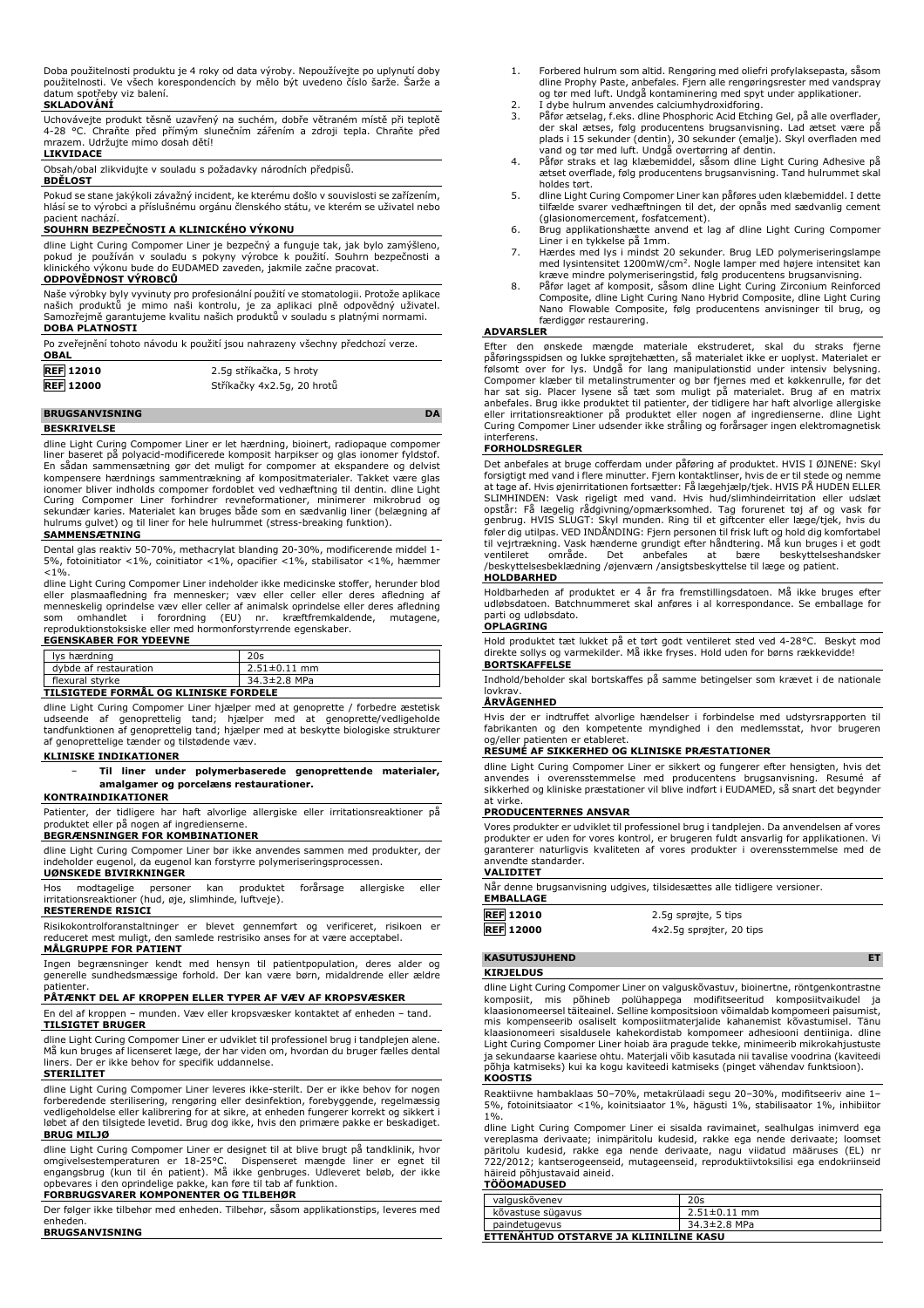dline Light Curing Compomer Liner aitab taastada/parandada restaureeritava hamba esteetilist välimust; aitab taastada/säilitada restaureeritava hamba funktsiooni; aitab kaitsta restaureeritava hamba ja külgnevate kudede bioloogilisi struktuure.

#### **KLIINILISED NÄIDUSTUSED**

− **Polümeeril põhinevate restauratsioonimaterjalide, amalgaamide ja portselanist restauratsioonide alusvoodriks.**

### **VASTUNÄIDUSTUSED**

Patsiendid, kellel on varem olnud toote või selle mõne koostisosa suhtes tõsiseid allergilisi või ärritusreaktsioone.

#### **KOMBINATSIOONIDE PIIRANGUD**

dline Light Curing Compomer Liner ei tohi kasutada koos eugenooli sisaldavate toodetega, kuna eugenool võib polümerisatsiooniprotsessi häirida.

## **SOOVIMATUD KÕRVALTOIMED**

Tundlikel inimestel võib toode põhjustada allergilisi või ärritusreaktsioone (nahk, silmad, limaskestad, hingamisteed).

#### **JÄÄKRISKID**

Riskikontrollimeetmed on rakendatud ja kontrollitud, riski vähendatakse nii palju kui võimalik, üldist jääkriski peetakse vastuvõetavaks. **PATSIENTIDE SIHTGRUPP**

Patsientide populatsiooni, nende vanuse ja üldise terviseseisundi osas pole teada mingeid piiranguid. Võib olla lapsi, keskealisi või eakaid patsiente.

**ETTENÄHTUD KEHAOSA VÕI KEHAVEDELIKE KUDEDE TÜÜBID**

Kehaosa - suu. Koed või kehavedelikud, millega seade kokku puutub - hammas. **ETTENÄHTUD KASUTAJA**

dline Light Curing Compomer Liner on välja töötatud ainult professionaalseks kasutamiseks hambaravis. Selle kasutajaks on ainult litsentseeritud arst, kes on teadlik, kuidas kasutatakse tavalisi voodreid. Spetsiaalne koolitus pole vajalik. **STERIILSUS**

dline Light Curing Compomer Liner tarnitakse mittesteriilselt. Seadme ettenähtud eluea jooksul nõuetekohase ja ohutu töö tagamiseks pole vaja ettevalmistavat steriliseerimist, puhastamist ega desinfitseerimist; ennetavat, regulaarset hooldust ega kalibreerimist. Ärge kasutage, kui seadme primaarne pakend on kahjustatud.

#### **KASUTUSKESKKOND**

dline Light Curing Compomer Liner on mõeldud kasutamiseks hambaravikabinetis,<br>kus ümbritsev temperatuur on 18-25 ° C. Väljastatud vooder sobib ühekordseks<br>kasutamiseks (ainult ühele patsiendile). Ärge taaskasutage. Väljast

# **KULUMATERJALID JA TARVIKUD**

Seadmega ei ole kaasas tarvikuid. Seadmega on kaasas kulumaterjalid, näiteks otsikud pealekandmiseks. **KASUTUSJUHEND**

- 1. Valmistage kaviteet ette nagu alati. Soovitatav on puhastamine õlivaba profülaktikapastaga, näiteks dline Prophy Paste. Eemaldage kõik puhastusjäägid veepihustiga ja kuivatage õhuga. Kasutamise ajal vältige süljega saastumist.
- 2. Sügavates kaviteetides kasutage kaltsiumhüdroksiid voodrit.<br>3. Kandke kiht söövitusainet, näiteks dline Phosphoric Acid
- 3. Kandke kiht söövitusainet, näiteks dline Phosphoric Acid Etching Gel, kõikidele söövitatavatele pindadele, järgides tootja kasutusjuhiseid. Jätke<br>söövitusaine pinnale 15 sekundiks (dentiin), 30 sekundiks (email).<br>Loputage veega ja kuivatage õhuga. Vältige dentiini ülekuivamist.<br>Andke söövita
- kuivana.
- 5. dline Light Curing Compomer Linerit saab kasutada ilma adhesiivita. Sellisel juhul on adhesioon sarnane tavaliste tsementidega
- (klaasionomeertsement, fosfaattsement). 6. Aplitseerige aplikaatorotsiku abil kiht dline Light Curing Compomer Linerit paksusega 1 mm.
- 7. Valguskõvastage vähemalt 20 sekundit. Kasutage LED-polümerisatsioonilampi valgustugevusega 1200mW / cm<sup>2</sup> . Mõned kõrgema intensiivsusega lambid võivad vajada lühemat polümerisatsiooniaega, järgige tootja kasutusjuhiseid.
- 8. Aplitseerige kiht komposiiti, näiteks dline Light Curing Zirconium Reinforced Composite, dline Light Curing Nano Hybrid Composite, dline Light Curing Nano Flowable Composite, järgides tootja kasutusjuhiseid ja viimistlege restauratsioon.

#### **HOIATUSED**

Pärast vajaliku materjali väljastamist eemaldage koheselt doseerimisotsik ja sulgege süstlakork, et materjal ei puutuks kokku valgusega. Materjal on valgustundlik. Vältige liiga pikka töötlemisaega intensiivse valguse käes. Kompomeer kleepub metallist<br>instrumentide külge ja tuleks enne kõvastumist eemaldada paberrätikuga. Asetage<br>tuled materjalile võimalikult lähedale. Soovitatav on kasutada tõsiseid allergilisi või ärritusreaktsioone. dline Light Curing Compomer Liner ei eralda kiirgust ega põhjusta elektromagneetilisi häireid. **ETTEVAATUSABINÕUD**

Toote pealekandmise ajal on soovitatav kasutada kofferdami. SILMA SATTUMISE KORRAL: Loputage mitme minuti jooksul ettevaatlikult veega. Eemaldage kontaktläätsed, kui neid kasutatakse ja kui neid on kerge eemaldada. Jätkake loputamist. Kui silmade ärritus püsib, pöörduge arsti poole. NAHALE SATTUMISE KORRAL: Peske rohke veega. Naha/limaskesta ärrituse või lööbe korral pöörduge arsti poole. Võtke seljast kõik saastunud rõivad ja peske neid enne järgmist<br>kasutuskorda. ALLANEELAMISE KORRAL: Loputage suud. Halva enesetunde korral<br>võtke ühendust mürgistusteabekeskuse või arstiga. SISSEHINGAMISE KORRA kohas. Arstil ja patsiendil soovitame kanda kaitsekindaid /kaitserõivastust /kaitseprille /kaitsemaski.

# **KÕLBLIKKUSAEG**

Toote kõlblikkusaeg on 4 aastat alates valmistamise kuupäevast. Mitte kasutada pärast kõlblikkusaja lõppu. Partii numbrit tuleb tsiteerida kogu kirjavahetuses. Partii numbrit ja kõlblikkusaega vaadake pakendilt.

# **HOIUSTAMINE**

Hoidke toodet tihedalt suletuna kuivas, hästi ventileeritavas kohas temperatuuril 4- 28 ° C. Kaitske otsese päikesevalguse ja soojusallikate eest. Mitte lasta külmuda. Hoida laste eest kättesaamatus kohas! **JÄÄTMEHOOLDUS**

Sisust/pakendist tuleb vabaneda vastavalt riiklikele õigusaktidele. **VALVSUS**

Kui seadmega seoses on toimunud mõni tõsine vahejuhtum, teatatakse sellest tootjale ja selle liikmesriigi pädevale asutusele, kus kasutaja ja/ või patsient asub. **KOKKUVÕTE OHUTUSEST JA KLIINILISEST TOIMIVUSEST**

dline Light Curing Compomer Liner on ohutu ja toimib ettenähtud viisil, kui seda kasutatakse vastavalt tootja kasutusjuhendile. Ohutuse ja kliinilise toimivuse kokkuvõte lisatakse EUDAMED-i kohe, kui see tööle hakkab. **TOOTJA VASTUTUS**

Meie tooted on välja töötatud professionaalseks kasutamiseks hambaravis. Kuna toodete rakendus on väljaspool meie kontrolli, vastutab selle eest täielikult kasutaja. Loomulikult garanteerime oma toodete kvaliteedi vastavalt kohaldatavatele standarditele.

#### **VALIIDSUS**

| Käesoleva kasutusjuhendi avaldamine muudab kehtetuks kõik varasemad versioonid. |                        |  |
|---------------------------------------------------------------------------------|------------------------|--|
| <b>PAKEND</b>                                                                   |                        |  |
| <b>REF</b> 12010                                                                | 2.5g süstal, 5 otsikut |  |

| <b>NELLAZOTO</b> | 2.JY SUSTAI, J ULSINUL     |
|------------------|----------------------------|
| <b>REF 12000</b> | 4x2.5q süstalt, 20 otsikut |
|                  |                            |

| <b>INSTRUCTIONS D'UTILISATION</b> |  |
|-----------------------------------|--|
| <b>DESCRIPTION</b>                |  |
|                                   |  |

dline Light Curing Compomer Liner est un revêtement compomère<br>photopolymérisable, bioinerte et radio-opaque à base de résines composites<br>modifiées par-des-polyacides et de-verre-ionomère. Cette composition-permet l'expansion du compomère qui compense partiellement la contraction de durcissement des matériaux composites. Grâce à la teneur en verre ionomère, le compomère double l'adhésion à la dentine. dline Light Curing Compomer Liner prévient la formation de fissures, minimise les micro-fractures et les caries secondaires. Le matériau peut être utilisé à la fois comme un liner habituel (revêtement du fond de la cavité) et pour revêtir l'ensemble de la cavité (fonction de rupture des contraintes).

# **COMPOSITION**

Verre dentaire réactif 50-70%, mélange méthacrylate 20-30%, agent modificateur 1-5%, photoinitiateur <1%, coinitiateur <1%, opacifiant <1%, stabilisateur <1%,

inhibiteur <1%. dline Light Curing Compomer Liner ne contient pas de substance médicinale, y compris du sang humain ou un dérivé du plasma ; des tissus ou des cellules, ou leurs dérivés, d'origine humaine ; des tissus ou des cellules d'origine animale, ou leurs dérivés, tels que visés dans le règlement (UE) n° 722/2012 ; des substances cancérigènes, mutagènes, toxiques pour la reproduction ou ayant des propriétés de perturbation endocrinienne.

#### **CARACTÉRISTIQUES DE PERFORMANCE**

| photopolymérisation                    | 20s                |
|----------------------------------------|--------------------|
| profondeur de polymérisation           | $2.51 \pm 0.11$ mm |
| résistance à la flexion                | 34.3±2.8 MPa       |
| <b>OBJECTIF ET AVANTAGES CLINIOUES</b> |                    |

dline Light Curing Compomer Liner aide à restaurer/améliorer l'aspect esthétique de la dent restaurable ; aide à restaurer/maintenir la fonction dentaire de la dent restaurable ; aide à protéger les structures biologiques de la dent restaurable et des tissus adjacents.

#### **INDICATIONS CLINIQUES**

− **Pour le revêtement sous les matériaux de restauration à base de polymère, les amalgames et les restaurations en porcelaine.**

#### **CONTRE-INDICATIONS**

Patients ayant des antécédents de réactions allergiques ou d'irritation graves au produit ou à l'un de ses ingrédients.

#### **RESTRICTIONS AUX COMBINAISONS**

dline Light Curing Compomer Liner ne doit pas être utilisé avec des produits contenant de l'eugénol, car l'eugénol peut perturber le processus de polymérisation. **EFFETS SECONDAIRES INDÉSIRABLES**

Chez les personnes sensibles, le produit peut provoquer des réactions allergiques ou d'irritation (peau, yeux, muqueuses, voies respiratoires). **RISQUES RÉSIDUELS**

Des mesures de contrôle du risque ont été mises en oeuvre et vérifiées, le risque est réduit autant que possible, le risque résiduel global est jugé acceptable.

# **GROUPE CIBLE DE PATIENTS**

Aucune restriction connue concernant la population de patients, leur âge et leur état de santé général. Il peut convenir à des enfants, des patients d'âge moyen ou des personnes âgées.

# **PARTIE DU CORPS OU TYPES DE TISSUS OU DE FLUIDES CORPORELS VISÉS**

Partie du corps - bouche. Tissus ou fluides corporels en contact avec l'appareil: dent. **UTILISATEUR VISÉ**

dline Light Curing Compomer Liner est conçu pour un usage professionnel en dentisterie uniquement. Son utilisateur doit être un médecin agréé qui sait comment utiliser les liner dentaires courants. Il n'est pas nécessaire de suivre une formation spécifique.

# **STÉRILITÉ**

dline Light Curing Compomer Liner est livré non stérile. Il n'est pas nécessaire de procéder à une stérilisation, un nettoyage ou une désinfection préparatoire, à une maintenance préventive et régulière ou à un étalonnage pour garantir que le dispositif fonctionne correctement et de façon sécurisée pendant sa durée de vie prévue. Toutefois, ne pas utiliser si l'emballage primaire est endommagé.

#### **ENVIRONNEMENT D'UTILISATION**

dline Light Curing Compomer Liner est conçu pour être utilisé dans un cabinet dentaire où la température ambiante est de 18-25°C. La quantité de liner distribuée est adaptée à un usage unique (pour un seul patient). Ne pas réutiliser. La quantité distribuée conservée en dehors de l'emballage d'origine peut entraîner une perte de fonction.

# **COMPOSANTS CONSOMMABLES ET ACCESSOIRES**

Aucun accessoire n'est fourni avec l'appareil. Les consommables, tels que les embouts d'application, sont fournis avec le dispositif. **INSTRUCTIONS D'UTILISATION**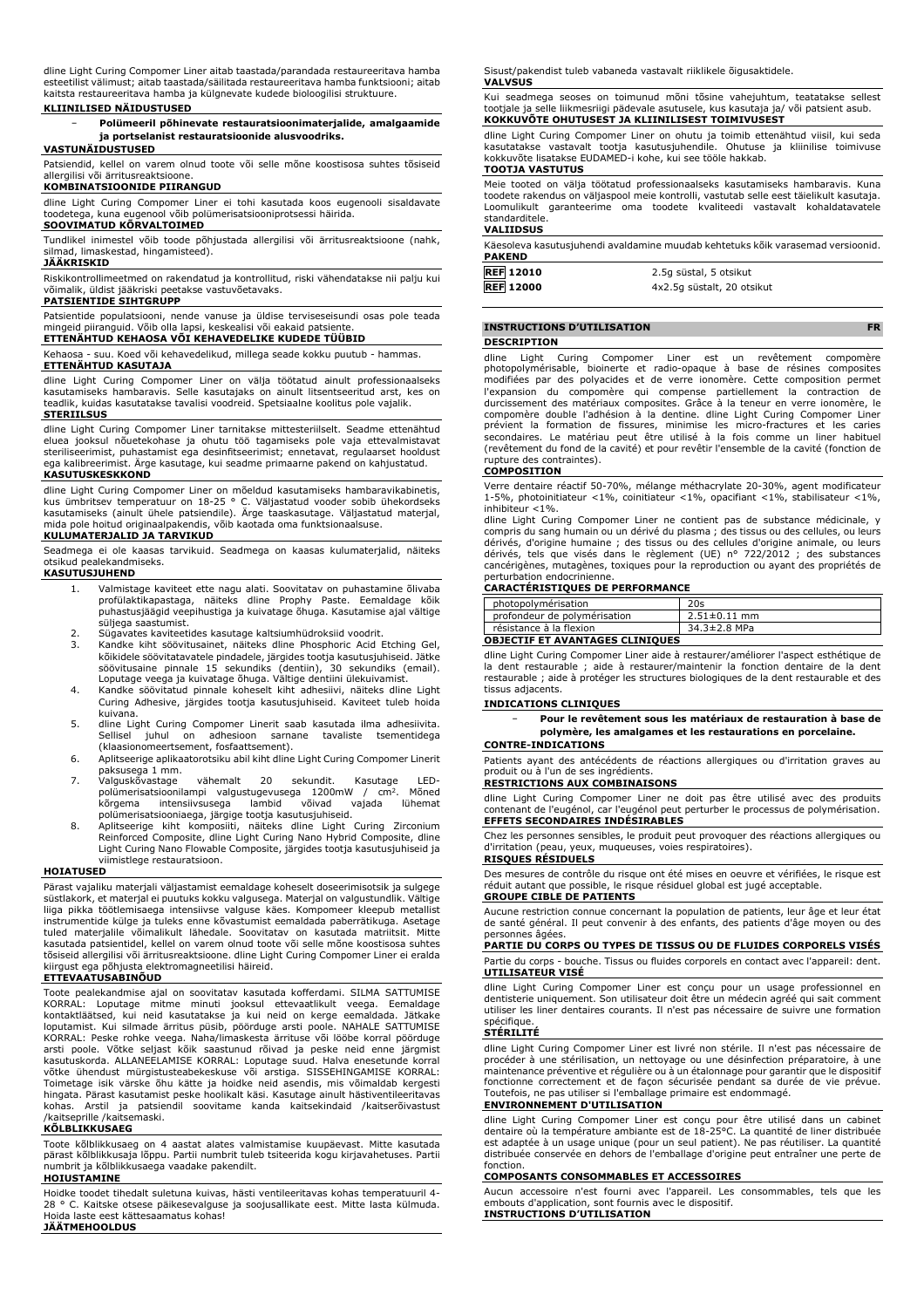- 1. Préparer la cavité comme d'habitude. Il est recommandé de nettoyer avec une pâte prophylactique sans huile, telle que dline Prophy Paste. Enlever tous les résidus de nettoyage avec un spray d'eau et sécher à l'air. Éviter toute contamination par la salive pendant les applications.
- 2. Dans les cavités profondes, utiliser un revêtement d'hydroxyde de calcium.
- 3. Appliquer une couche de mordant, tel que dline Phosphoric Acid Etching Gel, sur toute la surface à mordre, en suivant les instructions d'utilisation du fabricant. Laisser le mordant en place pendant 15 secondes (dentine), 30 secondes (émail). Rincer la surface à l'eau et sécher à l'air. Éviter de sursécher la dentine.
- 4. Appliquer une couche d'adhésif, tel que le dline Light Curing Adhesive, immédiatement sur la surface mordancée, en suivant le mode d'emploi du fabricant. La cavité dentaire doit être maintenue sèche.
- 5. dline Light Curing Compomer Liner peut être appliqué sans adhésif. Dans ce cas, l'adhésion est similaire à celle obtenue avec les ciments habituels
- (ciment verre ionomère, ciment phosphate). 6. A l'aide de l'embout d'application, appliquer une couche d'dline Light Curing Compomer Liner d'une épaisseur de 1mm.
- 7. Polymériser à la lumière pendant au moins 20 secondes. Utiliser une lampe de polymérisation LED avec une intensité lumineuse de 1200mW/cm<sup>2</sup> . Certaines lampes avec une intensité plus élevée pourraient nécessiter moins de temps de polymérisation, suivre les instructions d'utilisation du fabricant.
- 8. Appliquer la couche de composite, comme dline Light Curing Zirconium Reinforced Composite, dline Light Curing Nano Hybrid Composite, dline Light Curing Nano Flowable Composite, suivez les instructions d'utilisation du fabricant, et terminez la restauration.

#### **AVERTISSEMENTS**

Après avoir extrudé la quantité souhaitée de matériau, retirer immédiatement l'embout d'application et refermez le bouchon de la seringue, de manière à ce que le matériau ne reste pas sans lumière. Le matériau est sensible à la lumière. Éviter les temps de manipulation trop longs sous un éclairage intensif. Le compomère adhère aux instruments métalliques et doit être retiré avec une serviette en papier avant qu'il n'ait pris. Placer les lampes aussi près que possible du matériau. L'utilisation d'une matrice est recommandée. Ne pas utiliser le produit chez les patients ayant des antécédents de réactions allergiques ou d'irritation graves au produit ou à l'un de ses ingrédients. dline Light Curing Compomer Liner n'émet pas de radiation et ne provoque pas d'interférences électromagnétiques.

#### **PRÉCAUTIONS**

Il est recommandé d'utiliser une digue dentaire pendant l'application du produit. EN<br>CAS DE CONTACT AVEC LES YEUX : Rincer avec précaution à l'eau pendant plusieurs<br>minutes. Enlever les lentilles de contact, si elles sont Continuer à rincer. Si l'irritation des yeux persiste : Obtenir des conseils/une attention<br>médicale. EN CAS DE CONTACT AVEC LA PEAU OU LA MUCOSE : Laver abondamment<br>à l'eau. En cas d'irritation de la peau/muqueuse ou d'éru médecin. Enlever les vêtements contaminés et les laver avant de les réutiliser. EN CAS D'INGESTION : Rincer la bouche. Appeler un centre antipoison ou un médecin en cas de malaise. EN CAS D'INHALATION : Transporter la personne à l'air frais et la maintenir à l'aise pour respirer.

Se laver soigneusement les mains après avoir manipulé le produit. Utiliser uniquement dans une zone bien ventilée. Il est recommandé de porter des gants de protection, des vêtements de protection, des lunettes de protection et un masque de protection pour le médecin et le patient.

#### **DURÉE DE CONSERVATION**

La durée de conservation du produit est de 4 ans à partir de la date de fabrication. Ne pas utiliser après la date de péremption. Le numéro de lot doit être mentionné dans toute correspondance. Voir l'emballage pour le lot et la date de péremption. **STOCKAGE**

Conserver le produit hermétiquement fermé dans un endroit sec et bien ventilé, à une température de 4-28°C. Protéger de la lumière directe du soleil et des sources de chaleur. Ne pas congeler. Tenir hors de portée des enfants! **ÉLIMINATION**

Éliminer le contenu/récipient conformément aux exigences réglementaires nationales.

#### **VIGILANCE**

Si un incident grave est survenu en rapport avec le dispositif, le signaler au fabricant et à l'autorité compétente de l'État membre dans lequel l'utilisateur et/ou le patient est établi.

# **RÉSUMÉ DE LA SÉCURITÉ ET DES PERFORMANCES CLINIQUES**

dline Light Curing Compomer Liner est sûr et fonctionne comme prévu s'il est utilisé conformément aux instructions d'utilisation du fabricant. Un résumé de la sécurité et des performances cliniques sera introduit dans EUDAMED dès qu'il commencera à fonctionner.

#### **RESPONSABILITÉ DES FABRICANTS**

Nos produits sont destinés à une utilisation professionnelle en dentisterie. Comme l'application de nos produits échappe à notre contrôle, l'utilisateur en est entièrement responsable. Bien entendu, nous garantissons la qualité de nos produits conformément aux normes en vigueur. **VALIDITÉ**

Dès la publication de ces instructions d'utilisation, toutes les versions précédentes

| sont remplacées. |                                 |
|------------------|---------------------------------|
| <b>EMBALLAGE</b> |                                 |
| <b>REF 12010</b> | Seringue de 2.5g, 5 embouts     |
| <b>REF</b> 12000 | Seringues de 4x2.5g, 20 embouts |

# **ΟΔΗΓΊΕΣ ΧΡΉΣΗΣ EL**

# **ΠΕΡΙΓΡΑΦΉ**

Το dline Light Curing Compomer Liner είναι μια φωτοπολυμεριζόμενη κονία έμφραξης, αδρανής, ακτινοσκιερή, βασισμένη σε σύνθετες ρητίνες polyacid-modified και υαλοϊονομερής κονία. Αυτή η σύσταση επιτρέπει την διαστολή της κονίας που αντισταθμίζει τις συστολές των σύνθετων υλικών. Χάρης στην περιεκτικότητα σε υαλοϊονομερή, η κονία έχει την διπλάσια συγκόλληση σε οδοντίνη. Το dline Light Curing Compomer Liner εμποδίζει τον σχηματισμό σπασιμάτων, ελαχιστοποιεί τις<br>μικρορωγμές και δευτερογενή τερηδόνα. Το υλικό μπορεί να χρησιμοποιηθεί τόσο ως<br>κανονική κονία (καλύπτοντας την επιφάνεια της κοιλότητας) και γι ολόκληρη την κοιλότητα (λειτουργία διακοπής πίεσης). **ΣΎΣΤΑΣΗ**

Οδοντιατρικό γυαλί αντιδραστικό 50-70%, μείγμα μεθακρυλικού 20-30%,<br>τροποποιητικός παράγοντας 1-5%, φωτοεναρκτήρας <1%, συνιστωτής <1%,<br>αδιαφανοποιητής<1%,σταθεροποιητής<1%,αναστολέας<1%.<br>dline Light Curing Compomer Liner

κύτταρα, ή τα παράγωγά τους, ανθρώπινης προέλευσης· ιστούς ή κύτταρα ζωικής προέλευσης, ή παράγωγά τους, όπως αυτά αναφέρονται στον Κανονισμό (EU) Αρ. 722/2012· ουσίες που είναι καρκινογόνες, μεταλλαξιογόνες, τοξικές στην αναπαραγωγή, ή που να έχουν ιδιότητες που διαταράσσουν τους ενδοκρινικούς

# αδένες. **ΧΑΡΑΚΤΗΡΙΣΤΙΚΆ ΕΠΊΔΟΣΗΣ**

| Φωτοπολυμεριζόμενο                   | 20s                |  |
|--------------------------------------|--------------------|--|
| Βάθος πολυμερισμού                   | $2.51 \pm 0.11$ mm |  |
| μηχανική αντοχή                      | 34.3±2.8 MPa       |  |
| ΠΡΟΟΡΙΖΌΜΕΝΗ ΧΡΉΣΗ ΚΑΙ ΚΛΙΝΙΚΆ ΟΦΈΛΗ |                    |  |

dline Light Curing Compomer Liner βοηθάει στην αποκατάσταση/βελτίωση της<br>αισθητικής εμφάνισης του δοντιού που αποκαθίσταται βοηθάει στην αισθητικής εμφάνισης του δοντιού που αποκαθίσταται· βοηθάει στην αποκατάσταση/βελτίωση της οδοντικής λειτουργίας του δοντιού που αποκαθίσταται· βοηθάει στην προστασία των βιολογικών δομών του δοντιού που αποκαθίσταται και των γειτονικών ιστών.

#### **ΚΛΙΝΙΚΈΣ ΕΝΔΕΊΞΕΙΣ**

− **Για συγκόλληση κάτω από υλικά αποκατάστασης με βάση πολυμερή, αμαλγάματα, και αποκαταστάσεις πορσελάνης.**

#### **ΑΝΤΕΝΔΕΊΞΕΙΣ**

Οι ασθενείς που έχουν ιστορικό σοβαρής αλλεργίας ή αντιδράσεις ερεθισμού στο προϊόν ή σε οποιοδήποτε από τα συστατικά του.

# **ΠΕΡΙΟΡΙΣΜΟΊ ΣΥΝΔΥΑΣΜΏΝ**

dline Light Curing Compomer Liner δεν πρέπει να χρησιμοποιείται με προϊόντα που περιέχουν ευγενόλη, καθώς η ευγενόλη μπορεί να διαταράξει την διαδικασία του πολυμερισμού.

#### **ΑΝΕΠΙΘΎΜΗΤΕΣ ΠΑΡΕΝΈΡΓΕΙΕΣ**

Σε ευαίσθητα άτομα, το προϊόν μπορεί να προκαλέσει αλλεργικές ή ερεθιστικές αντιδράσεις (δέρμα, οφθαλμοί, βλεννογόνοι, αναπνευστική οδός). **ΚΊΝΔΥΝΟΙ ΠΟΥ ΠΑΡΑΜΈΝΟΥΝ**

Έχουν υλοποιηθεί και επαληθευτεί μέτρα ελέγχου κινδύνου, έχει μειωθεί ο κίνδυνος όσο περισσότερο γίνεται, ο συνολικός κίνδυνος που απομένει έχει κριθεί αποδεκτός. **ΟΜΆΔΑ ΣΤΌΧΟΣ ΑΣΘΕΝΏΝ**

Δεν υπάρχουν γνωστοί περιορισμοί σχετικά με πληθυσμούς ασθενών, την ηλικία τους, και την γενική τους κατάσταση υγείας. Μπορεί να υπάρχουν παιδιά, ενήλικες, ή ηλικιωμένοι ασθενείς.

#### **ΠΡΟΟΡΙΖΌΜΕΝΟ ΜΈΡΟΣ ΣΏΜΑΤΟΣ Ή ΤΎΠΟΣ ΙΣΤΟΎ ΚΑΙ ΥΓΡΏΝ ΣΏΜΑΤΟΣ**

Μέρος του σώματος—στόμα. Ιστοί ή σωματικά υγρά που έρχονται σε επαφή με την συσκευή—δόντια.

### **Προοριζόμενος χρήστης**

dline Light Curing Compomer Liner έχει δημιουργηθεί για επαγγελματική χρήση στην οδοντιατρική και μόνο. Χρήστης μπορεί να είναι μόνο αδειούχος γιατρός που έχει γνώσει πάνω στην χρήση κοινών οδοντικών σύνθετων ρητινών. Δεν υπάρχει ανάγκη για συγκεκριμένη εκπαίδευση.

#### **ΑΠΟΣΤΕΙΡΩΜΈΝΟ**

dline Light Curing Compomer Liner παραδίδεται μη αποστειρωμένο. Δεν υπάρχει ανάγκη για αποστείρωση προετοιμασίας, καθαρισμό, ή απολύμανση, προληπτική και τακτική συντήρηση ή βαθμονόμηση για την εξασφάλιση της ομαλής λειτουργίας της συσκευής και ασφάλειας κατά την διάρκεια της προβλεπόμενης διάρκειας ζωής της. Ωστόσο, μην χρησιμοποιήσετε αν η κύρια συσκευασία έχει πάθει ζημιά.

# **ΠΕΡΙΒΆΛΛΟΝ ΧΡΉΣΗΣ**

dline Light Curing Compomer Liner είναι σχεδιασμένο για χρήση σε οδοντιατρείο όπου η θερμοκρασία του περιβάλλοντος είναι 18–25°C. Η ποσότητα που διανέμεται από την<br>σύνθετη ρητίνη είναι κατάλληλη για μια χρήση (για έναν ασθενή μόνο). Μην<br>χρησιμοποιείτε ξανά. Η ποσότητα που διανέμεται και δεν κ συσκευασία μπορεί να χάσει την λειτουργία της.

#### **ΑΝΑΛΏΣΙΜΑ ΜΈΡΗ ΚΑΙ ΑΞΕΣΟΥΆΡ**

Δεν παρέχονται αξεσουάρ με την συσκευή. Αναλώσιμα όπως ρύγχη εφαρμογής παρέχονται με την συσκευή.

# **ΟΔΗΓΊΕΣ ΧΡΉΣΗΣ**

- 1. Προετοιμάστε την κοιλότητα όπως πάντα. Προτείνεται να καθαρίσετε τα
	- δόντια με προφυλακτική πάστα χωρίς έλαια όπως την dline Prophy Paste.
- 2. Σε βαθιές κοιλότητες, χρησιμοποιήστε ως πρώτο στρώμα κονία υδροξειδίου του ασβεστίου.
- 3. Eεφαρμόστε ένα στρώμα αδροποιητικού υλικού, όπως το dline Phosphoric Acid Etching Gel στην επιφάνεια, ακολουθώντας τις οδηγίες του κατασκευαστή. Αφήστε το αδροποιητικό για 15 δευτερόλεπτα (οδοντίνη), ή 30 δευτερόλεπτα (σμάλτο). Ξεπλύνετε με νερό και στεγνώστε με τον αέρα. Αποφύγετε την υπερβολική ξηρότητα της οδοντίνης.
- 4. Εφαρμόστε ένα στρώμα συγκολλητικού υλικού, όπως το dline Light Curing Adhesive αμέσως πάνω στην αδροποιημένη επιφάνεια, ακολουθώντας τις οδηγίες χρήσης του κατασκευαστή. Η κοιλότητα του δοντιού πρέπει να παραμείνει στεγνή.
- 5. Το dline Light Curing Compomer Liner μπορεί να εφαρμοστεί χωρίς<br>συγκολλητικό υλικό. Σε αυτήν την περίπτωση, η συγκόλληση που<br>επιτυγχάνεται είναι όμοια με αυτή που επιτυγχάνεται με κανονικές κονίες (υαλοϊονομερείς κονίες, οξυφωσφορικές κονίες).
- 6. Χρησιμοποιώντας το ρύγχος εφαρμογής, εφαρμόστε ένα στρώμα dline Light Curing Compomer Liner με πάχος 1mm.
- 7. Φωτοπολυμερίστε για 20 δευτερόλεπτα τουλάχιστον. Χρησιμοποιήστε<br>Αάμπα πολυμερισμού LED με ένταση φωτός 1200mW/cm<sup>2</sup>. Κάποιες<br>Αάμπες με μεγαλύτερη ένταση μπορεί να χρειάζονται λιγότερο χρόνο<br>πολυμερισμού, ακολουθήστε τι
- Zirconium Reinforced Composite, το dline Light Curing Nano Hybrid Composite, ή το dline Light Curing Nano Flowable Composite, ακολουθήστε τις οδηγίες χρήσης του κατασκευαστή, και ολοκληρώστε την αποκατάσταση.

#### **ΠΡΟΕΙΔΟΠΟΙΉΣΕΙΣ**

Αφού έχει εξαχθεί η επιθυμητή ποσότητα υλικού, αφαιρέστε αμέσως το ρύγχος εφαρμογής και κλείστε το καπάκι της σύριγγας ώστε να μην φωτιστεί το υλικό. The material is sensitive to light. Το υλικό είναι ευαίσθητο στο φως. Αποφύγετε τον υπερβολικό χρόνο επεξεργασίας κάτω από έντονο φως. Η κονία προσκολλάται σε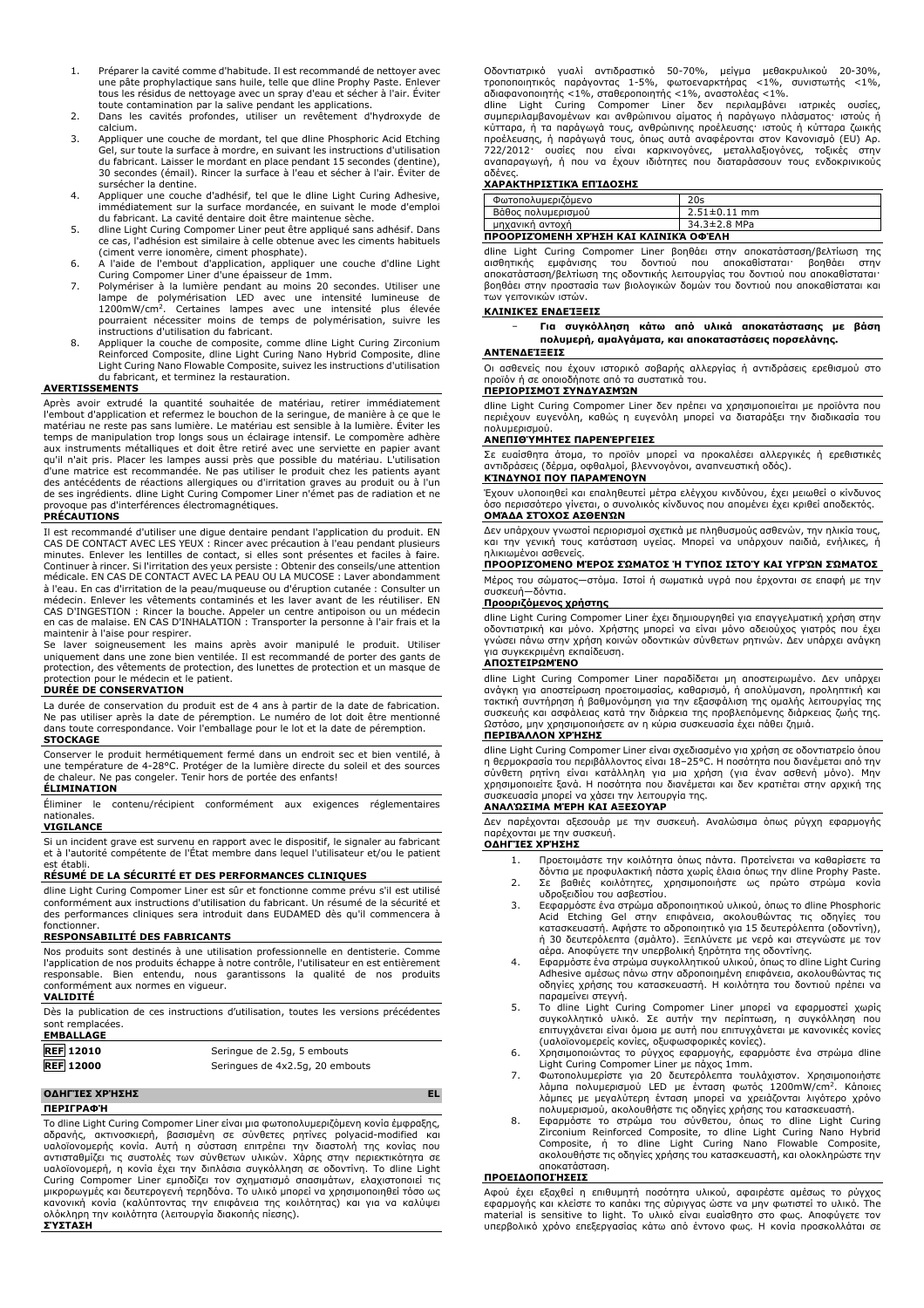μεταλλικά εργαλεία και πρέπει να αφαιρείται με χαρτοπετσέτα πριν πήξει. Τοποθετήστε το φως όσο πιο κοντά στο υλικό σας είναι εφικτό. Προτείνεται η χρήση τοιχωμάτων. Μην χρησιμοποιείτε το προϊόν σε ασθενείς που έχουν ιστορικό σοβαρής αλλεργίας ή αντιδράσεις ερεθισμού στο προϊόν ή σε οποιοδήποτε από τα συστατικά του. dline Light Curing Compomer Liner δεν εκπέμπει ακτινοβολία, και δεν προκαλεί ηλεκτρομαγνητικές παρεμβολές.

# **ΠΡΟΦΥΛΆΞΕΙΣ**

Προτείνεται η χρήση απομονωτήρα κατά την διάρκεια της εφαρμογής του προϊόντος. ΣΕ ΠΕΡΙΠΤΩΣΗ ΕΠΑΦΗΣ ΜΕ ΤΑ ΜΑΤΙΑ: Ξεπλύνετε προσεκτικά με νερό για αρκετά λεπτά. Αν υπάρχουν φακοί επαφής, αφαιρέστε τους, αν είναι εύκολο. Συνεχίστε να ξεπλένετε. ΣΕ ΠΕΡΙΠΤΩΣΗ ΕΠΑΦΗΣ ΜΕ ΤΟ ΔΕΡΜΑ Ή ΒΛΕΝΝΟΓΟΝΟΥΣ: Πλύντε με άφθονο νερό. Αν υπάρξει ερεθισμός ή κοκκίνισμα δέρματος/βλεννογόνων:<br>Αναζητήστε ιατρική προσοχή/βοήθεια. Αφαιρέστε μολυσμένο ρουχισμό και πλύνετε<br>πριν την χρήση. ΣΕ ΠΕΡΙΠΤΩΣΗ ΚΑΤΑΠΟΣΗΣ: Ξεπλύνετε το στόμα. Καλέστε το<br>Κέντ για την αναπνοή. Πλύνετε τα χέρια σας διεξοδικά πριν τον χειρισμό. Χρησιμοποιείστε μόνο σε καλά αεριζόμενο χώρο. Προτείνεται να χρησιμοποιείται γάντια προστασίας/ρουχισμό προστασίας/γυαλιά προστασίας/εξοπλισμό προστασίας προσώπου για τον γιατρό και τον ασθενή.

#### **ΔΙΆΡΚΕΙΑ ΖΩΉΣ**

Η διάρκεια ζωής του προϊόντος είναι 4 χρόνια από την ημερομηνία κατασκευής. Μην<br>χρησιμοποιείτε μετά την ημερομηνία λήξης. Ο αριθμός παρτίδας πρέπει να αναφέρεται<br>σε κάθε δήλωση. Δείτε την συσκευασία για τον αριθμό παρτίδα λήξης.

#### **ΑΠΟΘΉΚΕΥΣΗ**

Κρατήστε το προϊόν ερμητικά κλειστό σε ξηρό και καλά αεριζόμενο χώρο, σε θερμοκρασία 4–28°C. Προστατέψτε από απευθείας έκθεση στο ηλιακό φως και πηγές θερμότητας. Μην παγώσετε. Κρατήστε μακριά από παιδιά! **ΔΙΆΘΕΣΗ**

Η διάθεση των περιεχομένων και του περιέκτη να γίνεται σύμφωνα με τους εθνικούς κανονισμούς.

#### **ΠΡΟΣΟΧΉ**

Αν οποιοδήποτε σοβαρό περιστατικό λάβει χώρα σε σχέση με την συσκευή, να το αναφέρετε στον κατασκευαστή και την αρμόδια αρχή της χώρας ή της πολιτείας στην οποία ο χρήστης και/ή ο ασθενής βρίσκονται.

#### **ΠΕΡΊΛΗΨΗ ΑΣΦΆΛΕΙΑΣ ΚΑΙ ΚΛΙΝΙΚΉΣ ΕΠΊΔΟΣΗΣ**

dline Light Curing Compomer Liner είναι ασφαλές και αποδίδει όπως προορίζεται αν χρησιμοποιείται σύμφωνα με τις οδηγίες χρήσης του κατασκευαστή. Η περίληψη της ασφάλειας και της κλινικής επίδοσης θα εισαχθεί στο σύστημα EUDAMED μόλις ξεκινήσει να λειτουργεί.

# **ΥΠΕΥΘΥΝΌΤΗΤΑ ΚΑΤΑΣΚΕΥΑΣΤΉ**

Τα προϊόντα μας έχουν αναπτυχθεί για επαγγελματική χρήση στην οδοντιατρική. Καθώς η εφαρμογή των προϊόντων μας είναι πέρα από τον έλεγχό μας, ο χρήστης είναι πλήρως υπεύθυνος για την εφαρμογή τους. Προφανώς, εγγυόμαστε ότι η ποιότητα των προϊόντων μας είναι σε συμφωνία με τα πρότυπα που εφαρμόζονται. **ΕΓΚΥΡΌΤΗΤΑ**

Κατά την έκδοση του παρόντος εγχειριδίου χρήσης, όλες οι προηγούμενες εκδόσεις αντικαθίστανται. **ΣΥΣΚΕΥΑΣΊΑ**

| ZIZNEIAZIA       |                           |
|------------------|---------------------------|
| <b>REF 12010</b> | 2.5g σύριγγα, 5 ρύγχη     |
| <b>REF</b> 12000 | 4x2.5g σύριγγες, 20 ρύγχη |

## **HASZNÁLATI UTASÍTÁS HU**

#### **LEÍRÁS**

Az dline Light Curing Compomer Liner egy fénykeményedő, bioinert, röntgenopak<br>kompomer liner, amely polysavval módosított kompozit gyantákon és üvegionomer<br>töltőanyagon alapul. Az ilyen összetétel lehetővé teszi a kompomer amely részben kompenzálja a kompozit anyagok gyógyulási kontrakcióját. üvegionomer-tartalomnak köszönhetően a kompomer megduplázza a dentinhez való<br>tapadást. Az dline Light Curing Compomer Liner megakadályozza a<br>repedésképződést, minimalizálja a mikrotöréseket anyag mind szokásos liner-ként (az üreg padlójának bevonása), mind az egész üreg bevonására (feszültségtörő funkció) használható.

# **ÖSSZETÉTEL**

Fogászati üveg reaktív 50-70%, metakrilát keverék 20-30%, módosítószer 1-5%, fotoiniciátor <1%, koiniciátor <1%, opakizálószer <1%, stabilizátor <1%, inhibitor  $< 1\%$ .

dline Light Curing Compomer Liner nem tartalmaz gyógyászati anyagot, beleértve az emberi vért vagy plazmaszármazékot; emberi eredetű szöveteket vagy sejteket vagy azok származékait; a 722/2012/EU rendeletben említett állati eredetű szöveteket vagy sejteket vagy azok származékait; rákkeltő, mutagén, reprodukciót károsító<br>vagy endokrin károsító tulajdonságokkal rendelkező anyagokat.<br>**TELJESÍTMÉNYJELLEMZŐK** 

| TELJESITMENYJELLEMZOK |                     |                    |
|-----------------------|---------------------|--------------------|
|                       | fénykeményedés      | 20s                |
|                       | keményedés mélysége | $2.51 \pm 0.11$ mm |
|                       | hailítószilárdság   | 34.3±2.8 MPa       |
|                       |                     |                    |

| RENDELTETÉSSZERŰ HASZNÁLAT ÉS KLINIKAI ELŐNYÖK                                          |
|-----------------------------------------------------------------------------------------|
| dline Light Curing Compomer Liner segít helyreállítani/javítani a helyreállítható fog   |
| esztétikai megjelenését; segít helyreállítani/megőrizni a helyreállítható fog fogászati |
| funkcióját; segít megvédeni a helyreállítható fog és a szomszédos szövetek biológiai    |

struktúráit.

# **KLINIKAI JAVALLATOK**

# − **Polimer alapú restaurációs anyagok, amalgámok és porcelán restaurációk alatti béleléshez.**

## **ELLENJAVALLATOK**

Azok a betegek, akiknek a kórtörténetében a termékre vagy bármely összetevőre súlyos allergiás vagy irritációs reakciót észleltek.

## **A KOMBINÁCIÓKRA VONATKOZÓ KORLÁTOZÁSOK**

dline Light Curing Compomer Liner nem használható eugenolt tartalmazó termékekkel együtt, mivel az eugenol megzavarhatja a polimerizációs folyamatot. **NEMKÍVÁNATOS MELLÉKHATÁSOK**

Az arra fogékony egyéneknél a termék allergiás vagy irritációs reakciókat okozhat (bőr, szem, nyálkahártya, légutak). **MARADÉK KOCKÁZATOK**

A kockázatcsökkentő intézkedéseket végrehajtották és ellenőrizték, a kockázatot a lehető legnagyobb mértékben csökkentették, az általános maradék kockázatot elfogadhatónak ítélték.

#### **BETEGEK CÉLCSOPORTJA**

A betegpopulációra, életkorukra és általános egészségi állapotukra vonatkozóan nem ismertek korlátozások. Lehetnek gyermekek, középkorú vagy idős betegek. **A TEST TERVEZETT RÉSZE VAGY A TESTFOLYADÉKOK SZÖVETTÍPUSAI**

Testrész - száj. Az eszközzel érintkező szövetek vagy testnedvek - fog.

# **RENDELTETÉSSZERŰ FELHASZNÁLÓ**

dline Light Curing Compomer Liner kizárólag professzionális fogorvosi használatra fejlesztették ki. Felhasználója csak engedéllyel rendelkező orvos, aki ismeri a szokásos fogászati anyagok ások használatát. Nincs szükség speciális képzésre. **STERILITÁS**

dline Light Curing Compomer Liner nem steril módon szállítják. Nincs szükség semmilyen előkészítő sterilizálásra, tisztításra vagy fertőtlenítésre, megelőző,<br>rendszeres karbantartásra vagy kalibrálásra annak érdekében, hogy az eszköz<br>rendeltetésszerű élettartama alatt megfelelően és biztonságosan m használja azonban, ha az elsődleges csomagolás sérült.

#### **FELHASZNÁLÁSI KÖRNYEZET**

dline Light Curing Compomer Liner fogorvosi rendelőben való használatra tervezték,<br>ahol a környezeti hőmérséklet 18-25°C. Az adagolt anyag mennyisége egyszeri<br>használatra alkalmas (csak egy páciens számára). Ne használja f

A készülékhez nem mellékelnek tartozékokat. A készülékhez fogyóeszközöket, például applikációs hegyeket mellékelnek.

# **HASZNÁLATI UTASÍTÁS**

- 1. Készítse elő az üreget a szokásos módon. Tisztítás olajmentes<br>profilaktikus pasztával, például dline Prophy Paste-vel ajánlott. A tisztítási<br>maradékokat vízpermettel távolítsa el, és levegővel szárítsa meg.<br>Alkalmazás
- 2. Mély üregekben használjon kalcium-hidroxid bélést.
- 3. Vigyen fel egy réteg marószert, például dline Phosphoric Acid Etching Gel-t az összes marandó felületre, kövesse a gyártó használati utasítását. Hagyja a marószert a helyén 15 másodpercig (dentin), 30 másodpercig (zománc). Öblítse le a felületet vízzel és szárítsa meg levegővel. Kerülje a dentin túlszárítását.
- 4. Vigyen fel egy réteg ragasztót, például dline Light Curing Adhesive-t azonnal a maratott felületre, kövesse a gyártó használati utasítását. A
- fogüreget szárazon kell tartani. 5. Az dline Light Curing Compomer Liner ragasztó nélkül is alkalmazható. Ebben az esetben a tapadás hasonló a szokásos cementekkel (üvegionomercement, foszfátcement) elért tapadáshoz.
- 6. Az applikációs hegy segítségével vigye fel az dline Light Curing Compomer Liner-t 1 mm vastagságban.
- 7. Fénnyel legalább 20 másodpercig keményítsük ki. Használjon LED-polimerizációs lámpát 1200mW/cm<sup>2</sup> fényintenzitással. Néhány nagyobb intenzitású lámpa rövidebb polimerizációs időt igényelhet, kövesse a gyártó használati utasítását.
- 8. Vigye fel a kompozitréteget, például dline Light Curing Zirconium Reinforced Composite, dline Light Curing Nano Hybrid Composite, dline Light Curing Nano Flowable Composite, kövesse a gyártó használati utasítását, és fejezze be a restaurálást.

### **FIGYELMEZTETÉSEK**

A kívánt anyagmennyiség extrudálása után azonnal távolítsa el a felhordóhegyet és zárja le a fecskendő kupakját, hogy az anyag ne maradjon világítatlanul. Az anyag érzékeny a fényre. Kerülje a túl hosszú manipulációs időt intenzív megvilágítás mellett. A kompomer megtapad a fém eszközökön, és papírtörlővel kell eltávolítani, mielőtt megszilárdulna. Helyezze a lámpákat a lehető legközelebb az anyaghoz. Mátrix használata ajánlott. Ne használja a terméket olyan betegeknél, akiknek a kórtörténetében súlyos allergiás vagy irritációs reakciót észleltek a termékre vagy bármely összetevőre. dline Light Curing Compomer Liner nem bocsát ki sugárzást és nem okoz elektromágneses zavarokat. **ÓVINTÉZKEDÉSEK**

A termék alkalmazása során ajánlott a kofferdam használata. HA SZEMBEN: Óvatosan öblítse ki vízzel néhány percig. Távolítsa el a kontaktlencsét, ha van és könnyen elvégezhető. Folytassa az öblítést. Ha a szemirritáció továbbra is fennáll: Kérjen orvosi tanácsot/ellátást. HA BŐRRE VAGY MUCOSÁRA: Bő vízzel mossa le. Ha bőr/nyálkahártya irritáció vagy kiütés lép fel: Kérjen orvosi tanácsot/ellátást. Vegye le a szennyezett ruházatot, és újrahasználat előtt mossa ki. LENYELÉS ESETÉN: Öblítse ki a száját. Hívjon mérgezési központot vagy orvost/gyógyszerészt, ha rosszul érzi magát. BEFEJEZÉS ESETÉN: Vigye a személyt friss levegőre, és tartsa kényelmesen a légzéshez. A termék kezelése után alaposan mosson kezet. Csak jól szellőztetett helyen használja. Az orvos és a beteg számára védőkesztyű/védő ruházat/szem- és arcvédő viselése ajánlott. **SZAVATOSSÁGI IDŐ**

A termék eltarthatósági ideje a gyártástól számított 4 év. A lejárati idő után ne használja fel. A tételszámot minden levelezésben fel kell tüntetni. A tétel és a lejárati dátumot lásd a csomagoláson.

### **TÁROLÁS**

A terméket szorosan lezárva, száraz, jól szellőző helyen, 4-28 °C-on tartsa. Védje a közvetlen napfénytől és hőforrásoktól. Ne fagyassza le. Gyermekek elől elzárva tartandó!

# **MEGSEMMISÍTÉS**

A tartalmat/tartályt a nemzeti jogszabályi előírásoknak megfelelően ártalmatlanítsa. **ÉBERSÉG**

Ha az eszközzel kapcsolatban bármilyen súlyos esemény történt, jelentse a gyártónak és a felhasználó és/vagy a beteg letelepedése szerinti tagállam illetékes hatóságának.

## **A BIZTONSÁGOSSÁG ÉS A KLINIKAI TELJESÍTMÉNY ÖSSZEFOGLALÁSA**

dline Light Curing Compomer Liner biztonságos és rendeltetésszerűen működik, ha a gyártó használati utasításának megfelelően használják. A biztonságosság és a klinikai teljesítmény összefoglalása az EUDAMED-ben kerül bevezetésre, amint az megkezdi működését.

#### **A GYÁRTÓ FELELŐSSÉGE**

Termékeinket a fogászatban történő professzionális használatra fejlesztettük ki. Mivel termékeink alkalmazása nem áll a mi ellenőrzésünk alatt, a felhasználó teljes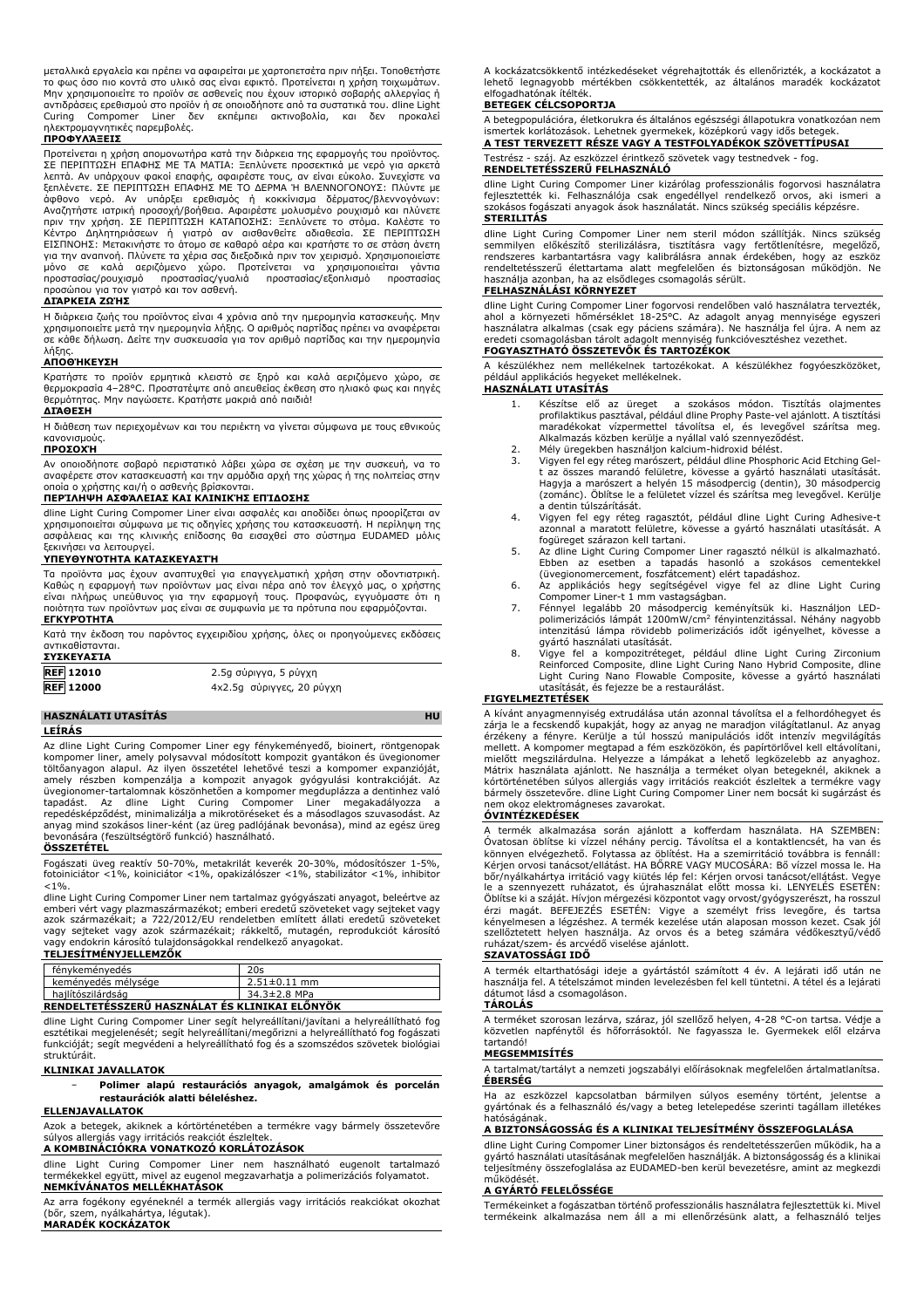mértékben felelős az alkalmazásért. Természetesen garantáljuk termékeink minőségét az alkalmazott szabványoknak megfelelően. **ÉRVÉNYESSÉG**

| A jelen használati utasítás megjelenésével minden korábbi változat hatályát veszti.<br><b>CSOMAGOLÁS</b> |                                |  |
|----------------------------------------------------------------------------------------------------------|--------------------------------|--|
| <b>REF</b> 12010                                                                                         | 2.5g fecskendő, 5 fúvóka       |  |
| <b>REF</b> 12000                                                                                         | 4x2.5g-es fecskendő, 20 fúvóka |  |

## **ISTRUZIONI PER L'USO IT DESCRIZIONE**

dline Light Curing Compomer Liner è un liner di compomero fotopolimerizzabile, bioinerte e radiopaco, basato su resine composite modificate da poliacidi e riempitivo vetroionomero. Tale composizione permette l'espansione del compomero per compensare parzialmente la contrazione da polimerizzazione dei materiali compositi. Grazie al contenuto di vetroionomero, il compomero raddoppia l'adesione alla dentina. dline Light Curing Compomer Liner previene la formazione di crepe, minimizza le microfratture e le carie secondarie. Il materiale può essere usato sia come un normale liner (rivestimento del pavimento della cavità) sia per rivestire l'intera cavità (funzione antistress).

#### **COMPOSIZIONE**

Vetro dentale reattivo 50-70%, miscela di metacrilato 20-30%, agente modificatore 1-5%, fotoiniziatore <1%, co-iniziatore <1%, opacizzante <1%, stabilizzatore <1%, inibitore <1%.

dline Light Curing Compomer Liner non contiene sostanze medicinali, compresi sangue umano o derivati del plasma; tessuti o cellule, o loro derivati, di origine umana; tessuti o cellule di origine animale, o loro derivati, come indicato nel regolamento (UE) n. 722/2012; sostanze cancerogene, mutagene, tossiche per la riproduzione o con proprietà di alterazione del sistema endocrino.

# **CARATTERISTICHE DELLE PRESTAZIONI**

|                                   | fotopolimerizzazione           | 20s                |
|-----------------------------------|--------------------------------|--------------------|
|                                   | profondità di polimerizzazione | $2.51 \pm 0.11$ mm |
|                                   | resistenza alla flessione      | 34.3±2.8 MPa       |
| CCODO DDEVICTO E DENEEICI CLINICI |                                |                    |

**SCOPO PREVISTO E BENEFICI CLINICI**

dline Light Curing Compomer Liner aiuta a ripristinare/migliorare l'aspetto estetico del dente riparabile; aiuta a ripristinare/mantenere la funzione dentale del dente riparabile; aiuta a proteggere le strutture biologiche del dente riparabile e i tessuti adiacenti.

#### **INDICAZIONI CLINICHE**

− **Per il rivestimento sotto materiali da restauro a base di polimeri, amalgame e restauri in porcellana.**

#### **CONTROINDICAZIONI**

Pazienti che hanno una storia di gravi reazioni allergiche o di irritazione al prodotto o a uno qualsiasi degli ingredienti.

#### **RESTRIZIONI ALLE COMBINAZIONI**

dline Light Curing Compomer Liner non deve essere usato con prodotti contenenti eugenolo, in quanto l'eugenolo può disturbare il processo di polimerizzazione. **EFFETTI COLLATERALI INDESIDERATI**

In individui suscettibili, il prodotto può causare reazioni allergiche o di irritazione (pelle, occhi, mucose, vie respiratorie).

## **RISCHI RESIDUI**

Le misure di controllo del rischio sono state implementate e verificate, il rischio è ridotto il più possibile, il rischio residuo complessivo è giudicato accettabile.

# **GRUPPO TARGET DEL PAZIENTE**

Non sono note restrizioni per quanto riguarda la popolazione dei pazienti, la loro età e le condizioni generali di salute. Possono essere bambini, pazienti di mezza età o anziani.

#### **PARTE DEL CORPO PREVISTA O TIPI DI TESSUTI O FLUIDI CORPOREI**

Parte del corpo - bocca. Tessuti o fluidi corporei a contatto con il dispositivo - dente. **UTILIZZATORE PREVISTO**

dline Light Curing Compomer Liner è sviluppato solo per uso professionale in odontoiatria. Il suo utilizzatore è solo un medico autorizzato che ha la conoscenza di odontoiatria. Il suo utilizzatore è solo un medico autorizzato che ha la conoscenza di come usare i comuni liner dentali. Non c'è bisogno di una formazione specifica. **STERILITÀ**

dline Light Curing Compomer Liner viene consegnato non sterile. Non c'è bisogno di alcuna sterilizzazione preparatoria, pulizia o disinfezione, manutenzione preventiva e regolare o calibrazione per garantire che il dispositivo funzioni correttamente e in sicurezza durante la sua vita prevista. Tuttavia, non utilizzare se la confezione primaria è danneggiata.

# **AMBIENTE DI UTILIZZO**

dline Light Curing Compomer Liner è progettato per essere usato in studi dentistici dove la temperatura ambiente è di 18-25°C. La quantità erogata di liner è adatta all'uso singolo (solo per un paziente). Non riutilizzare. La quantità erogata conservata non nella confezione originale può portare alla perdita di funzionalità.

#### **COMPONENTI DI CONSUMO E ACCESSORI**

Non vengono forniti accessori con il dispositivo. I materiali di consumo, come le punte di applicazione, sono forniti con il dispositivo.

# **ISTRUZIONI PER L'USO**

- 1. Preparare la cavità come solito fare. Si raccomanda la pulizia con una pasta per profilassi senza olio, come dline Prophy Paste. Rimuovere tutti i residui di pulizia con acqua spray e asciugare all'aria. Evitare la contaminazione con la saliva durante le applicazioni. 2. Nelle cavità profonde, utilizzare il liner di idrossido di calcio.
- 3. Applicare uno strato di mordenzante, come dline Phosphoric Acid Etching<br>Gel su tutta la superficie da mordenzare, seguendo le istruzioni d'uso del<br>produttore. Lasciare la mordenzatura in posizione per 15 secondi<br>(dentin asciugare all'aria. Evitare di asciugare troppo la dentina.
- 4. Applicare uno strato di adesivo, come dline Light Curing Adhesive, immediatamente sulla superficie mordenzata, seguendo le istruzioni d'uso del produttore. La cavità del dente deve essere mantenuta asciutta.
- 5. dline Light Curing Compomer Liner può essere applicato senza adesivo. In questo caso, l'adesione è simile a quella ottenuta con i cementi usuali (cemento vetroionomero, cemento fosfatico). 6. Con la punta di applicazione applicare uno strato di dline Light Curing
- Compomer Liner in uno spessore di 1 mm.
- 7. Polimerizzare con la luce per almeno 20 secondi. Utilizzare la lampada di polimerizzazione a LED con intensità di luce 1200mW/cm<sup>2</sup>.Alcune<br>lampade con intensità maggiore potrebbero richiedere meno tempo di polimerizzazione, seguire le istruzioni d'uso del produttore.
- 8. Applicare lo strato di composito, come dline Light Curing Zirconium Reinforced Composite, dline Light Curing Nano Hybrid Composite, dline Light Curing Nano Flowable Composite, seguire le istruzioni d'uso del produttore, e finire il restauro.

#### **AVVERTENZE**

Dopo la quantità desiderata di materiale estruso, rimuovere immediatamente la punta dell'applicazione e chiudere il tappo della siringa, in modo che il materiale non sia non illuminato. Il materiale è sensibile alla luce. Evitare un tempo di manipolazione troppo lungo sotto un'illuminazione intensa. Il compomero aderisce agli strumenti metallici e deve essere rimosso con un tovagliolo di carta prima che abbia fatto presa. Posizionare le luci il più vicino possibile al materiale. Si raccomanda l'uso di una matrice. Non utilizzare il prodotto in pazienti che hanno precedenti di gravi reazioni allergiche o di irritazione al prodotto o a uno qualsiasi degli ingredienti. dline Light Curing Compomer Liner non emette radiazioni e non causa interferenze elettromagnetiche.

#### **PRECAUZIONI**

Si raccomanda l'uso di un cofferdam durante l'applicazione del prodotto. IN CASO DI CONTATTO CON GLI OCCHI: sciacquare con cautela con acqua per diversi minuti. Rimuovere le lenti a contatto, se presenti e facili da fare. Continuare a risciacquare.<br>Se l'irritazione oculare persiste: Richiedere l'intervento di un medico. IN CASO DI<br>CONTATTO CON PELLE O MUCOSA: lavare abbondantement un'irritazione o un'eruzione cutanea/mucosa: Consultare un medico. Togliersi di dosso gli indumenti contaminati e lavarli prima di riutilizzarli. IN CASO DI INGESTIONE: Sciacquare la bocca. Chiamare un centro antiveleni o un medico se non ci si sente bene. IN CASO DI INALAZIONE: Portare la persona all'aria aperta e tenerla a proprio agio per la respirazione. Lavare accuratamente le mani dopo la manipolazione. Utilizzare solo in una zona ben ventilata. Si raccomanda di indossare guanti protettivi/abbigliamento protettivo/protezione per gli occhi/viso per il medico e il paziente.

#### **DURATA DI CONSERVAZIONE**

La durata di conservazione del prodotto è di 4 anni dalla data di fabbricazione. Non utilizzare dopo la data di scadenza. Il numero di lotto deve essere citato in tutta la corrispondenza. Vedere la confezione per il lotto e la data di scadenza. **CONSERVAZIONE**

Tenere il prodotto ben chiuso in un luogo asciutto e ben ventilato a 4-28°C. Proteggere dalla luce diretta del sole e da fonti di calore. Non congelare. Tenere fuori dalla portata dei bambini!

# **SMALTIMENTO**

Smaltire il contenuto/contenitore come richiesto dai requisiti normativi nazionali. **VIGILANZA**

Se si è verificato un incidente grave in relazione al dispositivo, riferirlo al fabbricante e all'autorità competente dello Stato Membro in cui è stabilito l'utente e/o il paziente. **RIASSUNTO DELLA SICUREZZA E DELLE PRESTAZIONI CLINICHE**

dline Light Curing Compomer Liner è sicuro e funziona come previsto se utilizzato secondo le istruzioni d'uso del fabbricante. La sintesi della sicurezza e delle prestazioni cliniche sarà introdotta in EUDAMED non appena inizierà a funzionare. **RESPONSABILITÀ DEI PRODUTTORI**

I nostri prodotti sono stati sviluppati per l'uso professionale in odontoiatria. Poiché l'applicazione dei nostri prodotti è al di fuori del nostro controllo, l'utente è completamente responsabile dell'applicazione. Naturalmente, garantiamo la qualità dei nostri prodotti secondo le norme applicate.

#### **VALIDITÀ**

Con la pubblicazione di queste istruzioni per l'uso, tutte le versioni precedenti vengono sostituite. **IMBALLAGGIO**

| <b>IMPALLAGGIU</b> |                              |
|--------------------|------------------------------|
| <b>REF</b> 12010   | Siringa da 2.5g, 5 punte     |
| <b>REF 12000</b>   | 4 siringhe da 2.5g, 20 punte |

### **LIETOŠANAS INSTRUKCIJA LV**

**APRAKSTS**

dline Light Curing Compomer Liner ir gaismā cietējošs, bioinerts, starojumu necaurlaidīgs kompomēra oderējums uz poliskābes modificētu kompozīto sveķu un stikla jonomēru pildvielas bāzes. Šāds sastāvs atļauj ar kompomēra izplešanos daļēji kompensēt kompozītmateriālu cietēšanas saraušanos. Pateicoties stikla jonomēra saturam, kompomērs dubulto saķeri ar dentīnu. dline Light Curing Compomer Liner novērš plaisu veidošanos, samazina mikrolūzumus un sekundāro kariesu. Materiālu varēja izmantot gan kā parastu oderējumu (dobuma apakšas pārklājumu), gan visa dobuma pārklāšanai (spriedzes pārrāvuma funkcijai).

### **SASTĀVS**

Reaktīvs zobārstniecības stikls 50–70 %, metakrilāta maisījums 20–30 %,<br>modificējošs līdzeklis 1–5 %, fotoiniciators <1 %, koiniciators <1 %, opalescenta<br>viela <1 %, stabilizators <1 %, inhibitors <1 %.

dline Light Curing Compomer Liner nesatur ārstnieciskas vielas, tostarp cilvēka asinis<br>vai plazmas atvasinājumus, cilvēka izcelsmes audus, šūnas vai to atvasinājumus,<br>dzīvnieku izcelsmes audus, šūnas vai to atvasinājumus, Nr. 722/2012, vielas, kas ir kancerogēnas, mutagēnas, toksiskas attiecībā pret<br>reproduktīvo sistēmu vai kurām piemīt endokrīno sistēmu graujošas īpašības.<br>**SNIEGUMA RAKSTURLIELUMI** 

| cietēšana gaismā   | 20s                |
|--------------------|--------------------|
| cietēšanas dzilums | $2.51 \pm 0.11$ mm |
| lieces stiprība    | 34.3±2.8 MPa       |

# **PAREDZĒTAIS MĒRĶIS UN KLĪNISKIE IEGUVUMI**

dline Light Curing Compomer Liner palīdz atjaunot/uzlabot atjaunojamā zoba estētisko izskatu, palīdz atjaunot/uzturēt atjaunojamā zoba darbību, palīdz aizsargāt atjaunojamā zoba un blakus esošo audu bioloģiskās struktūras.

# **KLĪNISKĀS INDIKĀCIJAS**

− **Oderējumam zem polimēru bāzes restaurācijas materiāliem, amalgamām un porcelāna restaurācijām.**

#### **KONTRINDIKĀCIJAS**

Pacienti, kuriem anamnēzē ir bijušas smagas alerģiskas vai kairinošas reakcijas pret izstrādājumu vai kādu no sastāvdaļām. **IEROBEŽOJUMI KOMBINĀCIJĀM**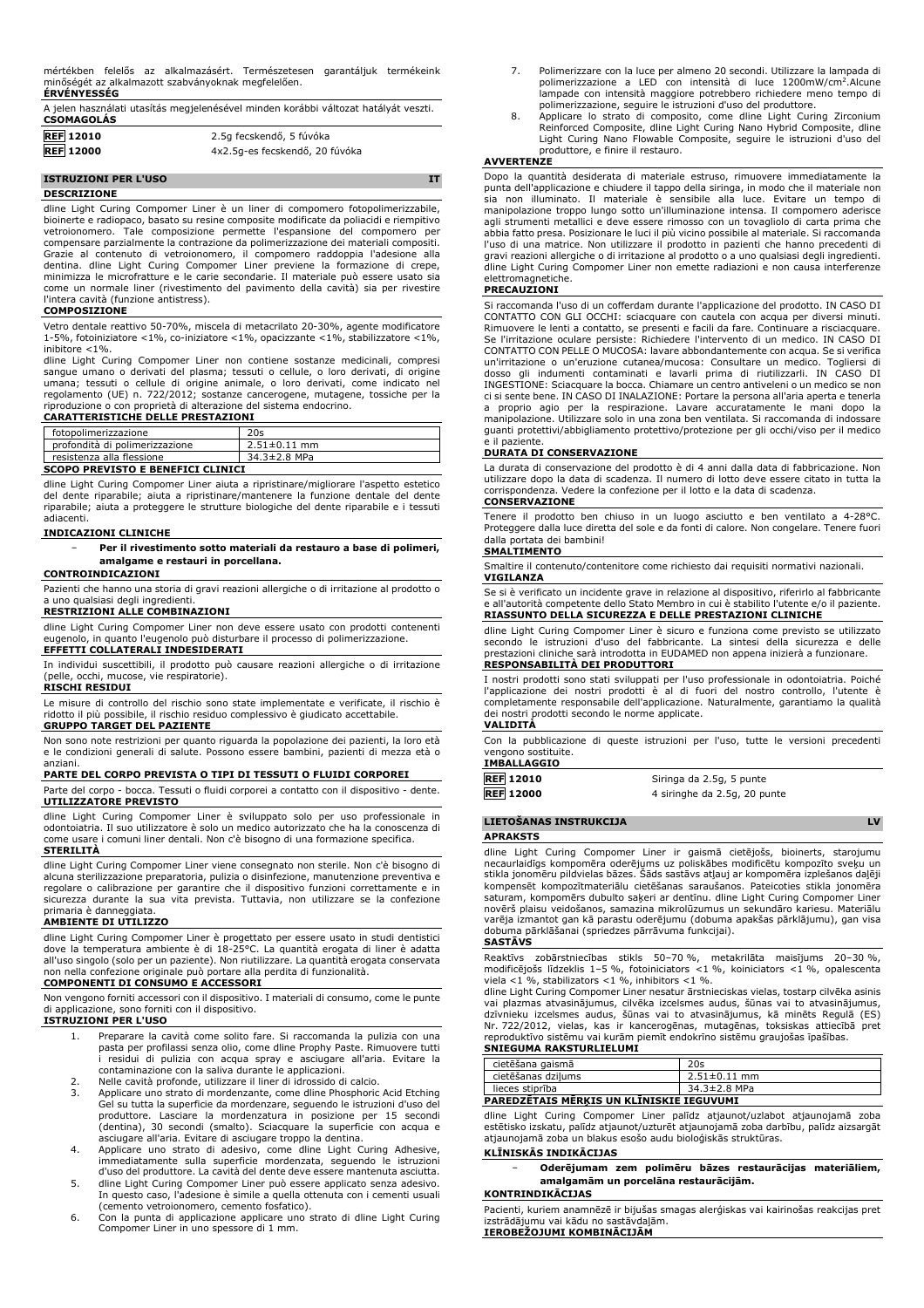dline Light Curing Compomer Liner nedrīkst lietot kopā ar produktiem, kas satur eigenolu, jo eugenols var traucēt polimerizācijas procesu.

#### **NEVĒLAMĀS BLAKUSPARĀDĪBAS**

Jutīgiem cilvēkiem izstrādājums var izraisīt alerģiskas vai kairinājuma reakcijas (āda, ,...<br>nlotāda, elpceļi).

# **PĀRĒJIE RISKI**

Riska kontroles pasākumi ir ieviesti un pārbaudīti, risks ir samazināts, ciktāl iespējams, kopējais atlikušais risks tiek uzskatīts par pieņemamu.

# **PACIENTU MĒRĶGRUPA**

Nav zināmu ierobežojumu attiecībā uz pacientu populāciju, viņu vecumu un vispārējo veselības stāvokli. Var būt bērni, vidēja vecuma vai gados vecāki pacienti. **PAREDZĒTĀ ĶERMEŅA DAĻA VAI ĶERMEŅA ŠĶIDRUMU AUDU VEIDI**

Ķermeņa daļa — mute. Audu vai ķermeņa šķidrumu saskare ar ierīci — zobs.

#### **PAREDZĒTAIS LIETOTĀJS**

dline Light Curing Compomer Liner ir paredzēts profesionālai lietošanai tikai zobārstniecībā. Tā lietotājs ir tikai licencēts ārsts, kurš zina, kā lietot parastos zobu ieliktņus. Nav nepieciešama specifiska apmācība.

#### **STERILITĀTE**

dline Light Curing Compomer Liner tiek piegādāts nesterils. Lai nodrošinātu ierīces pareizu un drošu darbību paredzētajā kalpošanas laikā, nav nepieciešama nekāda sagatavojoša sterilizācija, tīrīšana vai dezinfekcija, profilaktiska, regulāra apkope vai kalibrēšana. Tomēr nelietojiet, ja primārais iepakojums ir bojāts.

#### **IZMANTOŠANAS VIDE**

dline Light Curing Compomer Liner ir paredzēts lietošanai zobārstniecības kabinetā, kur vides temperatūra ir 18–25 °C. Dozētais materiāla daudzums ir piemērots vienreizējai lietošanai (tikai vienam pacientam). Nelietojiet atkārtoti. Dozētais daudzums, kas netiek glabāts oriģinālajā iepakojumā, var izraisīt funkcijas zudumu. **PALĪGMATERIĀLI UN PIEDERUMI**

Ierīces piegādes komplektā nav iekļauti piederumi. Kopā ar ierīci tiek piegādāti palīgmateriāli, piemēram, aplikatora gali.

#### **LIETOŠANAS INSTRUKCIJA**

- 1. Sagatavojiet dobumu kā parasti. Ieteicama tīrīšana ar eļļu nesaturošu profilaktisko pastu, piemēram, dline Prophy Paste. Noņemiet visus tīrīšanas atlikumus ar ūdens smidzināšanu un nožāvējiet ar gaisu. Lietošanas laikā izvairieties no piesārņošanas ar siekalām. 2. Dziļos dobumos izmantojiet kalcija hidroksīda oderējumu.
- 
- 3. Uz visas kodināmās virsmas uzklājiet kodinātāja slāni, piemēram, dline Phosphoric Acid Etching Gel, un ievērojiet ražotāja lietošanas norādījumus. Atstājiet kodinājumu vietā uz 15 sekundēm (dentīnam), 30 sekundēm (emaljai). Virsmu noskalojiet ar ūdeni un nožāvējiet ar gaisu. Izvairieties no dentīna pārmērīgas žāvēšanas.
- 4. Uz kodinātās virsmas nekavējoties uzklājiet līmvielas slāni, piemēram, dline Light Curing Adhesive, un ievērojiet ražotāja lietošanas norādījumus. Zoba dobums ir jāuztur sauss.
- 5. dline Light Curing Compomer Liner var uzklāt bez līmvielas. Šajā gadījumā adhēzija ir līdzīga tai, kas ir iegūta, izmantojot parastos cementus (stikla jonomēru cements, fosfāta cements).
- 6. Izmantojot aplikatora galu, uzklājiet dline Light Curing Compomer Liner slāni 1 mm biezumā.
- 7. Cietināšana ar gaismu vismaz 20 sekundes. Izmantojiet LED polimerizācijas lampu ar 1200 mW/cm<sup>2</sup> gaismas intensitāti. Dažām lampām ar lielāku intensitāti polimerizācijas laiks var būt īsāks; ievērojiet ražotāja lietošanas instrukciju.
- 8. Uzklājiet kompozīta slāni, piemēram, dline Light Curing Zirconium<br>Reinforced Composite, dline Light Curing Nano Hybrid Composite, dilne<br>Light Curing Nano Flowable Composite, ievērojiet ražotāja lietošanas norādījumus un pabeidziet restaurāciju.

#### **BRĪDINĀJUMI**

Kad ir ekstrudēts vēlamais materiāla daudzums, nekavējoties noņemiet aplikatora galu un aizveriet šļirces vāciņu, lai materiāls nebūtu apgaismots. Materiāls ir jutīgs<br>pret gaismas lietekmi. Izvairieties no pārāk ligas manipulācijas intensīvā<br>apgaismojumā. Kompomērs pieķeras metāla instrumentiem, un pi tuvāk materiālam. Ieteicams izmantot matricu. Nelietojiet šo izstrādājumu pacientiem, kuriem anamnēzē ir bijušas smagas alerģiskas vai kairinājuma reakcijas pret izstrādājumu vai kādu tā sastāvdaļu. dline Light Curing Compomer Liner neizdala starojumu un nerada elektromagnētiskus traucējumus.

#### **PIESARDZĪBAS PASĀKUMI**

Izstrādājuma uzklāšanas laikā ieteicams lietot koferdamu. PĒC SASKARES AR ACĪM: Uzmanīgi skalojiet ar ūdeni vairākas minūtes. Ja ievietotas kontaktlēcas, izņemiet tās (ja tas nav sarežģīti). Turpiniet skalot. Ja acu kairinājums turpinās: konsultējieties ar ārstu / saņemiet medicīnisku palīdzību. PĒC SASKARES AR ĀDU VAI GĻOTĀDU: Mazgāt ar lielu daudzumu ūdens. Ja rodas ādas/gļotādas kairinājums vai izsitumi: Konsultēties ar ārstu / saņemt medicīnisku palīdzību. Novilkt piesārņoto apģērbu un pirms atkārtotas lietošanas izmazgāt. NORĪŠANAS GADĪJUMĀ: Izskalot muti. Sliktas pašsajūtas gadījumā nekavējoties sazināties ar Saindēšanās kontroles centru vai ārstu. IEELPOŠANAS GADĪJUMĀ: Nogādāt cietušo svaigā gaisā un nodrošināt ērtu elpošanu.

Pēc lietošanas rūpīgi nomazgājiet rokas. Lietojiet tikai labi vēdināmā vietā. Ārstam un pacientam ieteicams valkāt aizsargcimdus / aizsargapģērbu / acu aizsargus / sejas aizsargu.

#### **GLABĀŠANAS ILGUMS**

Produkta derīguma termiņš ir 4 gadi kopš ražošanas datuma. Nelietojiet pēc derīguma termiņa beigām. Partijas numurs ir jānorāda visā sarakstē. Partiju un derīguma termiņu skatīt uz iepakojuma.

### **GLABĀŠANA**

Glabāt izstrādājumu cieši noslēgtu sausā, labi vēdināmā vietā 4–28 °C temperatūrā. Sargāt no tiešiem saules stariem un siltuma avotiem. Nesasaldēt. Glabāt bērniem nepieejamā vietā!

#### **ATBRĪVOŠANĀS NO IZSTRĀDĀJUMA**

Atbrīvojieties no satura/konteinera atbilstoši valsts normatīvajām prasībām.

**MODRĪBA**

Par jebkuru nopietnu incidentu, kas noticis saistībā ar ierīci, jāziņo ražotājam un tās dalībvalsts kompetentajai iestādei, kurā ir reģistrēts lietotājs un/vai pacients. **DROŠĪBAS UN KLĪNISKĀ SNIEGUMA KOPSAVILKUMS**

dline Light Curing Compomer Liner ir drošs un darbojas kā paredzēts, ja to lieto saskaņā ar ražotāja lietošanas instrukciju. Drošības un klīniskā snieguma kopsavilkums tiks ievadīts EUDAMED, tiklīdz tas sāks darbu.

#### **RAŽOTĀJA PIENĀKUMI**

Mūsu izstrādājumi ir izstrādāti profesionālai lietošanai zobārstniecībā. Tā kā mūsu izstrādājumu lietošana nav mūsu kontrolē, lietotājs ir pilnībā atbildīgs par izmantošanu. Protams, mēs garantējam savu izstrādājumu kvalitāti saskaņā ar piemērotajiem standartiem. **DERĪGUMS**

|                   | Pēc šīs lietošanas instrukcijas publicēšanas visas iepriekšējās versijas tiek aizstātas. |                      |  |  |
|-------------------|------------------------------------------------------------------------------------------|----------------------|--|--|
| <b>IEPAKOJUMS</b> |                                                                                          |                      |  |  |
| <b>DEE 12010</b>  |                                                                                          | 2 Eq člirog - Elgali |  |  |

| REF 12010        | 2.5g stirce, 5 gali     |
|------------------|-------------------------|
| <b>REF 12000</b> | 4x2.5q šlirces, 20 gali |
|                  |                         |

#### **BRUKSANVISNING NO BESKRIVELSE**

dline Light Curing Compomer Liner er lysherding, bioinert, radiopakk tannfylling liner basert på polyakidmodifiserte kompositt harpikser og glass ionomer fyllstoff. Slik sammensetning tillater tannfylling ekspansjon kompenserer delvis herding av sammentrekning av komposittmaterialer. Takket være glassionomerinnholdskompomeren dobler vedheftet til dentin. dline Light Curing Compomer Liner forhindrer sprekkformasjoner, minimerer mikrofrakturer og sekundære karies. Materialet kan brukes både som vanlig foring (belegg på hulrommets gulv) og for å belegge hele hulrommet (stressbrytende funksjon). **SAMMENSETNING**

Tannglass reaktivt 50-70%, metakrylatblanding 20-30%, modifiserende middel 1- 5%, fotoinitiator <1%, myntstarter <1%, opasifikator <1%, stabilisator <1%, hemmer <1%.

dline Light Curing Compomer Liner inneholder ikke medisinsk stoff, inkludert blod eller plasmaavledning; vev eller celler, eller deres derivater, av menneskelig<br>opprinnelse; vev eller celler av animalsk opprinnelse, eller deres derivater, som<br>referert til i forordning (EU) nr. stoffer som er kreftfremka

#### **YTELSESEGENSKAPER**

| lys herding                           | 20s                |  |
|---------------------------------------|--------------------|--|
| dybde av kur                          | $2.51 \pm 0.11$ mm |  |
| fleksibel styrke                      | 34.3±2.8 MPa       |  |
| TILTENKTE FORMÅL OG KLINISKE FORDELER |                    |  |

dline Light Curing Compomer Liner bidrar til å gjenopprette / forbedre estetisk<br>utseende av gjenopprettelig tann; bidrar til å gjenopprette / opprettholde<br>tannfunksjonen til gjenopprettelig tann; bidrar til å beskytte biol gjenopprettelig tann og tilstøtende vev.

## **KLINISKE INDIKASJONER**

− **For fôr under polymerbaserte restaureringsmaterialer, amalgams og porselensrestaureringer.**

#### **KONTRAINDIKASJONER**

Pasienter som tidligere har hatt alvorlige allergiske reaksjoner eller irritasjonsreaksjoner på produktet eller noen av innholdsstoffene. **BEGRENSNINGER FOR KOMBINASJONER**

dline Light Curing Compomer Liner skal ikke brukes sammen med produkter som inneholder eugenol, da eugenol kan forstyrre polymerisasjonsprosessen. **UØNSKEDE BIVIRKNINGER**

Hos utsatte personer kan produktet forårsake allergiske reaksjoner eller irritasjonsreaksjoner (hud, øye, slimhinne, luftveier). **RESTRISIKOER**

Risikokontrolltiltak ble implementert og verifisert, risikoen reduseres mest mulig, den samlede restrisikoen anses å være akseptabel.

**PASIENTMÅLGRUPPE**

Ingen restriksjoner kjent om pasientpopulasjon, alder og generelle helsetilstander. Det kan være barn, middelaldrende eller eldre pasienter. **TILTENKT DEL AV KROPPEN ELLER TYPER VEV AV KROPPSVÆSKER**

En del av kroppen – munn. Vev eller kroppsvæsker kontaktet av enheten - tann. **TILTENKT BRUKER**

dline Light Curing Compomer Liner er kun utviklet til profesjonell bruk innen tannpleie. Brukeren kan kun være lisensiert lege som har kunnskap om hvordan man bruker vanlige liners. Det er ikke behov for spesifikk utdannelse.

#### **STERILITET**

dline Light Curing Compomer Liner leveres ikke-sterilt. Det er ikke behov for forberedende sterilisering, rengjøring eller desinfeksjon, forebyggende, regelmessig vedlikehold eller kalibrering for å sikre at enheten fungerer riktig og trygt i løpet av den tiltenkte levetiden. Bruk imidlertid ikke hvis primærpakken er skadet. **BRUK MILJØ**

dline Light Curing Compomer Liner er designet for å brukes på tannlegekontor der omgivelsestemperaturen er 18-25°C. Dispensert mengde liner er egnet for engangsbruk (kun for én pasient). Skal ikke brukes på nytt. Dispensert mengde som ikke oppbevars i originalpakningen kan føre til tap av funksjon. **FORBRUKSKOMPONENTER OG TILBEHØR**

Det følger ikke med tilbehør med apparatet. Cunsumables, for eksempel applikasjonstips, leveres med enheten.

# **BRUKSANVISNING**

- 1. Forbered hulrommet som alltid. Rengjøring med oljefri profylaksepasta, for eksempel dline Prophy Paste anbefales. Fjern alle rengjøringsrester med vannspray og tørk med luft. Unngå kontaminering med spytt under på bruksområder.
- 2. I dype hulrom bruker kalsiumhydroksidforing.<br>3. Påfør lag av etsning, for eksempel dline Phos
- 3. Påfør lag av etsning, for eksempel dline Phosphoric Acid Etching Gel på alle overflater som skal etset, følg produsentens bruksanvisning. La etse
- på plass i 15 sekunder (dentin), 30 sekunder (emalje). Skyll overflaten<br>med vann og tørk med luft. Unngå over tørking dentin.<br>4. Påfør et lag med lim, for eksempel dline Light Curing Adhesive<br>umiddelbart på etset overflate
- 5. dline Light Curing Compomer Liner kan påføres uten lim. I dette tilfellet er vedheft lik den som oppnås med vanlige sementer (glassionomersement, fosfatsement).
- 6. Bruk applikasjonstips apply lag av dline Light Curing Compomer Liner i en tykkelse på 1mm.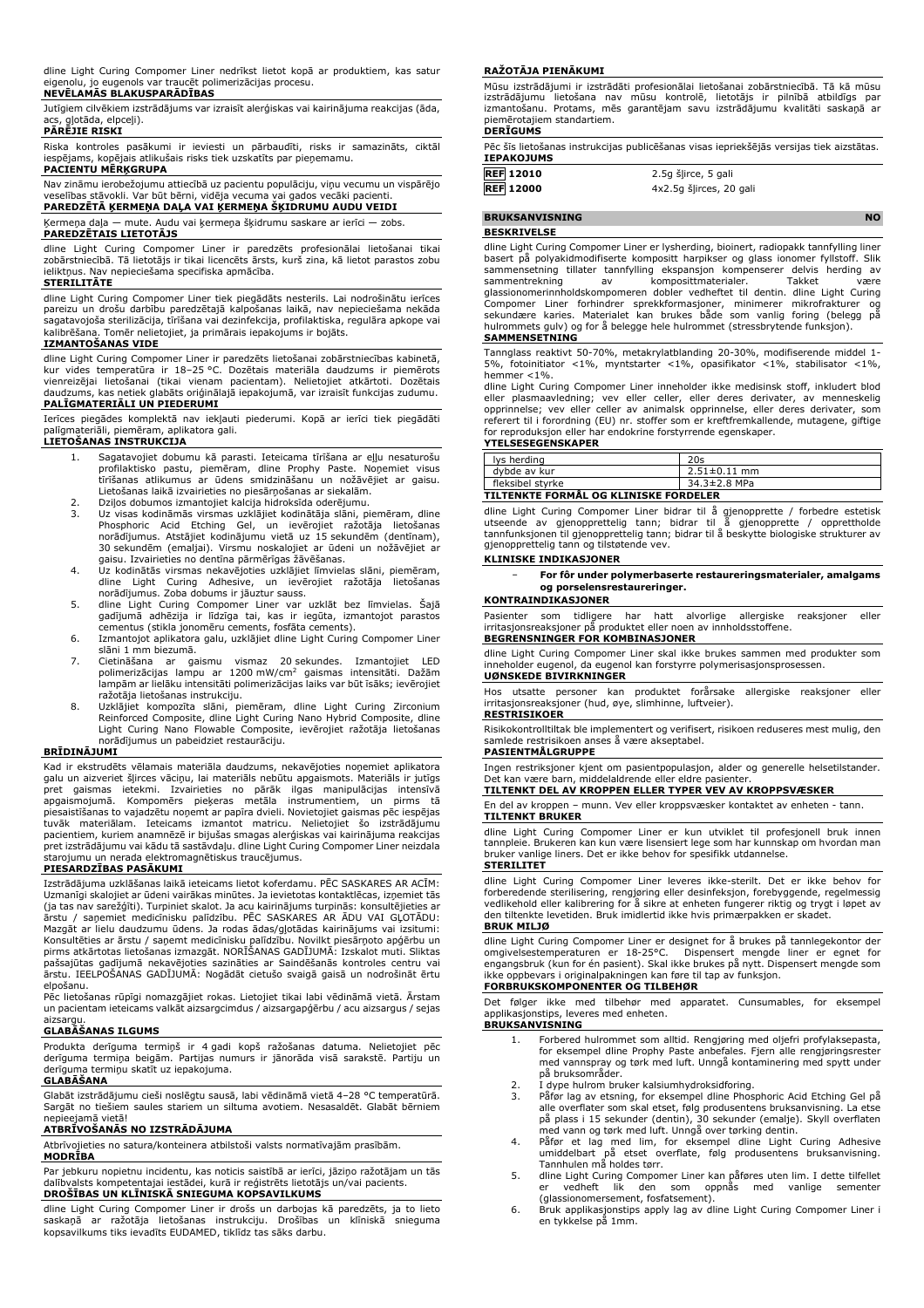- 7. Herd med lys i minst 20 sekunder. Bruk LED-polymerisasjonslampe med lysintensitet 1200 mW/cm<sup>2</sup>. Noen lamper med høyere intensitet kan kreve mindre polymeriseringstid, følg produsentens bruksanvisning.
- 8. Påfør laget av kompositt, for eksempel dline Light Curing Zirconium Reinforced Composite, dline Light Curing Nano Hybrid Composite, dline Light Curing Nano Flowable Composite, følg produsentens bruksanvisning og fullfør restaureringen.

#### **ADVARSLER**

Etter ønsket mengde materiale ekstrudert, fjern straks påføringsspissen og lukk sprøytehetten, slik at materialet ikke blir unlighted. Materialet er følsomt for lys.<br>Unngå for lang manipuleringstid under intensiv belysning. Tannfylling fester seg til<br>metallinstrumenter og bør fjernes med et papirhåndk ikke stråling og forårsaker ingen elektromagnetiske forstyrrelser.

#### **FORHOLDSREGLER**

Det anbefales å bruke cofferdam under påføring av produktet. VED KONTAKT MED ØYNE: Skyll forsiktig med vann i flere minutter. Fjern kontaktlinser, hvis de er til stede og enkle å ta ut. Fortsett skyllingen. Hvis øyeirritasjonen vedvarer: Få medisinsk rådgivning/oppmerksomhet. VED HUD ELLER SLIMHINNE KONTAKT: Vask med rikelig med vann. Hvis hud/slimhinneirritasjon eller oppstår: Få medisinsk<br>råd/hjelp. Ta av forurensede klær og vask før gjenbruk. VED SVELGING: Skyll<br>munnen. Ring et giftsenter eller lege/lege hvis du føler deg uvel. å bruke vernehansker/verneklær/vernebriller/ansiktsbeskyttelse for lege og pasient. **HOLDBARHET**

Holdbarhet for produktet er 4 år fra produksjonsdato. Skal ikke brukes etter utløpsdatoen. Partinummeret skal oppgis i all korrespondanse. Se emballasje for batch- og utløpsdato.

#### **OPPBEVARING**

Hold produktet tett lukket på et tørt, godt ventilert sted ved 4-28 °C. Beskyttes mot direkte sollys og varmekilder. Skal ikke fryses. Oppbevars utilgjengelig for barn! **BORTSKAFFELSE**

# Kast innhold/beholder slik beskrevet i nasjonale forskriftskrav.

#### **ÅRVÅKENHET**

Hvis det har skjedd en alvorlig hendelse i forbindelse med enhetsrapporten til produsenten og den kompetente myndigheten i medlemsstaten der brukeren og/eller pasienten er etablert.

#### **OPPSUMMERING AV SIKKERHET OG KLINISK YTELSE**

dline Light Curing Compomer Liner er trygt og fungerer som det skal hvis det brukes i henhold til produsentens bruksanvisning. Oppsummering av sikkerhet og klinisk ytelse vil bli introdusert i EUDAMED så snart det vil starte arbeidet. **PRODUSENTENS ANSVAR**

Våre produkter er kun utviklet til profesjonell bruk innen tannpleie. Siden bruken av våre produkter er utenfor vår kontroll, er brukeren fullt ut ansvarlig for applikasjonen. Selvfølgelig garanterer vi kvaliteten på våre produkter i samsvar med de anvendte standardene.

## **GYLDIGHET**

| Ved publisering av denne bruksanvisningen er alle tidligere versjoner erstattet. |  |
|----------------------------------------------------------------------------------|--|
| <b>EMBALLASJE</b>                                                                |  |

| <b>REF 12010</b> | 2.5g sprøyte, 5 tips     |
|------------------|--------------------------|
| <b>REF</b> 12000 | 4x2.5g sprøyter, 20 tips |

## **INSTRUKCJA UŻYTKOWANIA PL**

#### **OPIS**

dline Light Curing Compomer Liner to światłoutwardzalna, biopasywna, nieprzepuszczalna promieni rentgenowskich wykładzina kompomerowa na bazie żywic kompozytowych modyfikowanych polikwasami i wypełniacza glasjonomerowego. Taka kompozycja umożliwia rozszerzanie się kompomeru, częściowo kompensuje skurcz podczas utwardzania materiałów kompozytowych. Dzięki zawartości glasjonomeru, kompomer podwaja przyczepność do zębiny. dline Light Curing Compomer Liner zapobiega powstawaniu pęknięć, minimalizuje<br>mikropęknięcia i próchnicę wtórną. Materiał może być stosowany zarówno jako<br>zwykła-okładzina (pokrycie-spodu-ubytku), jak i do-pokrycia-całego-ubytku łamania naprężeń).

#### **KOMPOZYCJA**

Szkło dentystyczne reaktywne 50-70%, mieszanina metakrylanów 20-30%, modyfikator 1-5%, fotoinicjator <1%, koinicjator <1%, zmętniacz <1%, stabilizator  $<$ 1%, inhibitor  $<$ 1%.

dline Light Curing Compomer Liner nie zawiera substancji leczniczych, w tym pochodnych ludzkiej krwi lub osocza; tkanek lub komórek pochodzenia ludzkiego lub<br>ich pochodnych; tkanek lub komórek pochodzenia zwierzęcego lub ich pochodnych,<br>o których mowa w rozporządzeniu (UE) nr 722/2012; substancji mutagenów, działających szkodliwie na rozrodczość lub mających właściwości zaburzające funkcjonowanie układu hormonalnego. **CHARAKTERYSTYKA WYDAJNOŚCI**

|                                           | Swiatłoutwardzalny       | 20s                |
|-------------------------------------------|--------------------------|--------------------|
|                                           | Głebokość utwardzania    | $2.51 \pm 0.11$ mm |
|                                           | Wytrzymałość na zginanie | 34.3±2.8 MPa       |
| <b>PRZEZNACZENIE I KORZYŚCI KLINICZNE</b> |                          |                    |

dline Light Curing Compomer Liner pomaga przywrócić/poprawić estetyczny wygląd odbudowywanego zęba; pomaga przywrócić/utrzymać funkcje zębowe odbudowywanego zęba; pomaga chronić struktury biologiczne odbudowywanego zęba i sąsiadujących tkanek.

## **WSKAZANIA KLINICZNE**

#### − **Do wyściółki pod materiałami odtwórczymi na bazie polimerów, amalgamatami i uzupełnieniami porcelanowymi. PRZECIWWSKAZANIA**

Pacjenci, u których w przeszłości występowały ciężkie reakcje alergiczne lub podrażnienia na produkt lub którykolwiek ze składników.

**OGRANICZENIA DOTYCZĄCE ŁĄCZENIA**

dline Light Curing Compomer Liner nie należy stosować z produktami zawierającymi eugenol, ponieważ eugenol może zakłócać proces polimeryzacji. **NIEPOŻĄDANE SKUTKI UBOCZNE**

U osób podatnych produkt może wywoływać reakcje alergiczne lub podrażnienia (skóra, oczy, błony śluzowe, drogi oddechowe). **RYZYKO RESZTKOWE**

#### Wdrożono i zweryfikowano środki kontroli ryzyka, ryzyko jest ograniczone w jak największym stopniu, całkowite ryzyko szczątkowe ocenia się jako akceptowalne. **GRUPA DOCELOWA PACJENTÓW**

Brak znanych ograniczeń dotyczących populacji pacjentów, ich wieku i ogólnego stanu zdrowia. Mogą to być dzieci, pacjent w średnim lub podeszłym wieku. **PRZEZNACZONA CZĘŚĆ CIAŁA LUB RODZAJE TKANEK PŁYNÓW USTROJOWYCH**

P Część ciała - usta. Tkanki lub płyny ustrojowe, z którymi styka się urządzenie ząb.

#### **DOCELOWY UŻYTKOWNIK**

dline Light Curing Compomer Liner przeznaczony wyłącznie do użytku<br>profesjonalnego w stomatologii. Licencjonowany tylko dla lekarza, który ma wiedzę,<br>jak używać popularnych linerów. Nie ma potrzeby specjalnego szkolenia.

#### **STERYLNOŚĆ**

dline Light Curing Compomer Liner dostarczany jest w stanie niesterylnym. Nie ma potrzeby jakiejkolwiek wstępnej sterylizacji, czyszczenia lub dezynfekcji, profilaktycznej, regularnej konserwacji lub kalibracji, aby zapewnić prawidłowe i bezpieczne działanie urządzenia w całym przewidzianym okresie użytkowania. Nie używaj jednak urządzenia, jeśli opakowanie bezpośrednie jest uszkodzone.

#### **MIEJSCE UŻYCIA**

dline Light Curing Compomer Liner przeznaczony do użytku w gabinecie stomatologicznym, w którym panuje temperatura otoczenia 18-25°C. Dozowana ilość materiału nadaje się do jednorazowego użytku (tylko dla jednego pacjenta). Nie używać ponownie. Dozowana ilość przechowywana nie w oryginalnym opakowaniu prowadzić do utraty funkcjonalności.

# **MATERIAŁY EKSPLOATACYJNE I AKCESORIA**

Z urządzeniem nie są dostarczane żadne akcesoria. Wraz z produktem dostarczane są materiały eksploatacyjne, takie jak końcówki aplikacyjne. **INSTRUKCJA UŻYTKOWANIA**

# 1. Przygotować ubytek jak zawsze. Zalecane jest czyszczenie bezolejową pastą profilaktyczną, taką jak dline Prophy Paste. Usunąć wszelkie pozostałości po czyszczeniu rozpyloną wodą i osuszyć powietrzem. Unikać

- zanieczyszczenia śliną podczas aplikacji. 2. W głębokich ubytkach zastosować warstwę ochronną z wodorotlenku wapnia.
- 3. Nałożyć warstwę wytrawiania, takiego jak dline Phosphoric Acid Etching Gel na całą wytrawioną powierzchnię, postępować zgodnie z instrukcją użytkowania producenta. Pozostawić wytrawienie na miejscu na 15 sekund (zębina), 30 sekund (szkliwo). Powierzchnię spłukać wodą i
- osuszyć powietrzem. Unikać przesuszenia zębiny. 4. Natychmiast nałożyć warstwę kleju, np. dline Light Curing Adhesive na wytrawioną powierzchnię, postępując zgodnie z instrukcją użytkowania producenta. Ubytek zęba musi być suchy.
- 5. dline Light Curing Compomer Liner można nakładać bez kleju. W tym przypadku przyczepność jest podobna do tej uzyskiwanej przy użyciu zwykłych cementów (cement glasjonomerowy, cement fosforanowy).
- 6. Za pomocą końcówki aplikacyjnej nałożyć warstwę dline Light Curing Compomer Liner o grubości 1mm.
- 7. Utwardzać światłem przez co najmniej 20 sekund. Użyć lampy polimeryzacyjnej LED o natężeniu światła 1200mW/cm<sup>2</sup> . Niektóre lampy o większej intensywności mogą wymagać krótszego czasu polimeryzacji, należy postępować zgodnie z instrukcją użytkowania producenta.
- 8. Nałożyć warstwę kompozytu, takiego jak dline Light Curing Zirconium Reinforced Composite, dline Light Curing Nano Hybrid Composite, dline Light Curing Nano Flowable Composite, postępować zgodnie z instrukcją użytkowania producenta i dokończyć odbudowę.

#### **OSTRZEŻENIA**

Po wytłoczeniu żądanej ilości materiału natychmiast zdjąć końcówkę aplikacyjną i zamknąć nasadkę strzykawki, aby materiał nie był narażony na naświetlenie. Materiał jest wrażliwy na światło. Unikać zbyt długiego czasu manipulacji przy intensywnym oświetleniu. Kompomer przylega do metalowych narzędzi i przed związaniem należy<br>go usunąć ręcznikiem papierowym. Umieścić światło jak najbliżej materiału. Zalecane<br>jest użycie matrycy. Nie należy stosować produktu u przeszłości występowały ciężkie reakcje alergiczne lub podrażnienia na produkt lub którykolwiek ze składników. dline Light Curing Compomer Liner nie emituje promieniowania i nie powoduje żadnych zakłóceń elektromagnetycznych.

# **ŚRODKI OSTROŻNOŚCI**

Podczas aplikacji produktu zaleca się stosowanie koferdamu. W PRZYPADKU DOSTANIA SIĘ PRODUKTU DO OCZU: Ostrożnie płukać wodą przez kilka minut. Zdjąć soczewki kontaktowe, jeśli są obecne. Kontynuować płukanie. Jeśli podrażnienie oczu<br>utrzymuje się: Zasięgnąć porady/zgłosić się pod opiekę lekarza. W PRZYPADKU<br>KONTAKTU ZE SKÓRĄ LUB BŁONĄ SLUZOWĄ: Umyć dużą ilością wody. J opiekę lekarza. Zdjąć zanieczyszczoną odzież i wyprać przed ponownym użyciem. W PRZYPADKU POŁKNIĘCIA: wypłukać usta. W przypadku złego samopoczucia skontaktować się z Centrum Zatruć lub lekarzem. W PRZYPADKU WDYCHANIA: wyprowadzić osobę na świeże powietrze i zapewnić swobodne oddychanie. Dokładnie umyć ręce po użyciu. Stosować tylko w dobrze wentylowanych pomieszczeniach. Zaleca się noszenie rękawic ochronnych/odzieży ochronnej/ochrony oczu/ochrony twarzy dla lekarza i pacjenta.

# **OKRES TRWAŁOŚCI**

Okres trwałości produktu wynosi 4 lata od daty produkcji. Nie używać po upływie terminu ważności. W całej korespondencji należy podawać numer partii. Data serii i data ważności znajduje się na opakowaniu.

### **PRZECHOWYWANIE**

Przechowywać produkt szczelnie zamknięty w suchym, dobrze wentylowanym miejscu w temperaturze 4-28°C. Chronić przed bezpośrednim działaniem promieni słonecznych i źródeł ciepła. Nie zamrażać. Trzymać z dala od dzieci! **UTYLIZACJA**

# Zawartość/pojemnik usuwać do zgodnie z krajowymi wymogami prawnymi.

**CZUJNOŚĆ**

Jeżeli jakikolwiek poważny incydent, który miał miejsce w związku z urządzeniem, zgłaszany jest producentowi i właściwemu organowi państwa członkowskiego, w którym użytkownik i/lub pacjent ma siedzibę.

**PODSUMOWANIE BEZPIECZEŃSTWA I WYNIKÓW KLINICZNYCH**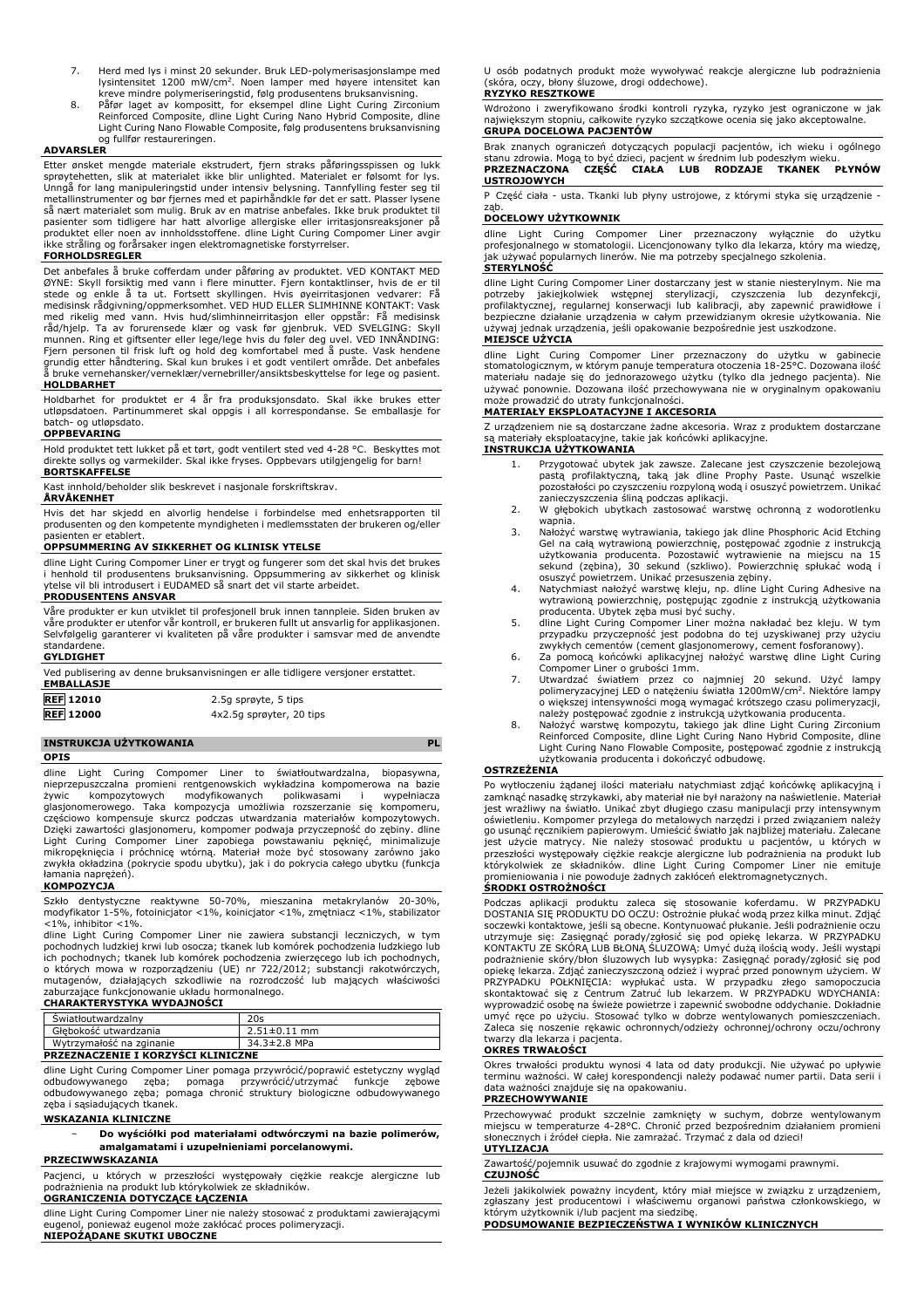dline Light Curing Compomer Liner jest bezpieczny i działa zgodnie z przeznaczeniem, jeśli jest używany zgodnie z instrukcją użytkowania producenta. Podsumowanie bezpieczeństwa i wyników klinicznych zostanie wprowadzone do EUDAMED, gdy tylko zacznie działać.

#### **ODPOWIEDZIALNOŚĆ PRODUCENTA**

Nasze produkty zostały stworzone z myślą o profesjonalnym zastosowaniu w stomatologii. Ponieważ zastosowanie naszych produktów jest poza naszą kontrolą, użytkownik jest w pełni odpowiedzialny za aplikację. Oczywiście gwarantujemy jakość naszych produktów zgodną z obowiązującymi normami.

# **WAŻNOŚĆ**

Wraz z opublikowaniem niniejszej instrukcji użytkowania wszystkie poprzednie wersje tracą ważność. **OPAKOWANIE**

| <b>UFARVWANIL</b> |                                |
|-------------------|--------------------------------|
| <b>REF 12010</b>  | Strzykawka 2.5g, 5 końcówki    |
| <b>REF 12000</b>  | Strzykawki 4x2.5g, 20 końcówek |

#### **INSTRUÇÕES DE USO PT DESCRIÇÃO**

dline Light Curing Compomer Liner é um liner de compómero fotopolimerizável, bioinerte, radiopaco baseado em resinas compostas modificadas com poliácido e enchimento de ionómero de vidro. Esta composição permite a expansão do compómero compensar parcialmente a contração de cura dos materiais compósitos. Graças ao conteúdo de ionómero de vidro, o compómero duplica a adesão à dentina. O dline Light Curing Compomer Liner previne a formação de trincas, minimiza micro<br>fraturas e cáries secundárias. O material pode ser usado como um liner normal<br>(revestimento do piso da cavidade) e para revestir toda a cavi de tensão).

#### **COMPOSIÇÃO**

Vidro dental reativo 50-70%, mistura de metacrilato 20-30%, agente modificador 1- 5%, fotoiniciador <1%, coiniciador <1%, opacificante <1%, estabilizador <1%, inibidor  $<$  1%.

dline Light Curing Compomer Liner não contém substâncias médicas, incluindo sangue humano ou derivados de plasma; tecidos ou células, ou seus derivados, de origem humana; tecidos ou células de origem animal, ou seus derivados, conforme referido no Regulamento (UE) n.º 722/2012; substâncias cancerígenas, mutagénicas, tóxicas para a reprodução ou com propriedades de desregulação endócrina.

#### **CARACTERÍSTICAS DE PERFORMANCE**

| Fotopolimerizável                                  | 20s                |
|----------------------------------------------------|--------------------|
| profundidade de cura                               | $2.51 \pm 0.11$ mm |
| resistência à flexão                               | 34.3±2.8 MPa       |
| <b>FINALIDADE PRETENDIDA E BENEFICIOS CLINICOS</b> |                    |

dline Light Curing Compomer Liner ajuda a restaurar/melhorar a aparência estética do dente restaurável; ajuda a restaurar/manter a função dentária do dente restaurável; ajuda a proteger as estruturas biológicas do dente restaurável e dos tecidos adjacentes.

#### **INDICAÇÕES CLÍNICAS**

− **Para revestimento sob materiais restauradores à base de polímeros, amálgamas e restaurações de porcelana.**

# **CONTRA-INDICAÇÕES**

Pacientes com histórico de reações alérgicas graves ou irritação ao produto ou a qualquer um dos ingredientes

#### **RESTRIÇÕES A COMBINAÇÕES**

dline Light Curing Compomer Liner não deve ser usado com produtos que contenham eugenol, já que o eugenol pode prejudicar o processo de polimerização.

# **EFEITOS COLATERAIS INDESEJÁVEIS**

Em indivíduos que sejam suscetíveis, o produto pode causar reações alérgicas ou de irritação (pele, olhos, mucosa, trato respiratório). **RISCOS RESIDUAIS**

Foram implementadas e verificadas medidas de controlo de risco, o risco foi reduzido tanto quanto possível, o risco residual geral é considerado aceitável.

# **GRUPO-ALVO DE PACIENTES**

Não há restrições conhecidas em relação à população de pacientes, a sua idade e condições gerais de saúde. Pode destinar-se a crianças, pacientes de meia-idade ou idosos.

# **PARTE PRETENDIDA DO CORPO OU TIPOS DE TECIDOS DE FLUIDOS CORPORAIS**

Parte do corpo - boca. Tecidos ou fluidos corporais em contacto com o dispositivo dente.

# **UTILIZADOR PRETENDIDO**

dline Light Curing Compomer Liner desenvolvido exclusivamente para o uso profissional em odontologia. O seu utilizador deve ser um médico licenciado que tenha conhecimentos sobre como usar materiais odontológicas comuns. Não há necessidade de formação específica.

#### **ESTERILIDADE**

dline Light Curing Compomer Liner é entregue não esterilizado. Não há necessidade<br>de qualquer esterilização preparatória, limpeza ou desinfecção, manutenção<br>preventiva regular ou calibração para garantir que o dispositivo embalagem principal estiver danificada. **AMBIENTE DE USO**

dline Light Curing Compomer Liner foi desenvolvido para ser usado em consultório odontológico onde a temperatura ambiente é de 18-25 ° C. A quantidade dispensada de material é adequada para uso único (apenas para um paciente). Não reutilize. Quantidade dispensada mantida fora da embalagem original pode levar à perda de função.

### **COMPONENTES CONSUMÍVEIS E ACESSÓRIOS**

Não é fornecido nenhum acessório com o dispositivo. São fornecidos consumíveis com o dispositivo, como pontas de aplicação.

# **INSTRUÇÕES DE USO**

- 1. Prepare a cavidade normalmente. Recomenda-se a limpeza com pasta profilática sem óleo, como dline Prophy Paste. Remova todos os resíduos de limpeza com spray de água e seque com ar. Evite contaminação com saliva durante as aplicações.
- 2. Em cavidades profundas, use liner de hidróxido de cálcio.
- 3. Aplique uma camada de corrosão, como dline Phosphoric Acid Etching Gel em toda a superfície a ser atacada, siga as instruções do fabricante para o seu uso. Deixe o condicionamento ácido durante 15 segundos (dentina), 30 segundos (esmalte). Enxágue a superfície com água e seque com ar. Evite secar demais a dentina.
- 4. Aplique uma camada de adesivo, como dline Light Curing Adhesive imediatamente na superfície atacada, siga as instruções do fabricante
- para o seu uso. A cavidade dentária deve ser mantida seca. 5. O dline Light Curing Compomer Liner pode ser aplicado sem adesivo. Neste caso, a adesão é semelhante à obtida com cimentos usuais (cimento de ionómero de vidro, cimento de fosfato).
- 6. Usando a ponta de aplicação, aplique uma camada de dline Light Curing
- Compomer Liner na espessura de 1 mm. 7. Cure com luz por pelo menos 20 segundos. Use lâmpada LED de polimerização com intensidade de luz 1200mW/cm<sup>2</sup> . Algumas lâmpadas com maior intensidade podem exigir menos tempo de polimerização, siga
- as instruções do fabricante para o seu uso. 8. Aplique a camada de compósito, como dline Light Curing Zirconium Reinforced Composite, dline Light Curing Nano Hybrid Composite, dline Light Curing Nano Flowable Composite, siga as instruções do fabricante para o seu uso e termine a restauração.

## **AVISOS**

Após a extrusão da quantidade desejada de material, remova imediatamente a ponta de aplicação e feche a tampa da seringa, para que o material não fique desiluminado. O material é sensivel à luz. Evite o tempo de manipulação muito longo debaixo<br>iluminação intensa. O compómero adere aos instrumentos de metal e deve ser<br>removido com um a toalha de papel antes de endurecer. Coloque as luze radiação e não causa interferências eletromagnéticas.

#### **PRECAUÇÕES**

Recomenda-se o uso de uma ensecadeira durante a aplicação do produto. SE ENTRAR EM CONTACTO COM OS OLHOS: enxague cuidadosamente com água durante vários minutos. Remova as lentes de contacto, se presentes e fáceis de retirar. Continue a enxaguar. Se a irritação nos olhos persistir: Procure orientação/atenção médica. SE ENTRAR EM CONTACTO COM A PELE OU MUCOSA: lavar abundantemente com água. Se ocorrer irritação da pele/mucosa ou erupção: consulte um médico. Tire a roupa contaminada e lave-a antes de a reutilizar. EM CASO DE INGESTÃO: Enxaguar a boca. Ligue para um centro de intoxicação ou médico/médico se não se sentir bem. SE INALADO: Remova a pessoa para o ar fresco e mantenha-a confortável para respirar. Lave bem as mãos após manusear. Use apenas numa área bem ventilada. Recomenda-se o uso de luvas de proteção/roupas de proteção/proteção ocular/proteção facial para médico e paciente.

#### **VALIDADE**

O prazo de validade do produto é de 4 anos a partir da data de fabrico. Não use após a data de validade. O número do lote deve ser citado em toda a correspondência. Verifique a embalagem para ver o lote e data de validade.

#### **ARMAZENAMENTO**

Manter o produto bem fechado em local seco e bem ventilado a 4-28 °C. Proteja da luz solar direta e de fontes de calor. Não congele. Mantenha fora do alcance das crianças!

## **ELIMINAÇÃO**

Descarte o conteúdo/recipiente conforme exigido pelos requisitos regulamentares nacionais.

## **VIGILÂNCIA**

Se qualquer incidente grave ocorrer em relação ao dispositivo, informe o fabricante e a autoridade competente do Estado-Membro em que o utilizador e/ou paciente está estabelecido.

#### **RESUMO DE SEGURANÇA E DESEMPENHO CLÍNICO**

dline Light Curing Compomer Liner é seguro e tem o desempenho esperado se for usado de acordo com as instruções de uso do fabricante. O resumo de segurança e desempenho clínico será introduzido no EUDAMED assim que começar a funcionar. **RESPONSABILIDADE DO FABRICANTE**

Os nossos produtos foram desenvolvidos para uso profissional em odontologia. Como a aplicação dos nossos produtos está além do nosso controlo, o utilizador é totalmente responsável pela aplicação. Garantimos, naturalmente, a qualidade dos nossos produtos de acordo com as normas aplicadas. **VALIDADE**

Após a publicação destas instruções de uso, todas as versões anteriores são substituídas.

#### **EMBALAGEM**

**REF 12010** 2.5g seringa, 5 pontas

# **REF 12000** 4 seringas se 2.5g, 20 pontas

#### **INSTRUCȚIUNI DE UTILIZARE RO**

#### **DESCRIERE**

dline Light Curing Compomer Liner este un liner compomer fotopolimerizabil, bioinert, radioopac, bazat pe rășini compozite modificate cu poliacid și filler<br>glasionomer. Această compoziție permite expansiunea compomerului, compensând<br>parțial contracția polimerizării materialelor compozite. Mulțumit glasionomer, adeziunea compomerului la dentina se dublează. dline Light Curing<br>Compomer Liner previne formarea fisurilor, minimizează micro-fracturile și cariile<br>secundare. Materialul poate fi folosit atât ca liner obișnui superioare a cariei), cât și pentru funcția de stopare a presiunii (îmbrăcare a întregii cavități).

#### **COMPOZIȚIE**

Sticlă dentară reactivă 50-70%, amestec de metacrilat 20-30%, agent modificator 1-5%, fotoinițiator <1%, coinițiator <1%, opacifiant <1%, stabilizator <1%, inhibitor  $< 1\%$ .

dline Light Curing Compomer Liner nu conține substanțe medicinale, inclusiv sânge uman sau derivate din plasmă; țesuturi sau celule de origine umană sau derivatele lor; țesuturi sau celule de origine animală sau derivatele lor, conform Reglementării (UE) Nr. 722/2012; substanțe cancerigene, mutagene, toxice pentru reproducere sau cu proprietăți destructive pentru sistemul endocrin. **CARACTERISTICI DE PERFORMANȚĂ**

| fotopolimerizare        | 20s                                  |
|-------------------------|--------------------------------------|
| ddâncimea polimerizării | $\angle$ .51 $\pm$ 0 $\degree$<br>mm |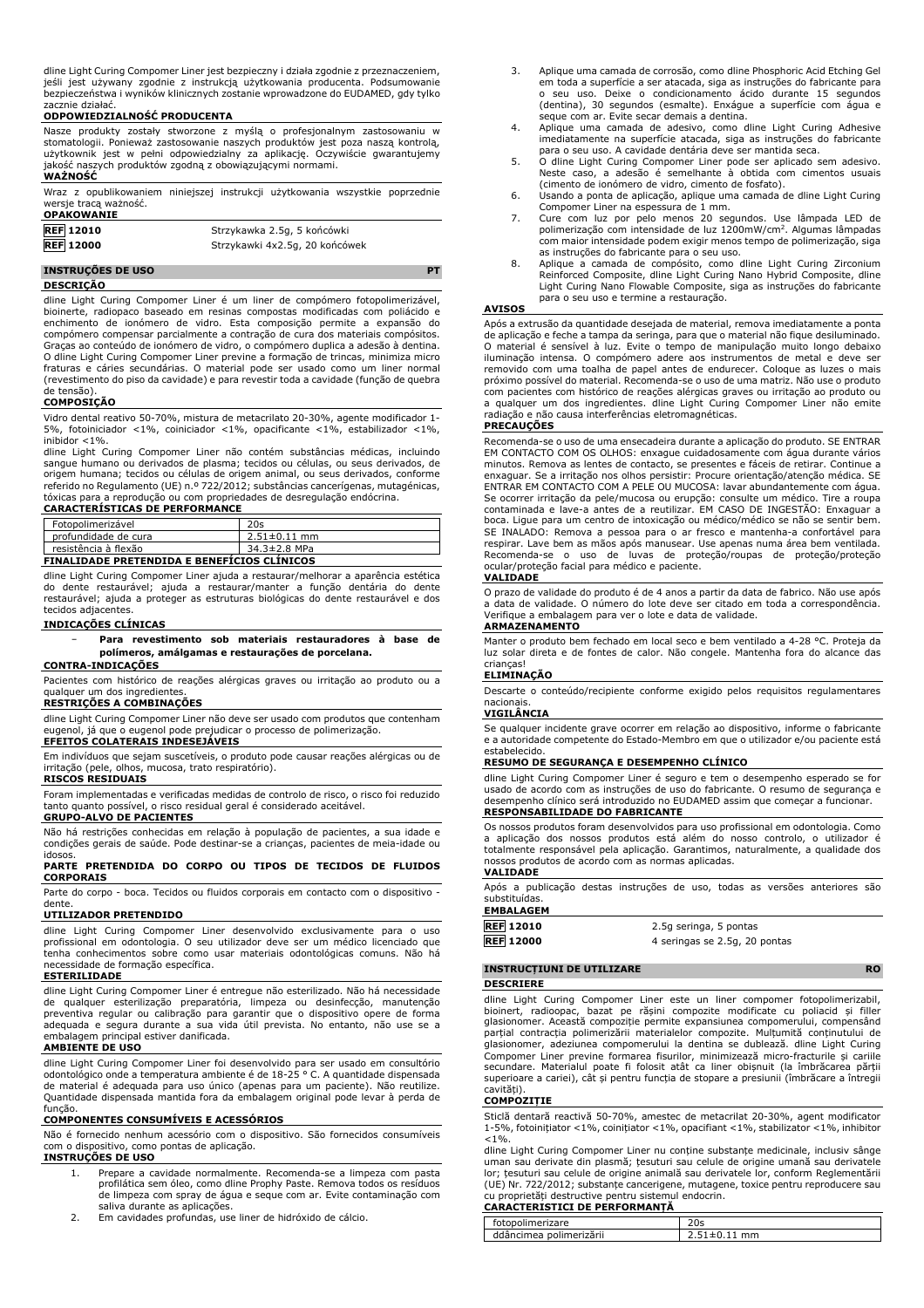| rezistentă la flexiune                   |  | $34.3 \pm 2.8$ MPa |  |
|------------------------------------------|--|--------------------|--|
| UTILIZARE DESTINATĂ SI BENEFICII CLINICE |  |                    |  |

dline Light Curing Compomer Liner ajută la îmbunătățirea aspectului dintelui recuperabil; ajută la restabilirea/menținerii funcției dintelui recuperabil; ajută la protejarea structurilor biologice ale dintelui recuperabil și ale țesuturilor adiacente.

# **INDICAȚII CLINICE**

− **Pentru obturații de bază sub materiale restaurative bazate pe polimeri, amalgame și restaurări din porțelan.**

# **CONTRAINDICAȚII**

Pacienți cu un istoric de alergii severe sau reacții de iritație la produs sau la unul din ingredientele sale.

#### **REACȚII LA COMBINAȚII**

dline Light Curing Compomer Liner nu trebuie folosit cu produse ce conțin eugenol, deoarece eugenolul ar putea afecta procesul de polimerizare.

# **EFECTE ADVERSE NEPLĂCUTE**

Produsul ar putea cauza reacții alergice sau de iritație (piele, ochi, mucoasă, tract respirator) indivizilor susceptibili.

#### **RISCURI REZIDUALE**

Au fost implementate și verificate măsuri de control al riscului pentru a-l reduce cât mai mult posibil; riscul rezidual general este considerat ca fiind unul acceptabil. **GRUPUL DE PACIENȚI-ȚINTĂ**

Nu există restricții cu privire la populația de pacienți, vârstă și stare de sănătate<br>generală. Aceștia pot fi copii, adulți de vârstă mijlocie sau persoane în vârstă.<br>**PARTEA - CORPULUI - SAU - TIPURI - DE - ȚESUTURI - ȘI CORESPUNZĂTOARE**

Părți ale corpului – cavitatea bucală. Țesuturi sau fluide care intră în contact cu dispozitivul – dinte, salivă. dinte, salivă.

#### **UTILIZATOR DESTINAT**

dline Light Curing Compomer Liner este destinat exclusiv utilizării stomatologice profesionale. Utilizatorii săi pot fi medici care au dobândit cunoștința necesară utilizării cimenturilor dentare. Nu este nevoie de un instructaj specific. **STERILITATE**

#### dline Light Curing Compomer Liner este livrat nesteril. Nu este nevoie de nicio sterilizare preparatoare, curățare sau dezinfecție, mentenanță preventivă, regulată sau calibrare pentru ca acest dispozitiv să fie utilizat în siguranță pe parcursul duratei Cu toate acestea, a nu se utiliza dacă pachetul este deteriorat.

#### **MEDIU DE UTILIZARE**

dline Light Curing Compomer Liner este destinat folosirii în cabinetele dentare unde<br>temperatura ambientală este cuprinsă între 18 și 25 °C. Cantitatea eliberată de<br>ciment este suficientă pentru o singură utiliz acestea. Cantitatea eliberată păstrată altundeva decât în pachetul original își poate

# pierde proprietățile de funcționare. **COMPONENTE ȘI ACCESORII CONSUMABILE**

Nu sunt furnizate accesorii cu dispozitivul. Consumabilele, cum ar fi vârfurile pentru aplicare, sunt furnizate cu dispozitivul.

# **INSTRUCȚIUNI DE UTILIZARE**

- 1. Pregătiți caria, ca de obicei. Se recomandă curățarea cu o pastă profilactică fără ulei, cum ar fi dline Prophy Paste. Înlăturați toate resturile rămase în urma curățării cu un spray cu apa și uscați cu aer. Evitați contaminarea cu salivă în timpul aplicării.
- 
- 2. În cariile profunde, folosiți liner cu hidroxid de calciu. 3. Aplicați un strat de gel demineralizant, cum ar fi dline Phosphoric Acid Etching Gel pe toată suprafața care urmează a fi gravată, conform instrucțiunilor de utilizare furnizate de producător. Lăsați gelul să stea timp de 15 secunde (dentină), 30 de secunde (smalț). Clătiți cu apă și
- uscați cu aer. Evitați uscarea excesivă a dentinei. 4. Aplicați un strat de adeziv, cum ar fi dline Light Curing Adhesive, imediat pe suprafața polimerizată, conform instrucțiunilor de utilizare furnizate de producător. Cavitatea trebuie menținută uscată.
- 5. dline Light Curing Compomer Liner se poate aplica fără adeziv. În acest
- caz, adeziunea este similară cu cea obținută din cimenturi obișnuite (ciment glasionomer, ciment fosfat). 6. Folosind vârful pentru aplicare, aplicați un strat de dline Light Curing Compomer Liner cu o grosime de 1mm.
- 7. Fotopolimerizați timp de cel puțin 20 de secunde. Folosiți polimerizarea cu lampa LED la o intensitate a luminii de 1200mW/cm<sup>2</sup> . Unele lămpi cu intensitate mai mare pot necesita mai puțin timp de polimerizare – urmați instrucțiunile de utilizare ale producătorului.
- 8. Aplicați un strat de compozit, cum ar fi dline Light Curing Zirconium<br>Reinforced Composite, dline Light Curing Nano Hybrid Composite, dline<br>Light Curing Nano Flowable Composite, conform instrucțiunilor de<br>utilizare furn

#### **AVERTISMENTE**

După ce se eliberează cantitatea dorită de material, închideți imediat seringa, pentru ca materialul să nu fie afectat de lumină. Materialul este sensibil la lumină. Evitați manipularea îndelungata sub lumină intensă. Compomerul aderă la instrumentele de metal și trebuie înlăturat cu un prosop de hârtie înainte ca acesta să se așeze. Plasați luminile cât mai aproape de material. Se recomandă utilizarea unei matrice. A nu se utiliza la pacienții cu un istoric de alergii severe sau reacții cu iritație la produs sau la orice din ingredientele sale. dline Light Curing Compomer Liner nu emite radiații și nu cauzează interferențe electromagnetice. **PRECAUȚII**

Este recomandată folosirea digii dentare în timpul aplicării produsului. LA CONTACTUL CU OCHII: Clătiți atent cu apă timp de câteva minute. Înlăturați lentilele de contact dacă sunt prezente. Continuați clătirea. Dacă iritația ochilor persistă, consultați<br>medicul.LA CONTACTUL CU PIELEA SAU MUCOASA: Spălați cu multă apă. Dacă apare<br>o iritație sau urticarie a pielii sau mucoasei, consultați me

puteți respira confortabil. Spălați-vă bine mâinile după folosire. Folosiți doar într-o zonă bine aerisită. Este recomandată folosirea echipamentului de protecție pentru mâini, corp, ochi și față, atât pentru medic cât și pentru pacient.

#### **DURATĂ DE VIAȚĂ**

Durata de viață a produsului este de 4 ani de la data fabricării. A nu se folosi după data expirării. Numărul lotului trebuie menționat în orice corespondență. Vedeți pe ambalaj lotul și data expirării.

#### **DEPOZITARE**

Țineți produsul etanș într-un loc uscat, bine aerisit, la 4-28 °C. A se proteja de lumina directă a soarelui și de surse de căldură. A nu se lăsa la îndemâna copiilor! **DEBARASARE**

Aruncați conținutul/recipientul conform reglementărilor naționale. **VIGILENȚĂ**

Dacă a avut loc orice incident serios legat de dispozitiv, raportați-l la autoritatea competentă din Statul Membru în care este stabilit utilizatorul și/sau brevetul. **REZUMAT SIGURANȚĂ ȘI PERFORMANȚĂ CLINICĂ**

dline Light Curing Compomer Liner este sigur și se comportă conform utilizării destinate atunci când se folosește conform instrucțiunilor producătorului. Sumarul siguranței și al performanței clinice vor fi introduse în EUDAMED imediat după începerea utilizării.

#### **RESPONSABILITATEA PRODUCĂTORULUI**

Produsele noastre au fost dezvoltate exclusiv în scopul utilizării stomatologice profesionale. Având în vedere că nu putem controla modul de aplicare a produselor noastre, utilizatorul este pe deplin responsabil de acesta. Desigur, garantăm calitatea produselor noastre, raportată la standardele în vigoare.

#### **VALABILITATE**

Odată cu publicarea acestor instrucțiuni de utilizare, toate versiunile anterioare sunt anulate. **AMBALAJ**

| AMBALAJ          |                            |
|------------------|----------------------------|
| <b>REF 12010</b> | 2.5g seringă, 5 vârfuri    |
| <b>REF</b> 12000 | 4x2.5q seringi, 20 vârfuri |

## **NÁVOD NA POUŽITIE SK**

#### **POPIS**

dline Light Curing Compomer Liner je svetlom tuhnúca, bioinertná, rentgenkontrastná kompomerná vložka na báze kompozitných živíc modifikovaných polykyselinami a skleneného ionomerního plniva. Takéto zloženie umožňuje expanzii kompomeru čiastočne kompenzovať vytvrdzovaciu kontrakciu kompozitných materiálov. Vďaka obsahu sklenených ionomérov zdvojnásobuje kompomér adhéziu k dentínu, dline Light Curing Compomer Liner zabraňuje tvorbe trhlín, minimalizuje mikrotrhliny a sekundárny kaz. Materiál by sa mohol použiť ako obvyklá vložka (na pokrytie dna dutiny), tak na pokrytie celej dutiny (funkcia rozrušenia). **ZLOŽENIE**

Reaktívne zubné sklo 50-70 %, metakrylátová zmes 20-30 %, modifikujúce látka 1- 5 %, fotoiniciátor < 1 %, koiniciátor < 1 %, kalidlo < 1 %, stabilizátor < 1 %, inhibítor  $< 1 \%$ 

dline Light Curing Compomer Liner neobsahuje liečiva, vrátane derivátov ľudskej krvi alebo plazmy; tkanivá alebo bunky alebo ich deriváty ľudského pôvodu; tkanivá alebo bunky živočíšneho pôvodu alebo ich deriváty podľa Nariadenia (EÚ) č. 722/2012; látky, ktoré sú karcinogénne, mutagénne, toxické pre reprodukciu alebo majú vlastnosti narušujúce endokrinný systém.

### **VÝKONOVÉ CHARAKTERISTIKY**

| vytyrdzovanie svetlom            | 20s                |
|----------------------------------|--------------------|
| hĺbka liečby                     | $2.51 \pm 0.11$ mm |
| pevnosť v ohvbe                  | 34.3±2.8 MPa       |
| ZAMÝŠĽANÝ ÚČEL A KLINICKE VYHODY |                    |

dline Light Curing Compomer Liner pomáha obnoviť/zlepšiť estetický vzhľad obnoviteľného zuba; pomáha obnoviť/udržiavať zubnú funkciu obnoviteľného zuba; pomáha chrániť biologické štruktúry obnoviteľného zuba a susedných tkanív.

#### **KLINICKÉ INDIKÁCIE**

− **Pre obloženie pod výplňové materiály na báze polymérov, amalgám a porcelánové výplne.**

# **KONTRAINDIKÁCIE**

Pacienti, ktorí majú v anamnéze závažné alergické alebo podráždené reakcie na produkt alebo na ktorúkoľvek zložku prípravku. **OBMEDZENIE KOMBINÁCIÍ**

dline Light Curing Compomer Liner by nemal byť používaný s produktmi obsahujúcimi eugenol, pretože eugenol môže narušiť proces polymerizácie. **NEŽIADUCE VEDĽAJŠIE ÚČINKY**

U citlivých jedincov môže produkt spôsobiť alergické alebo dráždivé reakcie (koža,<br>oči sliznice dýchacie cesty) dýchacie cesty).

# **ZVYŠKOVÉ RIZIKÁ**

Bola implementovaná a overená opatrení na kontrolu rizík, riziko je čo najviac znížilo, celkové zvyškové riziko je považované za prijateľné. **CIEĽOVÁ SKUPINA PACIENTOV**

Nie sú známe žiadne obmedzenia týkajúce sa populácie pacientov, ich veku a celkového zdravotného stavu. Môžu to byť aj deti, pacienti stredného veku alebo starší pacienti.

### **ZAMÝŠĽANÁ ČASŤ TELA ALEBO TYPY TKANÍV TELESNÝCH TEKUTÍN**

Časť tela - ústa. Tkanivá alebo telesné tekutiny v kontakte s prístrojom - zub, sliny. **URČENÝ POUŽÍVATEĽ**

dline Light Curing Compomer Liner je vyvinutý len pre profesionálne použitie v stomatológii. Použiť ho môže iba lekár s licenciou, ktorý má znalosti o používaní bežných dentálnych materiálov. Nie je potreba zvláštneho školenia. **STERILITA**

dline Light Curing Compomer Liner - je dodávaný nesterilný. Nie je potrebné<br>vykonávať žiadnu prípravnú sterilizáciu, čistenie alebo dezinfekciu, preventívnu,<br>pravidelnú údržbu alebo kalibráciu, aby bolo zaistené, že zariad a bezpečne po celú dobu jeho životnosti. Nepoužívajte však, ak je primárny balíček poškodený.

# **PROSTREDIE POUŽITIA**

dline Light Curing Compomer Liner je určený na použitie v zubnej ordinácii, kde je teplota okolia 18-25 °C. Vydané množstvo materiálu je vhodné pre jednorazové použitie (iba pre jedného pacienta). Nepoužívajte znova. Vydané množstvo, ktoré nie je v pôvodnom obale, môže viesť k strate funkcie. **SPOTREBNÉ SÚČASTI A PRÍSLUŠENSTVO**

K zariadeniu nie je dodávané žiadne príslušenstvo. Spotrebný materiál, ako sú aplikačné hroty, sa dodáva so zariadením. **NÁVOD NA POUŽITIE**

1. Pripravte dutinu ako vždy. Odporúča sa čistenie profylaktickou pastou bez oleja, ako je dline Prophy Paste. Odstráňte všetky zvyšky po čistení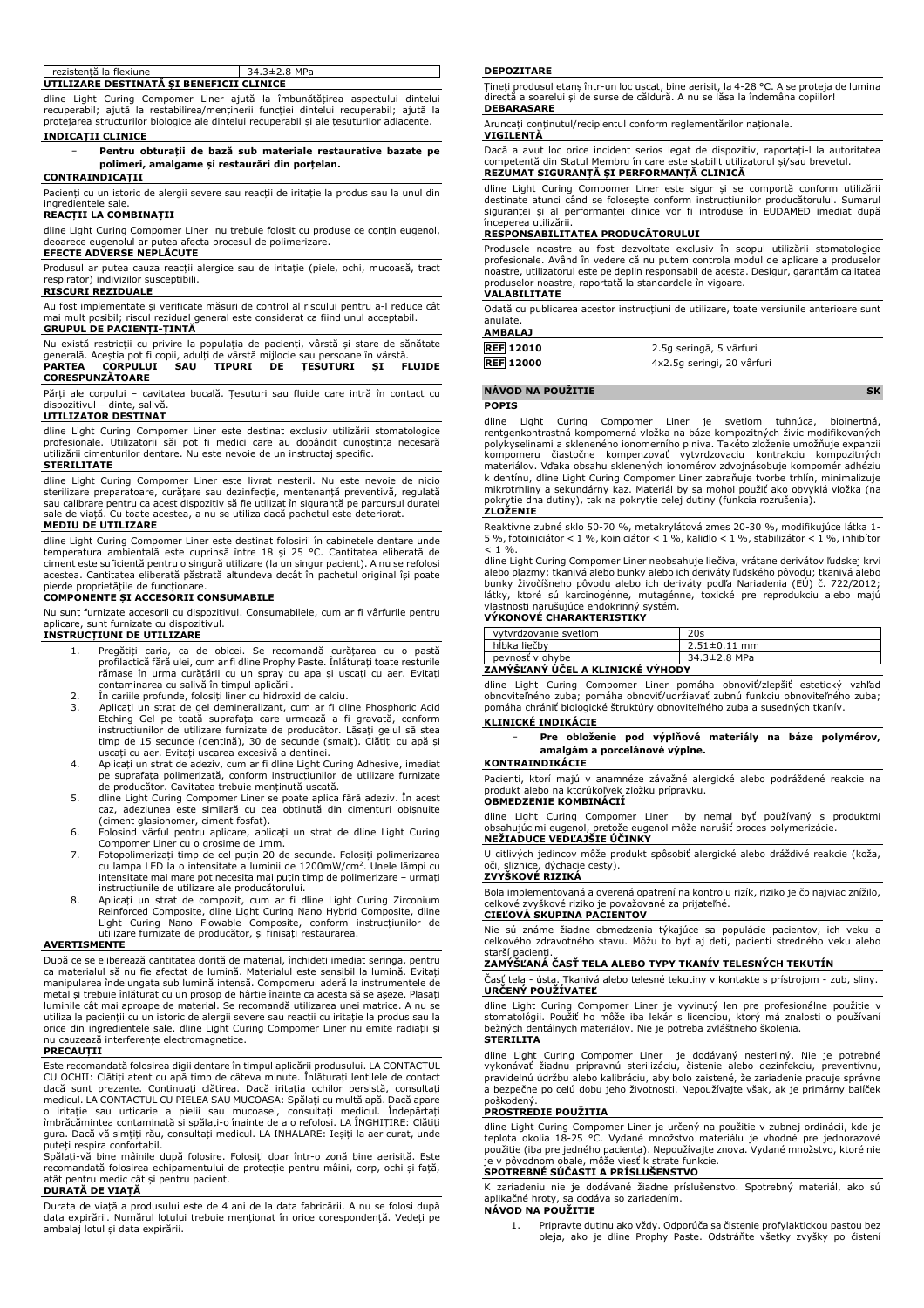prúdom vody a osušte vzduchom. Počas aplikácií sa vyhnite kontaminácii

- slinami. 2. V hlbokých dutinách použite hydroxid vápenatý.
- 3. Naneste leptaciu vrstvu, ako je dline Phosphoric Acid Etching Gel, na všetok vyleptaný povrch, postupujte podľa pokynov výrobcu. Nechajte<br>leptať na mieste po dobu 15 sekúnd (dentín), 30 sekúnd (sklovina).<br>Opláchnite povrch vodou a osušte vzduchom. Vyvarujte sa prílišnému vysychaniu dentínu.
- 4. Na leptaný povrch okamžite naneste vrstvu lepidla, ako je dline Light Curing Adhesive, postupujte podľa pokynov výrobcu. Dutina zuba musí byť udržiavaná suchá.
- 5. dline Light Curing Compomer Liner možno nanášať bez lepidla. V tomto prípade je adhézia podobná adhézii dosiahnutej obvyklými cementmi (skloionomérny cement, fosfátový cement).
- 6. Pomocou aplikačného hrotu naneste vrstvu dline Light Curing Compomer Liner v hrúbke 1 mm.
- 7. Vytvrdzujte svetlom po dobu najmenej 20 sekúnd. Použite LED polymerizačnú lampu s intenzitou svetla 1200 mW/cm<sup>2</sup> . Niektoré žiarovky s vyššou intenzitou môžu vyžadovať kratšiu dobu polymerizácie,
- postupujte podľa pokynov výrobcu. 8. Naneste vrstvu kompozitu, ako je dline Light Curing Zirconium Reinforced Composite, dline Light Curing Nano Hybrid Composite, dline Light Curing Nano Flowable Composite, postupujte podľa pokynov výrobcu a dokončite reštaurovanie.

#### **VAROVANIE**

Po vytlačení požadovaného množstva materiálu okamžite odstráňte aplikačný hrot a zatvorte viečko striekačky, aby materiál nebol na svetle. Materiál je citlivý na svetlo. Vyvarujte sa príliš dlhej manipulačnej doby pri intenzívnom osvetlení. Kompomer priľne ku kovovým nástrojom a pred stuhnutim by sa mal odstrániť papierovou<br>utierkou. Umiestnite svetlá čo najbližšie k materiálu. Odporúča sa použitie matice.<br>Nepoužívajte prípravok u pacientov, ktorí v minulosti mali záv podráždené reakcie na produkt alebo na niektorú zo zložiek. dline Light Curing Compomer Liner nevyžaruje žiarenie a nespôsobuje žiadne elektromagnetické rušenie.

## **OPATRENIE**

Počas aplikácie produktu sa odporúča používať kofferdam. PO ZASIAHNUTÍ OČÍ: Niekoľko minút ich opatrne vyplachujte vodou. Vyberte kontaktné šošovky, ak sú nasadené a ak je to ľahké. Pokračujte vo vyplachovaní. Pokiaľ podráždenie očí pretrváva: Vyhľadajte lekársku pomoc/starostlivosť. PRI STYKU S K osobu na čerstvý vzduch a nechajte ju v polohem ktorá uľahčuje dýchanie.

Po manipulácii si dôkladne umyte ruky. Používajte len na dobre vetranom mieste. Pre lekára a pacienta sa odporúča nosiť ochranné rukavice/ochranný odev/ochranu očí/ochranu tváre.

#### **SKLADOVATEĽNOSŤ**

Doba použiteľnosti produktu je 4 roky od dátumu výroby. Nepoužívajte po dátume exspirácie. Vo všetkých korešpondencia by malo byť uvedené číslo šarže. Šarže a dátum spotreby pozri balenia.

#### **SKLADOVANIE**

Uchovávajte produkt tesne uzavretú na suchom, dobre vetranom mieste pri teplote 4-28 °C. Chráňte pred priamym slnečným žiarením a zdrojmi tepla. Chráňte pred mrazom. Udržujte mimo dosahu detí!

# **LIKVIDÁCIA**

Obsah/obal zlikvidujte v súlade s požiadavkami národných predpisov.

# **BDELOSŤ**

Ak sa stane akýkoľvek závažný incident, ku ktorému došlo v súvislosti so zariadením, hlási sa to výrobcovi a príslušnému orgánu členského štátu, v ktorom sa používateľ alebo pacient nachádza.

# **SÚHRN BEZPEČNOSTI A KLINICKÉHO VÝKONU**

dline Light Curing Compomer Liner je bezpečný a funguje tak, ako bolo zamýšľané, ak je používaný v súlade s pokynmi výrobcu na použitie. Súhrn bezpečnosti a klinického výkonu bude do EUDAMED zavedený, akonáhle začne pracovať. **ZODPOVEDNOSŤ VÝROBCOV**

Naše výrobky boli vyvinuté pre profesionálne použitie v stomatológii. Pretože<br>aplikácia našich produktov je mimo našu kontrolu, je za aplikáciu plne zodpovedný<br>užívateľ. Samozrejme garantujeme kvalitu našich produktov v sú

# normami. **DOBA PLATNOSTI**

Po uverejnení tohto návodu na použitie sú nahradené všetky predchádzajúce verzie. **OBAL**

| <b>REF</b> 12010 | 2.5g striekačka, 5 hroty     |
|------------------|------------------------------|
| <b>REF 12000</b> | 4x2.5g striekačky, 20 hrotov |

# **NAVODILA ZA UPORABO** SL

**OPIS**

dline Light Curing Compomer Liner je bioinertna, radiopačna compomerna podlaga na osnovi polikislinsko spremenjenih kompozitnih smol in steklasto ionomernega polnila, ki se utrjuje z ultravijolično svetlobo. Takšna sestava omogoča razširitev compomerov, ki delno kompenzirajo krčenje kompozitnih materialov med utrjevanjem. Zahvaljujoč vsebnosti steklastega ionomera compomer podvoji svojo adhezijo na dentin. dline Light Curing Compomer Liner preprečuje nastanek razpok, zmanjšuje mikro razpoke in sekundarni karies. Material se lahko uporablja kot običajna podlaga (za prevleko zobne luknje) in tudi kot zalivka celotne zobne luknje (funkcija zmanjševanja napetosti).

#### **SESTAVA**

Reaktivno zobno steklo 50-70%, mešanica metakrilata 20-30%, modifikator 1-5%, fotoiniciator < 1%, coiniciator < 1%, opacifier < 1%, stabilizator < 1%, zaviralec < 1%. dline Light Curing Compomer Liner ne vsebuje zdravilnih snovi, vključno s človeško

krvjo ali predelano plazmo; tkiv, celic ali derivatov človeškega izvora; tkiv ali celic živalskega izvora ali njihovih derivatov po Uredbi (EU) Št. 722/2012; snovi, ki so rakotvorne, mutagene, strupene za reprodukcijo ali imajo endokrine moteče lastnosti.

#### **ZNAČILNOSTI DELOVANJA**

| utrievanie z ultravijolično svetlobo |  |
|--------------------------------------|--|

| globina utrjevanja                      | $2.51 \pm 0.11$ mm |  |
|-----------------------------------------|--------------------|--|
| upogibna trdnost                        | 34.3±2.8 MPa       |  |
| PREDVIDENI NAMEN ZDRAVLJENJA IN KORISTI |                    |  |

dline Light Curing Compomer Liner pomaga obnoviti/izboljšati estetski videz obnovljenega zoba; pomaga obnoviti/vzdrževati funkcijo obnovljenega zoba; pomaga zaščititi biološke strukture obnovljenega zoba in sosednjih tkiv.

#### **KLINIČNE INDIKACIJE**

− **Za podlage pod restavratorskimi materiali na osnovi polimerov, amalgamov in porcelana.**

#### **KONTRAINDIKACIJE**

Bolniki, ki so imeli hude alergične reakcije ali reakcijo draženja na izdelek ali katero koli njegovo sestavino.

#### **OMEJITVE ZA KOMBINACIJE**

dline Light Curing Compomer Liner ne smemo uporabljati v kombinaciji z izdelki, ki vsebujejo eugenol, saj eugenol lahko moti postopek polimerizacije. **NEŽELENI STRANSKI UČINKI**

Pri posameznikih, ki so podvrženi alergijam, lahko izdelek povzroči alergijske ali dražilne reakcije (koža, oko, sluznica, dihala).

#### **PREOSTALA TVEGANJA**

Ukrepi za nadzor tveganja so bili izvedeni in preverjeni. Tveganje je bilo minimalizirano, skupno preostalo tveganje je bilo ocenjeno kot sprejemljivo. **CILJNA SKUPINA PACIENTA**

Omejitev glede populacije pacientov, njihove starosti in splošnih zdravstvenih razmer ni. Zdravi se lahko tako otroke kot vse druge starostne skupine, tudi starejše paciente.

#### **PREDVIDENI DEL TELESA ALI VRSTE TKIV V TELESNIH TEKOČINAH**

Del telesa - usta. Tkiva ali telesne tekočine, s katerimi pripomoček pride v stik - zob, slina.

# **PREDVIDENI UPORABNIK**

dline Light Curing Compomer Liner je bil razvit samo za profesionalno uporabo v zobozdravstvu. Uporablja ga lahko samo licenciran zobozdravnik, ki ima znanje o uporabi zobnih materialov. Posebno usposabljanje ni potrebno. **STERILNOST**

Dobavljen dline Light Curing Compomer Liner je ne-sterilen. Za zagotovitev pravilnega in varnega delovanja pripomočka v predvidenem življenjskem obdobju<br>sterilizacija, čiščenje ali razkuževanje, preventivno ali redno vzdrževanje ali<br>kalibracija ni potrebna. Toda, če je prejmete izdelek v poškodov uporabljajte.

# **OKOLJE UPORABE**

dline Light Curing Compomer Liner je namenjen za uporabo v zobozdravstveni ordinaciji, kjer je standardna temperatura prostora med 18 in 25°C. Posamezni odmerek materiala je primeren za enkratno uporabo (samo za enega pacienta). Ni za ponovno uporabo. Odmerek, ki ni več shranjen v originalni embalaži, lahko izgubi svojo funkcijo.

#### **POTROŠNI MATERIAL IN DODATKI**

Pripomočku ni priložena nobena dodatna oprema. Potrošni materiali, kot so konice za nanašanje, je priložen izdelku.

#### **NAVODILA ZA UPORABO**

- 1. Zobno luknjo pripravite kot običajno. Priporočljivo je čiščenje s preventivno pasto, ki ne vsebuje olj, kot je dline Prophy Paste. Ostanke<br>čiščenja odstranite z vodnim pršilom in posušite z zrakom. Med<br>nanašanjem se izogibajte kontaminaciji s slino.
- 2. V globokih luknjah uporabite podlago iz kalcijevega hidroksida.<br>3. Na celotno površino za jedkanje panesite plast jedkalnega sre
- 3. Na celotno površino za jedkanje nanesite plast jedkalnega sredstva, kot je na primer dline Phosphoric Acid Etching Gel. Pustite, da jedkalno sredstvo učinkuje 15 sekund (dentin), 30 sekund (sklenina). Sperite z
- vodo in posušite z zrakom. Izogibajte se presušitvi dentina. 4. Direktno na jedkano površino nanesite plast lepila, kot je dline Light Curing Adhesive, in sledite proizvajalčevim navodilom za uporabo. Površine zobne luknje morajo biti suhe.
- 5. dline Light Curing Compomer Liner se lahko nanese tudi brez lepila. V tem primeru je adhezija podobna kot pri običajnih cementih (steklasto ionomerni cement, fosfatni cement).
- 6. S konico za nanašanje nanesite dline Light Curing Compomer Liner sloj v debelini 1 mm.
- 7. Z ultravijolično svetlobo utrjujte vsaj 20 sekund. Uporabite LED<br>polimerizacijsko svetilko z jakostjo svetlobe 1200mW/cm<sup>2</sup>. Nekatere<br>svetlike z večjo jakostjo lahko opravijo isti proces v manj časa.
- Upoštevajte proizvajalčeva navodila za uporabo. 8. Nanesite sloj kompozita, kot je dline Light Curing Zirconium Reinforced Composite, dline Light Curing Nano Hybrid Composite, dline Light Curing Nano Flowable Composite. Sledite proizvajalčevim navodilom za uporabo in zaključite obnovo zoba.

#### **OPOZORILA**

Ko iztisnete želeno količino materiala, takoj odstranite nanašalno konico in brizgo zaprite, da material ne bo izpostavljen svetlobi. Material je občutljiv na svetlobo. Izogibajte se predolgemu času dela pri močni osvetlitvi. Compomer se hitro oprime kovinskih instrumentov, zato ga je potrebno odstraniti s papirnato brisačo preden se<br>strdi. Utrjevalno lučko namestite čim bližje materialu. Priporočljiva je uporaba<br>matrike. Izdelka ne uporabljajte pri pacien Compomer Liner ne oddaja sevanja in ne povzroča elektromagnetnih motenj. **PREVIDNOSTNI UKREPI**

Med nanašanjem izdelka je priporočljivo uporabljati cofferdam. ČE PRIDE V OČI:<br>Nekaj minut previdno izpirajtez vodo. Če je možno in enostavno izvedljivo, odstranite<br>kontaktne leče. Nadaljujte z izpiranjem. Če draženje oči vode. Če pride do draženja kože / sluznice ali če se pojavi izpuščaj, poiščite zdravniško pomoč. Kontaminirana oblačila slecite in dobro operite. ČE PRIDE DO ZAUŽITJA: Izperite usta. Če se slabo počutite, pokličite center za zastrupitve ali osebnega zdravnika. ČE PRIDE DO VDIHA: Osebi pomagajte priti do svežega zraka, pri dihanju naj jim bo udobno. Po postopku si temeljito umijte roke. Uporabljajte samo v dobro prezračevanem prostoru. Priporočljivo je, da zobozdravnik in pacient nosita zaščitne rokavice/zaščitno obleko/zaščito za oči/zaščito za obraz. **ROK UPORABE**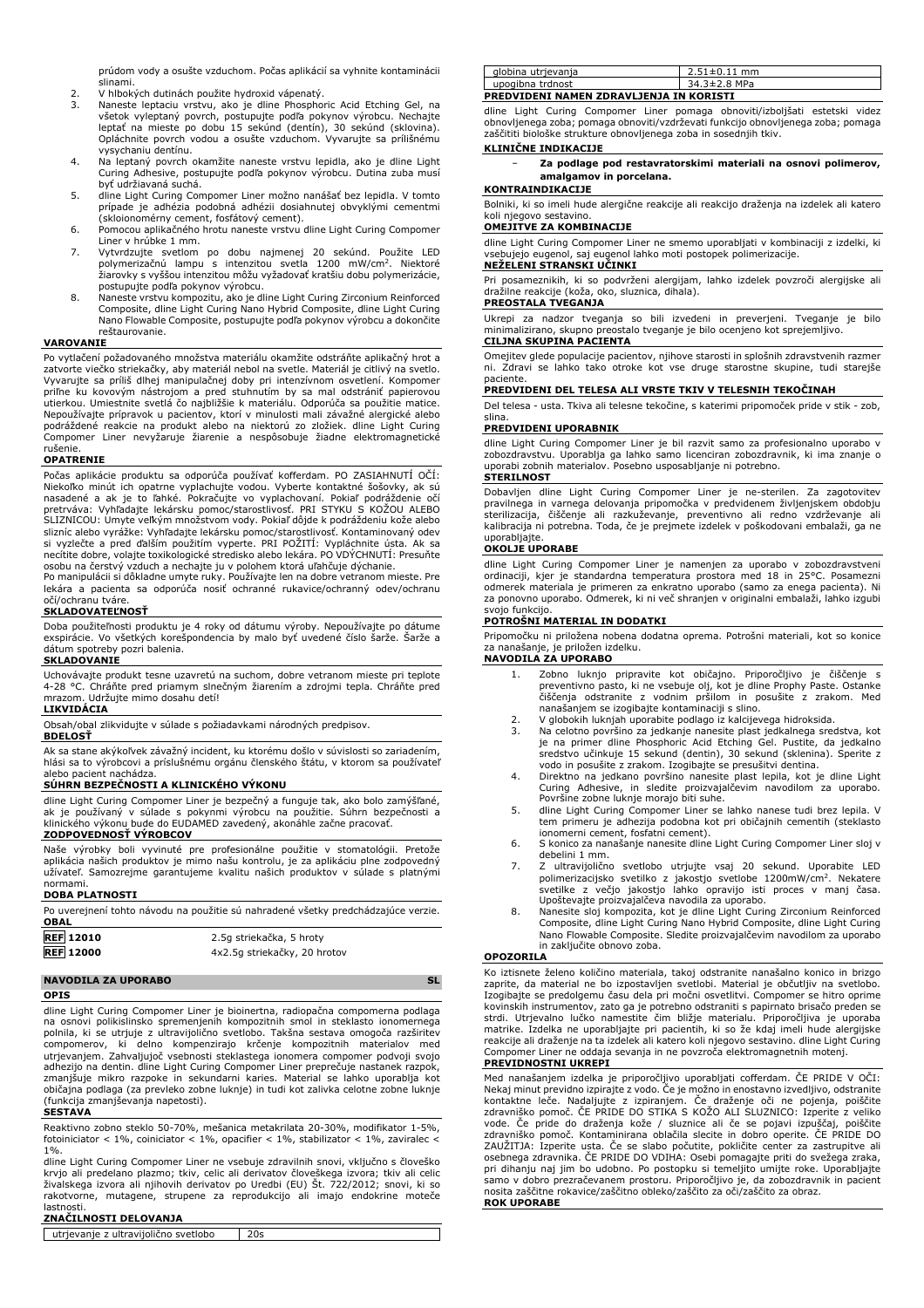Rok uporabe izdelka je 4 leta od datuma izdelave. Ne uporabljajte po pretečenem datumu. V vseh dopisih morate navesti številko serije. Za številko serije in rok uporabe glejte embalažo.

#### **SKLADIŠČENJE**

Izdelek hranite v tesno zaprti embalaži in v suhem ter dobro prezračevanem prostoru pri temperaturi med 4-28°C. Ne izpostavljajte direktni sončni svetlobi in virom toplote. Ne zamrzujte. Hranite izven dosega otrok!

## **ODLAGANJE ODPADKOV**

Vsebino/embalažo zavrzite v skladu z nacionalnimi predpisi.

# **PAZLJIVOST**

Če pride do kakršnega koli resnega incidenta, ki se v zvezi s pripomočkom zgodi pacientu, to takoj sporočite proizvajalcu in pristojnemu organu države članice, v kateri uporabnik in/ali pacient prebiva.

#### **POVZETEK VARNOSTNIH OPOZORIL IN KLINIČNIH UČINKOVITOSTI**

dline Light Curing Compomer Liner je varen in deluje, kot je predvideno, če se uporablja v skladu s proizvajalčevimi navodili za uporabo. Povzetek varnostnih opozoril in klinične učinkovitosti bo predstavljen v EUDAMED takoj, ko bo predstavljen

# trgu. **ODGOVORNOST PROIZVAJALCA**

Naši izdelki so bili razviti za profesionalno uporabo v zobozdravstvu. Ker uporaba naših izdelkov ni več pod našim nadzorom, je uporabnik v celoti odgovoren za njihovo aplikacijo. Seveda pa zagotavljamo kakovost naših izdelkov v skladu z veljavnimi standardi. **VELJAVNOST**

| Z objavo teh navodil za uporabo vse prejšnje različice postanejo brezpredmetne.<br><b>PAKIRANJE</b> |                         |  |
|-----------------------------------------------------------------------------------------------------|-------------------------|--|
| <b>REF 12010</b>                                                                                    | 2.5g brizga, 5 konice   |  |
| <b>REF</b> 12000                                                                                    | 4x2.5q brizga, 20 konic |  |

### **INSTRUCCIONES DE USO ES DESCRIPCIÓN**

dline Light Curing Compomer Liner es un revestimiento de compomero radiopaco bioinerte fotopolimerizable a base de resinas compuestas modificadas con poliácido y relleno de ionómero de vidrio. Tal composición permite que la expansión del compomero compense parcialmente la contracción de curado de los materiales<br>compuestos. Gracias al contenido de ionómero de vidrio, el compomero duplica la<br>adhesión a la dentina. dline Light Curing Compomer Liner previene l grietas, minimiza las microfracturas y las caries secundarias. El material se puede utilizar como revestimiento habitual (revestimiento del suelo de la cavidad) y para revestir toda la cavidad (función de ruptura de tensiones).

#### **COMPOSICIÓN**

Vidrio dental reactivo 50-70%, mezcla de metacrilato 20-30%, agente modificador 1-5%, fotoiniciador <1%, iniciador <1%, productor de opacidad <1%, estabilizador  $<$ 1%, inhibidor  $<$ 1%.

dline Light Curing Compomer Liner no contiene sustancias medicinales, sangre humana o derivados de plasma; tejidos o células, o sus derivados, de origen humano; tejidos o células de origen animal, o sus derivados, según se indica en el Reglamento (UE) No. 722/2012; Sustancias cancerígenas, mutágenos, tóxicas para la reproducción o que tengan propiedades de alteración endocrina.

#### **CARACTERÍSTICAS DE DESEMPEÑO**

| profundidad de curación                                                | $2.51 \pm 0.11$ mm |
|------------------------------------------------------------------------|--------------------|
| fuerte flexibilidad<br><b>PROPOSITO PREVISTO Y BENEFICIOS CLINICOS</b> | 34.3±2.8 MPa       |
|                                                                        |                    |

dline Light Curing Compomer Liner ayuda a restaurar/mejorar la apariencia estética del diente restaurable; ayuda a restaurar/mantener la función del diente restaurable; ayuda a proteger las estructuras biológicas de los dientes restaurables y los tejidos adyacentes.

#### **INDICACIONES CLÍNICAS**

− **Para revestir debajo de materiales de restauración a base de polímeros, amalgamas y restauraciones de porcelana.**

## **CONTRAINDICACIONES**

Pacientes con antecedentes de reacciones alérgicas o de irritaciones graves al

# producto o a cualquiera de los ingredientes. **RESTRICCIONES A LAS COMBINACIONES**

dline Light Curing Compomer Liner no debe usarse combinado con productos que contengan eugenol, ya que el eugenol puede alterar el proceso de polimerización. **EFECTOS SECUNDARIOS INDESEABLES**

En personas susceptibles, el producto puede causar reacciones alérgicas o irritación (en piel, ojos, mucosas, tracto respiratorio).

#### **RIESGOS RESIDUALES**

Se han implementado y comprobado medidas de control de riesgos, reduciéndolos en la medida de lo posible, el riesgo residual general se considera aceptable. **GRUPO DE PACIENTES OBJETIVO**

No se conocen restricciones con respecto a la población de pacientes, edad y condiciones generales de salud. Pudiendo haber niños, pacientes de mediana edad o ancianos.

#### **PARTE PREVISTA DEL CUERPO O TIPOS DE TEJIDOS DE FLUIDOS CORPORALES**

Parte del cuerpo - boca. Tejidos o fluidos corporales en contacto con el dispositivo: dientes, saliva.

# **USUARIO PREVISTO**

dline Light Curing Compomer Liner está desarrollado únicamente para uso profesional odontológico. Dirigido a médicos con licencia que tengan conocimientos sobre cómo usar materiales dentales comunes. No hay necesidad de tener una formación específica.

#### **ESTERILIDAD**

dline Light Curing Compomer Liner se entrega sin esterilizar. No necesita esterilización, limpieza o desinfección preparatoria, mantenimiento preventivo, regular o calibración para garantizar que el dispositivo funcione de manera adecuada y segura durante su vida útil prevista. Sin embargo, no lo use si el envoltorio principal está dañado. **MEDIO AMBIENTE DE USO**

dline Light Curing Compomer Liner está diseñado para ser usado en consultorios odontológicos donde la temperatura ambiente va de 18 a 25 °C. La cantidad dispensada de material es adecuada para un solo uso (un paciente). No reutilizar. La cantidad dispensada que no se mantenga en el paquete original puede perder su función.

#### **COMPONENTES CONSUMIBLES Y ACCESORIOS**

No se suministran accesorios con el dispositivo. Los consumibles, como las puntas de aplicación, se suministran con el dispositivo.

# **INSTRUCCIONES DE USO**

- 1. Prepare la cavidad como siempre. Se recomienda limpiar con pasta de profilaxis sin aceite, como dline Prophy Paste. Elimine todos los residuos de limpieza con agua pulverizada y secar con aire. Evite la contaminación con saliva durante las aplicaciones.
- 2. En cavidades profundas utilice un revestimiento de hidróxido de calcio.<br>3. Aplique una capa de decapado, como dline Phosphoric Acid Etching Gel
- 3. Aplique una capa de decapado, como dline Phosphoric Acid Etching Gel a toda la superficie a decapar, siga las instrucciones de uso del fabricante. Deje el decapado en su lugar durante 15 segundos (dentina), 30 segundos (esmalte). Enjuague la superficie con agua y seque con aire. Evite secar la dentina en exceso.
- 4. Aplique una capa de adhesivo, como dline Light Curing Adhesive inmediatamente sobre la superficie decapada, siga las instrucciones de uso del fabricante. La cavidad del diente debe mantenerse seca.
- 5. dline Light Curing Compomer Liner se puede aplicar sin adhesivo. En este caso, la adherencia es similar a la obtenida con los cementos habituales (cemento de ionómero de vidrio, cemento de fosfato). 6. Con la punta de aplicación, aplique una capa de dline Light Curing
- 
- Compomer Liner de 1 mm de espesor. 7. Curar con luz durante al menos 20 segundos. Utilice lámpara de polimerización LED con una intensidad de luz de 1200 mW / cm². Algunas lámparas con mayor intensidad pueden requerir menos tiempo de polimerización, siga las instrucciones de uso del fabricante.
- 8. Aplique la capa de composite, como dline Light Curing Zirconium Reinforced Composite, dline Light Curing Nano Hybrid Composite, dline Light Curing Nano Flowable Composite, siga las instrucciones de uso del fabricante y termine la restauración.

#### **ADVERTENCIAS**

Después de extraer la cantidad deseada de material, retire inmediatamente la punta de aplicación y cierre la tapa de la jeringa, para que el material no se pierda. El material es sensible a la luz. Evite un tiempo de manipulación demasiado prolongado en condiciones de iluminación intensa. El compomero se adhiere a los instrumentos metálicos y debe eliminarse con una toalla de papel antes de que fragüe. Coloque las luces lo más cerca posible del material. Se recomienda el uso de una matriz. No utilice el producto en pacientes que tengan antecedentes de reacciones alérgicas o de irritación graves producidas por el producto o cualquiera de sus componentes. dline Light Curing Compomer Liner no emite radiación y tampoco causa interferencias

# electromagnéticas. **PRECAUCIONES**

Se recomienda utilizar barrera durante la aplicación del producto. EN CASO DE CONTACTO CON LOS OJOS: Enjuague cuidadosamente con agua durante varios minutos. Quítese las lentes de contacto, si los lleva y es fácil hacerlo. Continúe enjuagando. Si la irritación ocular persiste: consulte con su médico. EN CASO DE<br>CONTACTO CON LA PIEL O LAS MUCOSAS: Lave con abundante agua. Si se produce<br>irritación o sarpullido en la piel o mucosas: busque atención médi contaminada y lávela antes de volverla a usar. EN CASO DE INGESTA: Enjuague la boca. Llame a un centro de toxicología o a un médico si no se encuentra bien. EN CASO DE INHALACIÓN: Lleve a la persona a tomar aire fresco y facilite su respiración. Lávese bien las manos después de manipular el producto. Utilice el producto solo en un área bien ventilada. Se recomienda utilizar guantes protectores/ropa protectora/protección ocular/protección facial para médico y paciente. **VIDA ÚTIL**

La vida útil del producto es de 4 años a partir de la fecha de fabricación. No lo use después de la fecha de vencimiento. El número de lote debe indicarse en todo el prospecto. Consulte el empaque para ver el lote y la fecha de vencimiento. **ALMACENAMIENTO**

Mantenga el producto bien cerrado en un lugar seco y bien ventilado de 4 a 28 °C. Protéjase de la luz solar directa y de las fuentes de calor. No congele. ¡Mantenga fuera del alcance de los niños! **DISPOSICIÓN**

Elimine el contenido/recipiente según lo requieran los requisitos reglamentarios nacionales. **VIGILANCIA**

Si se ha producido algún incidente grave en relación con el dispositivo, informe al fabricante y a la autoridad competente del Estado miembro en el que esté establecido el usuario y/o el paciente.

#### **RESUMEN DE SEGURIDAD Y DESEMPEÑO CLÍNICO**

dline Light Curing Compomer Liner es seguro y funciona según lo previsto si es usado según las instrucciones de uso del fabricante. El resumen de seguridad y desempeño clínico se presentará en EUDAMED tan pronto como comience a funcionar. **RESPONSABILIDAD DE LOS FABRICANTES**

Nuestros productos han sido desarrollados para uso profesional odontológico. Dado que la aplicación de nuestros productos está fuera de nuestro control, el usuario es totalmente responsable de ella. Por supuesto, garantizamos la calidad de nuestros productos de acuerdo con los estándares aplicados.

# **VALIDEZ**

Tras la publicación de estas instrucciones de uso, quedan reemplazadas todas las versiones previas. **EMBALAJE**

| EMDALAJE         |                            |
|------------------|----------------------------|
| <b>REF 12010</b> | 2.5g jeringa, 5 puntas     |
| <b>REF</b> 12000 | 4x2.5g jeringas, 20 puntas |

## **ANVÄNDARINSTUKTIONER** SV **BESKRIVNING**

dline Light Curing Compomer Liner är ett ljushärdande, bioinert, radiopaque<br>kompomerfoder baserat på poly-syra-modifierade komposithartser och<br>glasjonomerfyllmedel. Denna sammansättning tillåter kompomerutvidgning vilket delvis kompenserar för härdningskontraktion av kompositmaterial. Tack vare glasjomerinnehållet fördubblas vidhäftningsförmågan av kompomeren till dentin. dline Light Curing Compomer Liner förhindrar sprickbildning, minimerar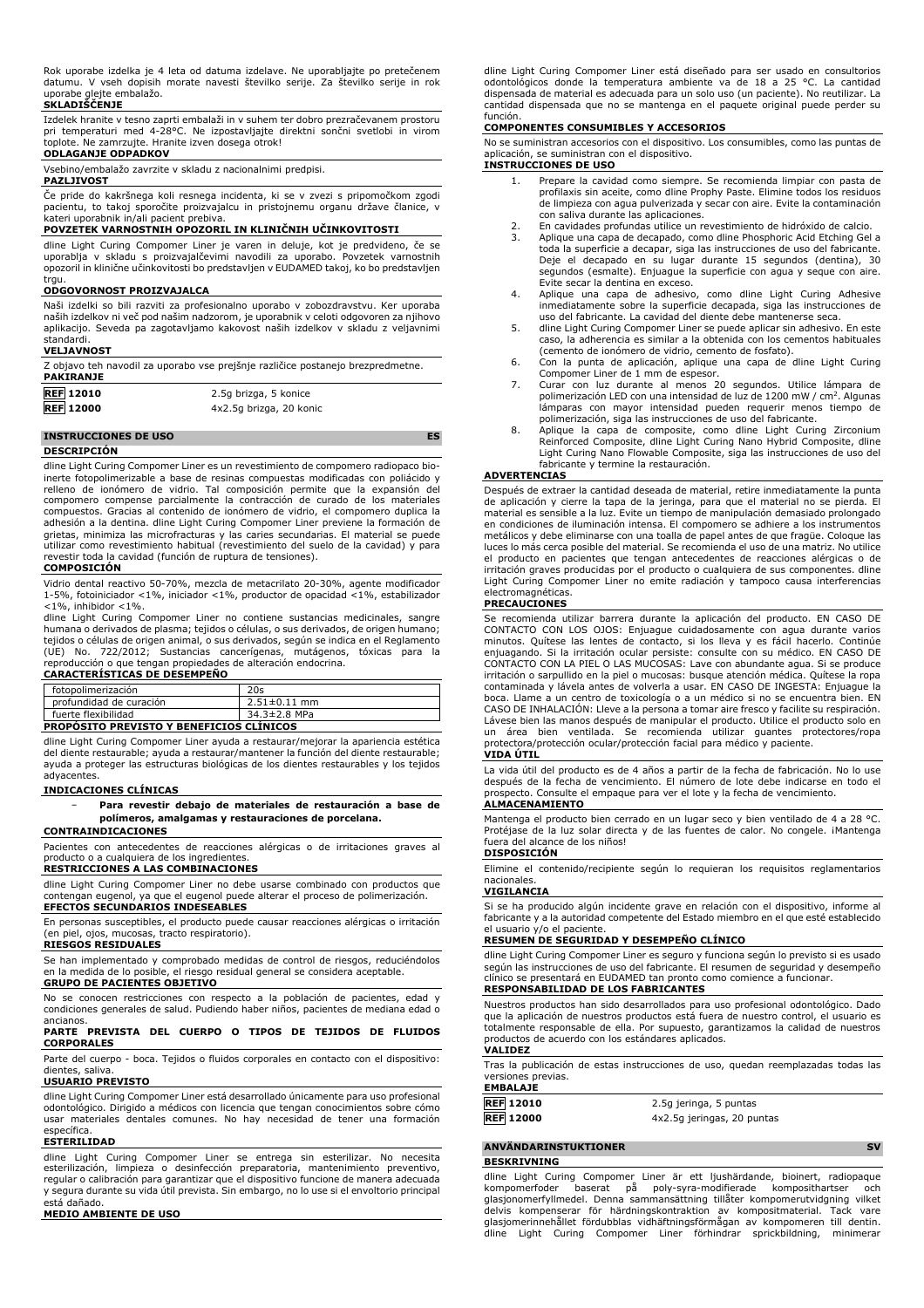mikrofrakturer och sekundär karies. Materialet kan användas både som ett vanligt foder (beläggning av hålighetens golv) och för att belägga hela håligheten (spänningsbrytande funktion).

# **SAMMANSÄTTNING**

Reaktivt tandglas 50-70%, metakrylatblandning 20-30%, modifieringsmedel 1-5%, fotoinitiator <1%, coinitiator <1%, opacifier <1%, stabilisator <1%, hämmare <1%. dline Light Curing Compomer Liner innehåller inte läkemedelssubstanser, inklusive mänskligt blod eller plasmaderivat; vävnader eller celler, eller deras derivat, av mänskligt ursprung; vävnader eller celler av animaliskt ursprung, eller deras derivat, som avses i förordning (EU) nr 722/2012; ämnen som är cancerframkallande, mutagena, reproduktionsgiftiga eller som har hormonstörande egenskaper.

#### **PRESTANDAEGENSKAPER**

| lätt härdning                      | 20s                |  |
|------------------------------------|--------------------|--|
| diup                               | $2.51 \pm 0.11$ mm |  |
| böihållfasthet                     | 34.3±2.8 MPa       |  |
| AVSETT SYFTE OCH KLINISKA FÖRDELAR |                    |  |

dline Light Curing Compomer Liner hjälper till att återställa/förbättra det estetiska utseendet på en restaurerbar tand; hjälper till att återställa/bibehålla tandfunktionen hos en restaurerbar tand; hjälper till att skydda biologiska strukturer i restaurerbara tänder och intilliggande vävnader.

# **KLINISKA INDIKATIONER**

#### − **För foder under polymerbaserade restaureringsmaterial, amalgamer och porslinsrestaureringar.**

#### **KONTRAINDIKATIONER**

Patienter som tidigare har upplevt allvarliga allergiska reaktioner eller irritationsreaktioner av produkten eller någon av ingredienserna.

#### **BEGRÄNSNINGAR AV KOMBINATIONER**

dline Light Curing Compomer Liner bör inte användas i kombination med produkter som innehåller eugenol eftersom eugenol kan störa polymerisationsprocessen. **OÖNSKADE BIVERKNINGAR**

Hos känsliga individer kan produkten orsaka allergiska reaktioner eller irritationsreaktioner (hud, ögon, slemhinna, luftvägar).

# **ÅTERSTÅENDE RISKER**

Åtgärder för riskkontroll har genomförts och verifierats, risken minskas så långt som möjligt, den totala restrisken bedöms vara acceptabel.

#### **PATIENTENS MÅLGRUPP**

Inga kända restriktioner angående patientpopulation, ålder eller allmänna hälsotillstånd. Det kan finnas barn, medelålders eller äldre patienter.

#### **AVSEDD DEL AV KROPPEN ELLER TYPER AV VÄVNADER AV KROPPSVÄTSKOR** En del av kroppen – munnen. Vävnader eller kroppsvätskor i kontakt med enheten –

#### tand, saliv. **AVSEDD ANVÄNDARE**

dline Light Curing Compomer Liner är utvecklad endast för professionellt bruk inom tandvården. Dess användare är endast licensierad läkare som har kunskap om hur man använder vanliga material. Det finns dock inget behov av specifik utbildning. **STERILITET**

dline Light Curing Compomer Liner levereras icke-steril. Det finns inget behov av<br>förberedande - sterilisering, - rengöring - eller - desinfektion, - förebyggande - eller<br>regelbundet underhåll eller kalibrering, för att sä korrekt och säkert under dess avsedda livstid. Använd dock inte om förpackningen är skadad.

#### **ANVÄNDNINGSMILJÖ**

dline Light Curing Compomer Liner är designad för att användas på tandvårdskliniker där omgivningstemperaturen är 18-25°C. Den fördelade mängden material är lämplig<br>för engångsbruk (endast för en patient). Återanvänd inte. Administrerad mängd som<br>inte hålls kvar i originalförpackningen kan leda till funkt

# **FÖRBRUKNINGSDELAR OCH TILLBEHÖR**

Inga tillbehör medföljer enheten. Förbruknings, som applikationsspetsar, levereras med enheten.

# **ANVÄNDARINSTUKTIONER**

- 1. Förbered hålrummet som vanligt. Rengöring med oljefri förebyggande pasta, som dline Prophy Paste, rekommenderas. Ta bort alla rengöringsrester med vattenspray och torka med luft. Undvik kontaminering med saliv under applikationen. 2. I djupa håligheter använd kalciumhydroxidfoder.
- 
- 3. Applicera etsskikt, som dline Phosphoric Acid Etching Gel, på alla ytor som ska etsas, följ tillverkarens bruksanvisningar. Lår etsningen sitta kvar i 15 sekunder (dentin), 30 sekunder (emalj). Skölj ytan med vatten
- och torka med luft. Undvik övertorkning av dentin. 4. Applicera omedelbart ett lager lim, som dline Light Curing Adhesive, på etsad yta, följ tillverkarens bruksanvisningar. Hålet i tanden måste hållas tort.
- 5. dline Light Curing Compomer Liner kan appliceras utan lim. I detta fall liknar vidhäftningen den som erhålls med vanligt cement (glasjonomercement, fosfatcement).
- 6. Använd applikationsspetsen för att applicera ett lager av dline Light Curing Compomer Liner i en tjocklek på 1 mm.
- 7. Härda med ljus i minst 20 sekunder. Använd en LED-polymerisationslampa med en ljusintensitet på 1200mW/cm<sup>2</sup> . Vissa lampor med högre intensitet kan kräva en kortare polymerisationstid, följ
- tillverkarens bruksanvisningar. 8. Applicera lagret av komposit, som dline Light Curing Zirconium Reinforced Composite, dline Light Curing Nano Hybrid Composite, dline Light Curing Nano Flowable Composite, följ tillverkarens bruksanvisningar och avsluta restaureringen.

#### **VARNINGAR**

Efter att önskad mängd extruderat material uppnåtts, ta omedelbart bort appliceringsspetsen och stäng sprutlocket så att materialet inte utsätts. Materialet är<br>känsligt för ljus. Undvik för lång manipulationstid under intensiv belysning.<br>Compomer fäster vid metallinstrument och bör innan den har härdat. Placera lamporna så nära materialet som möjligt. Användning<br>av en matris rekommenderas. Använd inte produkten på patienter som tidigare har<br>upplevt allvarliga allergiska reaktioner eller irritationsre strålning och orsakar inga elektromagnetiska störningar.

**FÖRSIKTIGHETSÅTGÄRDER**

Det rekommenderas att använda cofferdam under appliceringen av produkten. VID KONTAKT MED ÖGONEN: Skölj försiktigt med vatten i flera minuter. Ta bort kontaktlinser om de finns och det är lätt att göra så. Fortsätt skölja. Om irritationen i ögonen kvarstår: Kontakta läkare. VID KONTAKT MED HUD ELLER SLEMMHINNOR: Tvätta rent med mycket vatten. Om irritation eller utslag på huden/slemhinnor uppstår: Kontakta läkare. Ta av utsatta kläder och tvätta dem innan de återanvänds. VID FORTARING: Skölj munnen. Ring ett giftcenter eller läkare om du mär däligt.<br>VID INANDNING: Flytta personen till en plats med frisk luft och håll se till att den<br>sitter bekvämt för att kunna andas bra. Tvätta händerna n Använd endast i väl ventilerade utrymmen. Det rekommenderas att både läkaren och patienten bär skyddshandskar/skyddskläder/ögonskydd/ansiktsskydd.

# **HÅLLBARHETSTID**

Produktens hållbarhet är 4 år från tillverkningsdatumet. Använd inte efter utgångsdatum. Partinummer bör anges i all korrespondens. Se förpackning för partinummer och utgångsdatum. **FÖRVARING**

Förvara produkten tätt sluten på en torr, väl ventilerad plats vid 4-28°C. Skydda den mot direkt solljus och värmekällor. Frys inte. Förvaras oåtkomlig för barn! **AVLÄGNING**

Kassera innehållet/behållaren i enlighet med nationella föreskrifter.

#### **VAKSAMHET**

Om en allvarlig händelse har inträffat i samband med enheten rapporteras detta till tillverkaren och den behöriga myndigheten i den medlemsstat där användaren och/eller patienten är etablerad.

#### **SAMMANFATTNING AV SÄKERHET OCH KLINISK PRESTANDA**

dline Light Curing Compomer Liner är säker och fungerar som avsett om den används i enlighet med tillverkarens bruksanvisningar. Sammanfattning av säkerhet och klinisk prestanda kommer att presenteras i EUDAMED så snart det böjar fungera. **TILLVERKARENS ANSVAR**

# Våra produkter har utvecklats för professionellt bruk inom tandvården. Eftersom tillämpningen av våra produkter ligger utanför vår kontroll är användaren själv fullt ansvarig för applikationen. Naturligtvis garanterar vi kvaliteten på våra produkter i enlighet med rådande standarder.

#### **GILTIGHET**

I och med publiceringen av denna bruksanvisning ersätts alla tidigare versioner.

| <b>FORPACKNING</b> |                            |
|--------------------|----------------------------|
| <b>REF</b> 12010   | 2.5g spruta, 5 spetsar     |
| <b>REF 12000</b>   | 4x2.5q sprutor, 20 spetsar |

# **KULLANIM KILAVUZU TR**

#### **AÇIKLAMA**

dline Light Curing Compomer Liner, poliasit ile modifiye edilmiş kompozit resinler ve cam iyonomer dolgu bazlı ışıkla kürlenen, biyoetkisiz, radyoopak kompomer kaplamadır. Bu tür bir bileşim, kompomer genişlemesinin kompozit materyallerin kürleme büzülmesini kısmen telafi etmesini sağlar. Cam iyonomer içeriği sayesinde, kompomer dentine yapışmayı iki katına çıkarır. dline Light Curing Compomer Liner, çatlak oluşumlarını önler, mikro kırıkları ve ikincil çürükleri en aza indirir. Malzeme hem normal bir kaplama olarak (kavitenin tabanını kaplama) hem de tüm kaviteyi kaplamak için (gerilim kırma işlevi) kullanılabilir.

#### **BILEŞIM**

Cam diş reaktif %50-70, metakrilat karışımı %20-30, modifiye edici ajan %1-5, foto başlatıcı <%1, ko-başlatıcı %1, opaklaştırıcı %1, stabilizatör %1, inhibitör %1. Bu ürün insan kanı veya plazma türevi, insan dokuları veya hücreleri veya bunların türevlerini, 722/2012 Sayılı Tüzük (AB)'de bahsedildiği üzere hayvanlara ait dokular veya hücreler veya bunların türevleri; kanserojen, mutajenik, üremeye toksik veya endokrin bozucu özelliklere sahip maddeler dahil tıbbi madde içermez. **PERFORMANS ÖZELLIKLERI**

| isıkla kürlenme                           | 20s                |
|-------------------------------------------|--------------------|
| kür derinliği                             | $2.51 \pm 0.11$ mm |
| eăilme mukavemeti                         | 34.3±2.8 MPa       |
| <b>HEDEFLENEN AMAC VE KLINIK FAYDALAR</b> |                    |

dline Light Curing Compomer Liner restore edilebilir dişin estetik görünümünü geri kazanmasına/daha estetik görünmesine yardımcı olur; restore edilebilir dişin fonksiyonunu geri kazanmasına/korunmasına yardımcı olur; restore edilebilir diş ve bitişik dokuların biyolojik yapılarının korunmasına yardımcı olur. **KLINIK ENDIKASYONLAR**

− **Polimer bazlı restoratif materyallerin, amalgamların ve porselen restorasyonların altına kaplama yapmakiçindir.**

# **KONTRAENDIKASYONLAR**

Ürüne veya bileşenlerden herhangi birine karşı şiddetli alerjik reaksiyon veya tahriş olma geçmişi olan hastalar.

## **KOMBINASYONLARLA ILGILI KISITLAMALAR**

Öjenol polimerizasyon sürecini bozabileceğinden ürün öjenol içeren ürünlerle birlikte kullanılmamalıdır.

#### **İSTENMEYEN YAN ETKILER**

Ürün, hassas kişilerde alerjik veya tahriş reaksiyonlarına (cilt, göz, mukoza, solunum yolu) neden olabilir.

# **REZIDÜEL RISKLER**

Risk kontrol önlemleri uygulandı ve doğrulandı, risk mümkün olduğu kadar azaltıldı, tüm artık riskin kabul edilebilir olduğuna karar verildi. **HASTA HEDEF GRUBU**

# Hasta kütle, yaş ve genel sağlık durumuyla ilgili herhangi bilinen bir kısıtlama mevcut değildir. Çocuklar, orta yaşlı veya yaşlı hastalar olabilir. **HEDEFLENEN VÜCUT BÖLÜMÜ VEYA VÜCUT SIVILARININ DOKU TÜRLERI**

Vücudun bir bölümü - ağız. Cihazın temas ettiği doku veya vücut sıvıları - diş, tükürük.

#### **HEDEFLENEN KULLANICI**

dline Light Curing Compomer Liner yalnızca diş hekimleri tarafından profesyonel kullanım için geliştirilmiştir. Yalnızca basit dental malzemelerin nasıl kullanılacağı bilgisine sahip lisanslı doktor er tarafından kullanılabilir. Özel eğitime gerek yoktur. **STERILITE**

dline Light Curing Compomer Liner sterilize edilmemiş şekilde teslim edilmektedir. Cihazın amaçlanan ömrü boyunca düzgün ve güvenli bir şekilde çalışmasını sağlamak için herhangi bir hazırlama niteliğinde sterilizasyona, temizliğe veya dezenfeksiyona,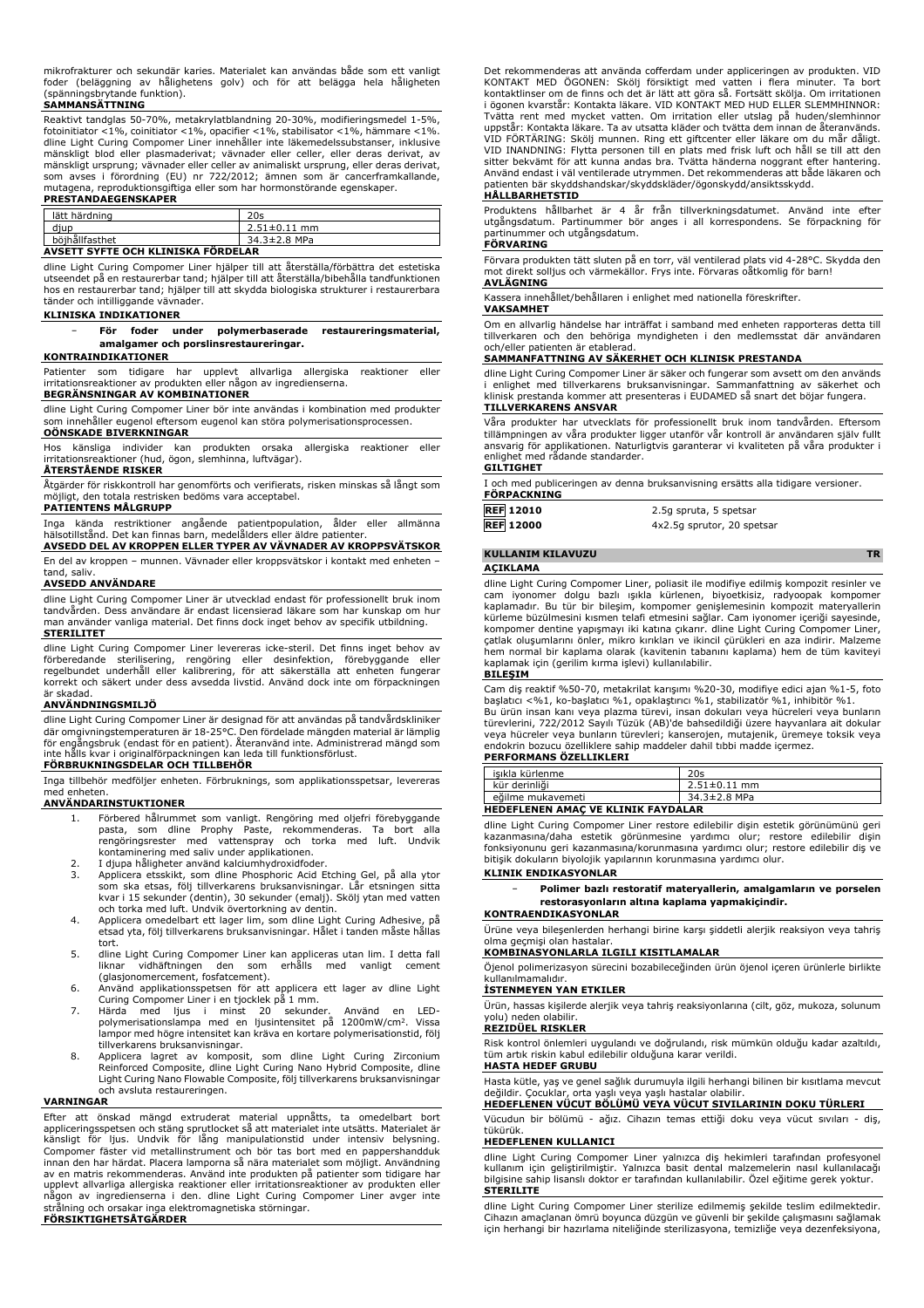önleyici, düzenli bakıma veya kalibrasyona gerek yoktur. Ancak birincil ambalaj zarar görmüşse kullanmayın.

**KULLANIM ORTAMI**

dline Light Curing Compomer Liner ortam sıcaklığının 18-25°C olduğu diş<br>muayenehanelerinde kullanılmak üzere geliştirilmiştir. Dağıtılmış malzeme miktarı<br>tek kullanım için uygundur (sadece bir hasta için). Tek kullanımlıkt miktarın orijinal ambalajında saklanmaması işlev kaybına neden olabilir.

#### **SARF MALZEMELERI VE YARDIMCI MALZEMELER**

Cihazla birlikte herhangi bir aksesuar verilmemektedir. Uygulama uçları gibi sarf malzemeleri cihazla birlikte verilmektedir.

# **Kullanım Kılavuzu**

- 1. Kaviteyi her zamanki gibi hazırlayın. dline Prophy Paste gibi yağsız profilaksi macunu ile temizlenmesi tavsiye edilir. Tüm temizlik kalıntılarını su sıkarak giderin ve havayla kurulayın. Uygulamalar sırasında tükürük ile kontaminasyondan sakının.
- 2. Derin kaviteler için kalsiyum hidroksit kaplama kullanın.<br>3. Asındırılacak tüm yüzeye dline Phosphoric Acid Etch
- 3. Aşındırılacak tüm yüzeye dline Phosphoric Acid Etching Gel gibi bir aşındırıcı tabakası uygulayın, üreticinin sağladığı kullanım talimatlarını takip edin. Aşındırıcıyı (dentinde) 15 saniye, (minede) 30 saniye bekletin. Yüzeyi su ile durulayın ve havayla kurutun. Dentinin aşırı kurumasından sakının.
- 4. Aşındırılmış yüzeye hemen dline Light Curing Adhesive gibi bir yapıştırıcıyı tabaka halinde sürün, üreticinin sağladığı kullanım talimatlarını takip
- edin. Diş kavitesi kuru tutulmalıdır. 5. dline Light Curing Compomer Liner yapıştırıcı kullanılmadan uygulanabilir. Bu durumda adezyon, normal simanlarla (cam iyonomer siman, fosfat
- siman) elde edilene benzerdir. 6. Uygulama ucunu kullanarak 1 mm kalınlığında dline Light Curing Compomer Liner tabakası uygulayın.
- 7. En az 20 saniye süreyle ışıkla kürleyin. 1200mW/cm<sup>2</sup> ışık yoğunluğuna sahip LED polimerizasyon ışığı kullanın. Daha yüksek yoğunluğa sahip ışıklar daha az polimerizasyon süresi gerektirebilir, üretici tarafından sağlanan kullanım talimatlarını izleyin.
- 8. dline Light Curing Zirconium Reinforced Composite, dline Light Curing Nano Hybrid Composite, dline Light Curing Nano Flowable Composite gibi kompozit katmanını uygulayın, üreticinin sağladığı kullanım talimatlarını takip ederek restorasyonu tamamlayın.

### **UYARILAR**

İstenilen miktarda materyal ekstrüde edildikten sonra enjektörü hemen çıkarın ve enjektör kapağını kapatın, böylece materyal ışıksız kalmayacaktır. Materyal ışığa duyarlıdır. Yoğun aydınlatma altında çok uzun manipülasyon süresinden kaçının.<br>Kompomer metal aletlere yapışır ve sertleşmeden önce bir kağıt havluyla<br>çıkarılmalıdır. İşıkları malzemeye mümkün olduğunca yakın yerleştirin. kullanılması tavsiye edilir. Bu ürünü, ürüne veya bileşenlerden herhangi birine karşı şiddetli alerjik reaksiyon veya tahriş olma geçmişi olan hastalar için kullanmayın. dline Light Curing Compomer Liner radyasyon yaymaz ve herhangi bir elektromanyetik enterferans ortaya çıkarmaz.

# **ÖNLEMLER**

Urün uygulanırken bent kullanılması tavsiye edilir. GOZE TEMASI HALINDE: Birkaçı akika suyla dikkatilce durulayın. Varsa ve çıkarması kolaysa kontakt lenslerinizi çıkarın. Durulamaya devam edin. Göz tahrişi devam ederse: T SOLUNMASI DURUMUNDA: Zarar gören kişiyi temiz havaya çıkartın ve kolay biçimde nefes alması için rahat bir pozisyonda tutun. Kullandıktan sonra ellerinizi iyice yıkayın. İyi havalandırılmış bir alanda kullanın. Doktor ve hasta için koruyucu eldiven/koruyucu kıyafet/koruyucu gözlük/yüz için koruyucu kullanılması tavsiye edilir.

# **RAF ÖMRÜ**

Ürünün raf ömrü üretim tarihinden itibaren 4 yıldır. Belirlenen son kullanma tarihinden sonra kullanmayın. Parti numarası tüm bilgilendirmelerde belirtilmelidir. Parti numarası ve son kullanma tarihi için ambalaja bakınız.

# **DEPOLAMA**

Ürünü 4-28°C'de kuru ve iyi havalandırılan bir yerde sıkıca kapalı halde saklayın. Doğrudan güneş ışığından ve ısı kaynaklarından koruyun. Dondurmayın. Çocukların erişemeyeceği yerlerde muhafaza edin!

**BERTARAF ETME**

İçeriği/kabını ulusal yasal gerekliliklere göre bertaraf edin. **VIJILANS**

Cihazla ilgili olarak meydana gelen herhangi bir ciddi kazayı, üreticiye ve kullanıcının ve/veya hastanın kabul edildiği Üye Devletin yetkili otoritesine bildirin.

# **GÜVENLILIK VE KLINIK PERFORMANS ÖZETI**

dline Light Curing Compomer Liner güvenlidir ve üretici tarafından kullanım talimatlarına uygun olarak kullanılması durumunda amaçlandığı gibi çalışır. Güvenlik ve klinik performans özeti, işe başlar başlamaz EUDAMED'de lanse edilecektir. **ÜRETICININ SORUMLULUĞU**

Ürünlerimiz diş hekimleri tarafından profesyonel kullanım için geliştirilmiştir. Ürünlerimiz kontrolümüz dışında kullanıldığından, uygulamadan tamamen kullanıcı sorumludur. Ürünlerimizin kalitesini uygulanan standartlara uygun olarak garanti

# ediyoruz. **GEÇERLILIK SÜRESI**

İşbu kullanım talimatının yayınlanması üzerine, önceki tüm versiyonların yerini alacaktır. **AMBALAJ**

рентгеноконтрастная компомерная прокладка на основе композитных смол, модифицированных поликислотами, и стеклоиономерного наполнителя. Такой состав позволяет компомеру частично компенсировать сжатие при отверждении композитных материалов. Благодаря содержанию стеклоиономера, компомер удваивает адгезию к дентину. dline Light Curing Compomer Liner предотвращает образование трещин, сводит к минимуму микротрещины и вторичный кариес.

| 2.5g enjektör, 5 adet uc    |
|-----------------------------|
| 4x2.5g enjektör, 20 adet uç |
|                             |

# **ИНСТРУКЦИЯ ПО ПРИМЕНЕНИЮ RU**

**ОПИСАНИЕ** dline Light Curing Compomer Liner - это светоотверждаемая биоинертная Материал может использоваться как в качестве обычного лайнера (покрытие дна полости), так и для покрытия всей полости (функция снятия напряжений). **СОСТАВ**

Стоматологическое стекло реактивное 50-70%, смесь метакрилата 20-30%, модификатор 1-5%, фотоинициатор <1%, соинициатор <1%, замутнитель <1%, стабилизатор <1%, ингибитор <1%.

dline Light Curing Compomer Liner не содержит лекарственных веществ, в том числе производных человеческой крови или плазмы; тканей или клеток, или их<br>производных, человеческого происхождения: тканей или клеткок, или их производных, человеческого происхождения; тканей или клеткок, производных, животного происхождения, как указано в Регламенте (ЕС) № 722/2012; веществ, которые являются канцерогенными, мутагенными, токсичными для репродукции или обладают эндокринными разрушающими свойствами.

# **ФУНКЦИОНАЛЬНЫЕ ХАРАКТЕРИСТИКИ**

| Фотополимерный                                      |                    |  |
|-----------------------------------------------------|--------------------|--|
| Глубина полимеризации                               | $2.51 \pm 0.11$ MM |  |
| $34.3 \pm 2.8$ Mna<br>предел прочности при изгибе   |                    |  |
| ПРЕДУСМОТРЕННОЕ ПРИМЕНЕНИЕ И КЛИНИЧЕСКИЕ РЕЗУЛЬТАТЫ |                    |  |

dline Light Curing Compomer Liner помогает восстановить/улучшить эстетический вид восстанавливаемого зуба; способствует восстановлению/поддержанию зубной функции восстанавливаемого зуба; помогает защитить биологические структуры восстанавливаемого зуба и прилегающих тканей.

# **КЛИНИЧЕСКИЕ ПОКАЗАНИЯ**

− **Для прокладки реставраций на полимерной основе, амальгам и керамических реставраций.**

#### **ПРОТИВОПОКАЗАНИЯ**

Пациенты, у которых в анамнезе были тяжелые аллергические или раздражающие реакции на продукт или любой из ингредиентов. **ОГРАНИЧЕНИЯ НА КОМБИНАЦИИ**

dline Light Curing Compomer Liner не следует использовать с продуктами, содержащими эвгенол, так как эвгенол может нарушить процесс полимеризации. **НЕЖЕЛАТЕЛЬНЫЕ ПОБОЧНЫЕ ЭФФЕКТЫ**

У восприимчивых людей продукт может вызывать аллергические или раздражающие реакции (кожа, глаза, слизистые оболочки, дыхательные пути). **ОСТАТОЧНЫЕ РИСКИ**

Меры по управлению рисками внедрены и проверены, риск снижен, насколько это возможно, общий остаточный риск признан приемлемым.

#### **ЦЕЛЕВАЯ ГРУППА ПАЦИЕНТОВ**

Никаких ограничений относительно категории пациентов, их возраста и общего состояния здоровья не известно. Продукт можно применять на детях, пациентах среднего и пожилого возраста.

#### **ПРЕДПОЛАГАЕМАЯ ЧАСТЬ ТЕЛА ИЛИ ТИПЫ ТКАНЕЙ ЖИДКОСТЕЙ ОРГАНИЗМА**

Часть тела - рот. Ткани или биологические жидкости, контактирующие с<br>изделием - зуб, слюна. изделием - зуб

# **ПРЕДПОЛАГАЕМЫЙ ПОЛЬЗОВАТЕЛЬ**

dline Light Curing Compomer Liner разработан только для профессионального использования в стоматологии. Пользователь - только лицензированный врач, который знает, как использовать обычные стоматологические лайнеры. Нет необходимости в специальной подготовке.

## **СТЕРИЛЬНОСТЬ**

dline Light Curing Compomer Liner поставляется нестерильным. Нет необходимости в какой-либо предварительной стерилизации, очистке или дезинфекции, профилактическом, регулярном обслуживании или калибровке, чтобы гарантировать правильную и безопасную работу изделия в течение его предполагаемого срока службы. Однако не используйте, если первичная упаковка повреждена.

## **УСЛОВИЯ ПРИМЕНЕНИЯ**

dline Light Curing Compomer Liner предназначено для использования в стоматологическом кабинете с температурой окружающей среды 18-25°C. Распределенное количество лайнера подходит для одноразового использования (только для одного пациента). Не использовать повторно. Выданное количество, хранящееся не в оригинальной упаковке, может привести к потере  $m$ 

# **РАСХОДНЫЕ МАТЕРИАЛЫ И ПРИНАДЛЕЖНОСТИ**

В комплект поставки изделия не входят принадлежности. Расходные материалы, например, наконечники для нанесения, поставляются с изделием.

### **ИНСТРУКЦИЯ ПО ПРИМЕНЕНИЮ**

- 1. Подготовьте полость, как обычно. Рекомендуется очистка с помощью безмасляной профилактической пасты, такой как dline Prophy Paste. Удалите все остатки очистки водой и просушите воздухом. Избегайте попадания слюны во время нанесения.
- 2. В глубоких полостях используйте прокладку из гидроксида кальция.<br>3. Нанесите слой протравки, например dline Phosphoric Acid Etching Gel,<br>на всю поверхность, которую необходимо протравить, следуя инструкциям по применению производителя . Оставьте протравку на 15 секунд (дентин), 30 секунд (эмаль). Промойте поверхность водой
- и просушите воздухом. Избегайте пересыхания дентина. 4. Сразу же нанесите слой клея, например dline Light Curing Adhesive, на протравленную поверхность, следуя инструкциям по применению производителя. Полость зуба должна быть сухой.
- 5. dline Light Curing Compomer Liner можно наносить без клея. В этом случае адгезия аналогична адгезии, полученной обычными
- цементами (стеклоиономерный цемент, фосфатный цемент). 6. С помощью наконечника для нанесения нанесите слой dline Light Curing Compomer Liner толщиной 1 мм.
- 7. Обработайте светом не менее 20 секунд. Используйте светодиодную полимеризационную лампу с интенсивностью света 1200 мВт/см<sup>2</sup>. Для некоторых ламп с более высокой интенсивностью может потребоваться меньше времени полимеризации, следуйте
- инструкциям по применению производителя. 8. Нанесите композитный слой, такой как dline Light Curing Zirconium Reinforced Composite, dline Light Curing Nano Hybrid Composite, dline Light Curing Nano Flowable Composite, следуйте инструкциям по применению производителя и отполируйте реставрацию.

# **ПРЕДУПРЕЖДЕНИЯ**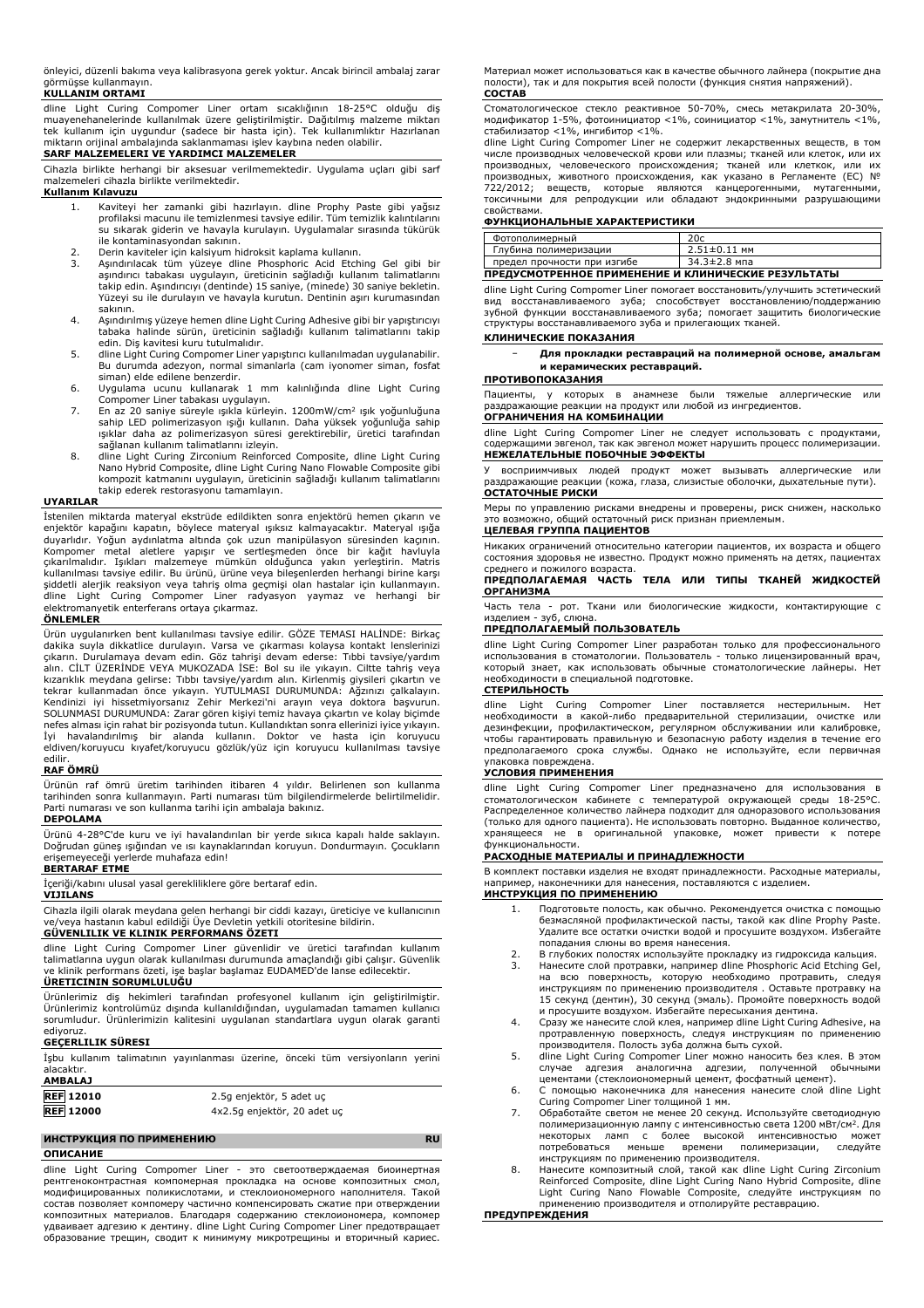После выдавливания нужного количества материала сразу снимите наконечник для нанесения и закройте колпачок шприца, чтобы материал не был<br>высвобожден. Материал чувствителен к свету. Избегайте слишком долгих<br>манипуляций при интенсивном освещении. Компомер прилипает к металлическим инструментам, и его следует удалить бумажным полотенцем, прежде чем он застынет. Расположите лампы как можно ближе к материалу. Рекомендуется использование матрицы. Не используйте продукт для пациентов, у которых в анамнезе есть серьезные аллергические или раздражающие реакции на продукт или любой из ингредиентов. dline Light Curing Compomer Liner не .<br>ует излучение и не вызывает электромагнитные помехи.

### **МЕРЫ ПРЕДОСТОРОЖНОСТИ**

При применении продукта рекомендуется использовать коффердам. ПРИ ПОПАДАНИИ В ГЛАЗА: осторожно промыть глаза водой в течение нескольких минут. Снимите контактные линзы, если они есть, и это легко сделать.<br>Продолжайте полоскание. Если раздражение глаз не проходит: обратиться к<br>врачу. ПРИ ПОПАДАНИИ НА КОЖУ ИЛИ СЛИЗИСТУЮ ОБОЛОЧКУ: промыть большим количеством воды. В случае раздражения кожи/слизистой оболочки или сыпи: обратиться к врачу. Снимите загрязненную одежду и постирайте перед повторным использованием. ПРИ ПРОГЛАТЫВАНИИ: прополоскать рот. Если вы плохо себя чувствуете, обратитесь в токсикологический центр или к врачу/терапевту. ПРИ ВДЫХАНИИ: вывести человека на свежий воздух и обеспечить ему комфортное дыхание. После работы тщательно вымойте руки. Используйте только в хорошо проветриваемом помещении. Врачу и пациенту рекомендуется носить защитные перчатки/защитную одежду/средства защиты глаз/лица.

#### **СРОК ГОДНОСТИ**

Срок годности продукта 4 года со дня изготовления. Не использовать по истечении срока годности. Номер партии должен быт указан во всей корреспонденции. См. упаковку для получения информации о партии и сроке годности.

#### **ХРАНЕНИЕ**

Хранить продукт плотно закрытым в сухом, хорошо проветриваемом месте при температуре 4-28°C. Беречь от прямых солнечных лучей и источников тепла. Не замораживать. Хранить в недоступном для детей месте!

### **УТИЛИЗАЦИЯ**

Утилизируйте содержимое/контейнер в соответствии с национальными нормативными требованиями.

# **АКТИВНЫЙ МОНИТОРИНГ**

Если в отношении изделия произошел какой-либо серьезный инцидент, сообщите производителю и компетентному органу государства-члена, в котором зарегистрирован пользователь и/или пациент.

## **РЕЗЮМЕ БЕЗОПАСНОСТИ И КЛИНИЧЕСКОЙ ЭФФЕКТИВНОСТИ**

dline Light Curing Compomer Liner безопасен и работает по назначению, если он используется в соответствии с инструкцией по применению производителя. Сводная информация о безопасности и клинической эффективности будет представлена в Европейской базе данных по медицинским изделиям, как только она начнет работать.

#### **ОТВЕТСТВЕННОСТЬ ПРОИЗВОДИТЕЛЯ**

Наши продукты разработаны для профессионального использования в стоматологии. Поскольку применение наших продуктов находится вне нашего контроля, пользователь несет полную ответственность за применение. Разумеется, мы гарантируем качество нашей продукции в соответствии с применяемыми стандартами.

#### **СРОК ДЕЙСТВИЯ**

После публикации данной инструкции по применению все предыдущие версии отменяются. **УПАКОВКА**

| <b>JIIANUDNA</b> |                                            |
|------------------|--------------------------------------------|
| <b>REF 12010</b> | Шприц 2.5г, 5 наконечника                  |
| <b>REF</b> 12000 | 4 шприца по 2.5г syringes, 20 наконечников |

# **ІНСТРУКЦІЯ ІЗ ЗАСТОСУВАННЯ UA**

# **ОПИС**

dline Light Curing Compomer Liner - це світлотвернда біоінертна<br>прентгеноконтрастна компомірна прокладка на основі композитних смол, прокладка на основі композитних модифікованих полікислотами, і склоіономерного наповнювача. Такий склад дозволяє компомеру частково компенсувати стиск при вердінні композитних матеріалів. Завдяки вмісту склоіономера, компомер подвоює адгезію до дентину. dline Light Curing Compomer Liner запобігає утворенню тріщин, зводить до мінімуму мікротріщини і вторинний карієс. Матеріал може використовуватися як звичайний лайнер (покриття дна порожнини), а також для покриття всієї порожнини (функція зняття напружень).

# **СКЛАД**

Стоматологічне скло реактивне 50-70%, суміш метакрилату 20-30%, модифікатор 1-5%, фотоініціатор <1%, співініціатор <1%, замутнювач <1%, стабілізатор <1%, інгібітор <1%.

dine Compomer Liner не містить лікарських речовин, зокрема похідних людської крові або плазми; тканин або клітин, або їх похідних, людського походження; тканин або клітин, або їх похідних, тваринного походження, як зазначено в Регламенті (ЄС) № 722/2012; речовин, які є канцерогенними, мутагенними, токсичними для репродукції або мають ендокринні руйнівні властивості.

#### **ФУНКЦІОНАЛЬНІ ХАРАКТЕРИСТИКИ**

| Фотополімерний                                 |                    |
|------------------------------------------------|--------------------|
| Глибина полімеризації                          | $2.51 \pm 0.11$ MM |
| 34.3±2.8 мпа<br>Границя міцності при вигині    |                    |
| ПЕРЕДБАЧУВАНЕ ПРИЗНАЧЕННЯ ТА КЛІНІЧНІ ПЕРЕВАГИ |                    |

dline Light Curing Compomer Liner допомагає відновити/поліпшити естетичний вигляд відновлюваного зуба; сприяє відновленню/підтримці зубної функції відновлюваного зуба; допомагає захистити біологічні структури відновлюваного зуба та прилеглих тканин.

#### **КЛІНІЧНІ ПОКАЗАННЯ**

#### − **Для прокладки реставрацій на полімерній основі, амальгам і керамічних реставрацій.**

#### **ПРОТИПОКАЗАННЯ**

Пацієнти, у яких в анамнезі були важкі алергічні або подразливі реакції на продукт або будь-який з інгредієнтів.

#### **ОБМЕЖЕННЯ НА КОМБІНАЦІЇ**

dline Light Curing Compomer Liner не треба використовувати з продуктами, що містять евгенол, оскільки евгенол може порушити процес полімеризації. **НЕБАЖАНІ ПОБІЧНІ ЕФЕКТИ**

У сприйнятливих людей продукт може викликати алергічні або подразливі реакції (шкіра, очі, слизові оболонки, дихальні шляхи).

# **ЗАЛИШКОВІ РИЗИКИ**

Заходи з управління ризиками впроваджені та перевірені, ризик знижений,<br>наскільки це можливо, загальний залишковий ризик визнаний прийнятним. загальний залишковий ризик визнаний прийнятним. **ЦІЛЬОВА ГРУПА ПАЦІЄНТІВ**

Ніяких обмежень щодо категорії пацієнтів, їх віку та загального стану здоров'я невідомо. Продукт можна застосовувати на дітях, пацієнтах середнього або похилого віку.

### **ПЕРЕДБАЧУВАНА ЧАСТИНА ТІЛА АБО ТИПИ ТКАНИН РІДИН ОРГАНІЗМУ**

Частина тіла – рот. Тканини або біологічні рідини, що контактують з виробом –<br>зуб. спина

# зуб, слина. **ПЕРЕДБАЧУВАНИЙ КОРИСТУВАЧ**

dline Light Curing Compomer Liner розроблений тільки для професійного використання в стоматології. Користувач – тільки ліцензований лікар/технік, який знає, як використовувати звичайні стоматологічні лайнери. Немає потреби в спеціальній підготовці.

# **СТЕРИЛЬНІСТЬ**

dline Light Curing Compomer Liner постачається нестерильним. Немає потреби в будь-якій попередній стерилізації, очищенні або дезінфекції, профілактичному, регулярному обслуговуванні або калібруванні, щоб гарантувати правильну та безпечну роботу виробу протягом його передбачуваного терміну служби. Однак не використовуйте, якщо первинна упаковка пошкоджена.

#### **УМОВИ ЗАСТОСУВАННЯ**

dline Light Curing Compomer Liner призначений для використання в стоматологічному кабінеті з температурою навколишнього середовища 18-25°C. Розподілену кількість лайнера підходить для одноразового використання (тільки для одного пацієнта). Не застосовувати повторно. Видана кількість, що зберігається не в оригінальній упаковці, може призвести до втрати функціональності.

#### **ВИТРАТНІ МАТЕРІАЛИ ТА ПРИНАЛЕЖНОСТІ**

До комплекту поставки виробу не входять приналежності. Витратні матеріали, наприклад, наконечники для нанесення, поставляються з виробом. **ІНСТРУКЦІЯ ІЗ ЗАСТОСУВАННЯ**

- 1. Підготуйте порожнину, як зазвичай. Рекомендується очищення за допомогою безоливної профілактичної пасти, такої як dline Prophy Paste. Видаліть всі залишки очищення водою і просушіть повітрям. Уникайте попадання слини під час нанесення.
- 2. У глибоких порожнинах використовуйте прокладку з гідроксиду кальцію.
- 3. Нанесіть шар протравлення, наприклад dline Phosphoric Acid Etching Gel, на всю поверхню, яку необхідно протравити, дотримуючись інструкцій виробника із застосування. Залиште на 15 секунд (дентин), 30 секунд (емаль). Промийте поверхню водою і просушіть повітрям. Уникайте пересихання дентину.
- 4. Відразу ж нанесіть шар клею, наприклад dline Light Curing Adhesive, на протравлену поверхню, дотримуючись інструкцій виробника із
- застосування. Порожнина зуба повинна бути сухою. 5. dline Light Curing Compomer Liner можна наносити без клею. В цьому випадку адгезія аналогічна адгезії, отриманої звичайними цементами
- (склоіономерний цемент, фосфатний цемент). 6. За допомогою наконечника для нанесення нанесіть шар dline Light Curing Compomer Liner товщиною 1 мм.
- 7. Обробіть світлом не менше 20 секунд. Використовуйте світлодіодну полімеризаційну лампу з інтенсивністю світла 1200 МВт/см<sup>2</sup>. Для деяких ламп з більш високою інтенсивністю може знадобитися менше ...<br>часу полімеризації, дотримуйтесь інструкцій виробника
- застосування. 8. Нанесіть композитний шар, такий як dline Light Curing Zirconium Reinforced Composite, dline Light Curing Nano Hybrid Composite, dline Light Curing Nano Flowable Composite, дотримуйтесь інструкцій виробника щодо застосування і відполіруйте реставрацію.

#### **ПОПЕРЕДЖЕННЯ**

Після видавлювання потрібної кількості матеріалу відразу зніміть наконечник для нанесення і закрийте ковпачок шприца, щоб матеріал не був вивільнений. Матеріал чутливий до світла. Уникайте занадто тривалих маніпуляцій при інтенсивному освітленні. Компомер прилипає до металевих інструментів, і його слід видалити паперовим рушником, перш ніж він застигне. Розмістіть світильники якомога ближче до матеріалу. Рекомендується використання матриці. Не використовуйте продукт для пацієнтів, у яких в анамнезі є серйозні<br>алергічні або подразливі реакції на продукт або будь-який з інгредієнтів. dline<br>Light Curing Compomer Liner не генерує випромінювання і електромагнітних завад.

#### **ЗАПОБІЖНІ ЗАХОДИ**

При застосуванні продукту рекомендується використовувати кофердам. ПРИ ПОТРАПЛЯННІ В ОЧІ: обережно промити очі водою протягом декількох хвилин. Зніміть контактні лінзи, якщо вони є, і це легко зробити. Продовжуйте полоскання. Якщо подразнення очей не проходить: звернутися до лікаря. ПРИ ПОТРАПЛЯННІ на шкіру або слизові: промити великою кількістю води. У разі подразнення шкіри/слизових оболонок або висипу: звернутися до лікаря. Зніміть одяг і виперіть перед повторним використанням. При ПРОКОВТУВАННі: прополоскати рот. Якщо ви погано почуваєтеся, зверніться в токсикологічний центр або до лікаря/терапевта. При ВДИХАННІ: вивести людину на свіже повітря і забезпечити їй комфортне дихання. Після роботи ретельно вимийте руки. Використовуйте тільки в добре провітрюваному приміщенні. Лікарю та пацієнту рекомендується носити захисні рукавички/захисний одяг/засоби захисту .<br>очей/обличча

# **ТЕРМІН ПРИДАТНОСТІ**

Термін придатності продукту 4 роки з дня виготовлення. Не застосовувати після закінчення терміну придатності. Номер партії має бути зазначений у всій кореспонденції. Див. упаковку для отримання інформації про партію та термін придатності.

#### **ЗБЕРІГАННЯ**